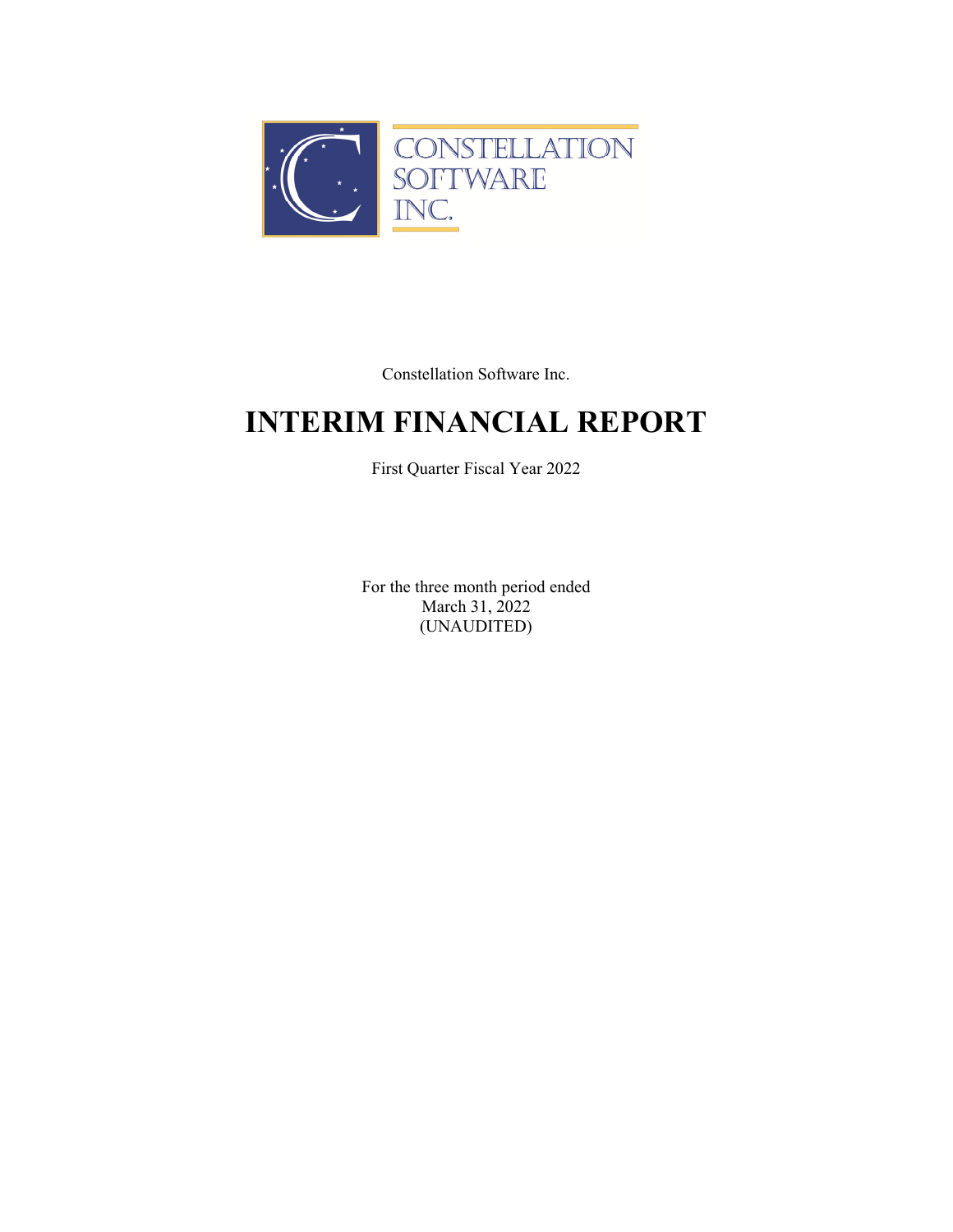#### **MANAGEMENT'S DISCUSSION AND ANALYSIS ("MD&A")**

The following discussion and analysis should be read in conjunction with the Unaudited Condensed Consolidated Interim Financial Statements for the three month period ended March 31, 2022, which we prepared in accordance with International Financial Reporting Standards ("IFRS"). Certain information included herein is forward-looking and based upon assumptions and anticipated results that are subject to uncertainties. Should one or more of these uncertainties materialize or should the underlying assumptions prove incorrect, actual results may vary significantly from those expected. See "Forward-Looking Statements" and "Risks and Uncertainties".

Unless otherwise indicated, all dollar amounts are expressed in U.S. dollars. All references to "\$" are to U.S. dollars and all references to "C\$" are to Canadian dollars. Due to rounding, certain totals and subtotals may not foot and certain percentages may not reconcile.

Additional information about Constellation Software Inc. (the "Company" or "Constellation"), including our most recently filed Annual Information Form ("AIF"), is available on SEDAR at www.sedar.com.

#### **Forward Looking Statements**

Certain statements in this report may contain "forward looking" statements that involve risks, uncertainties and other factors that may cause the actual results, performance or achievements of the Company or industry to be materially different from any future results, performance or achievements expressed or implied by such forwardlooking statements. Words such as "may", "will", "expect", "believe", "plan", "intend", "should", "anticipate" and other similar terminology are intended to identify forward looking statements. These statements reflect current assumptions and expectations regarding future events and operating performance as of the date of this MD&A May 4, 2022. Forward looking statements involve significant risks and uncertainties, should not be read as guarantees of future performance or results, and will not necessarily be accurate indications of whether or not such results will be achieved. A number of factors could cause actual results to vary significantly from the results discussed in the forward looking statements, including, but not limited to, the factors discussed under "Risks and Uncertainties". Although the forward looking statements contained in this MD&A are based upon what management of the Company believes are reasonable assumptions, the Company cannot assure investors that actual results will be consistent with these forward looking statements. These forward looking statements are made as of the date of this MD&A and the Company assumes no obligation, except as required by law, to update any forward looking statements to reflect new events or circumstances. This report should be viewed in conjunction with the Company's other publicly available filings, copies of which can be obtained electronically on SEDAR at www.sedar.com.

#### **Non-IFRS Measures**

This MD&A includes certain measures which have not been prepared in accordance with IFRS such as Free cash flow available to shareholders.

Free cash flow available to shareholders "FCFA2S" refers to net cash flows from operating activities less interest paid on lease obligations, interest paid on other facilities, credit facility transaction costs, repayments of lease obligations, the IRGA / TSS membership liability revaluation charge, and property and equipment purchased, and includes interest and dividends received. The portion of this amount applicable to non-controlling interests is then deducted. We believe that FCFA2S is useful supplemental information as it provides an indication of the uncommitted cash flow that is available to shareholders if we do not make any acquisitions, or investments, and do not repay any debts. While we could use the FCFA2S to pay dividends or repurchase shares, our objective is to invest all of our FCFA2S in acquisitions which meet our hurdle rate.

FCFA2S is not a recognized measure under IFRS and may not be comparable to similar financial measures disclosed by other issuers. Accordingly, readers are cautioned that FCFA2S should not be construed as an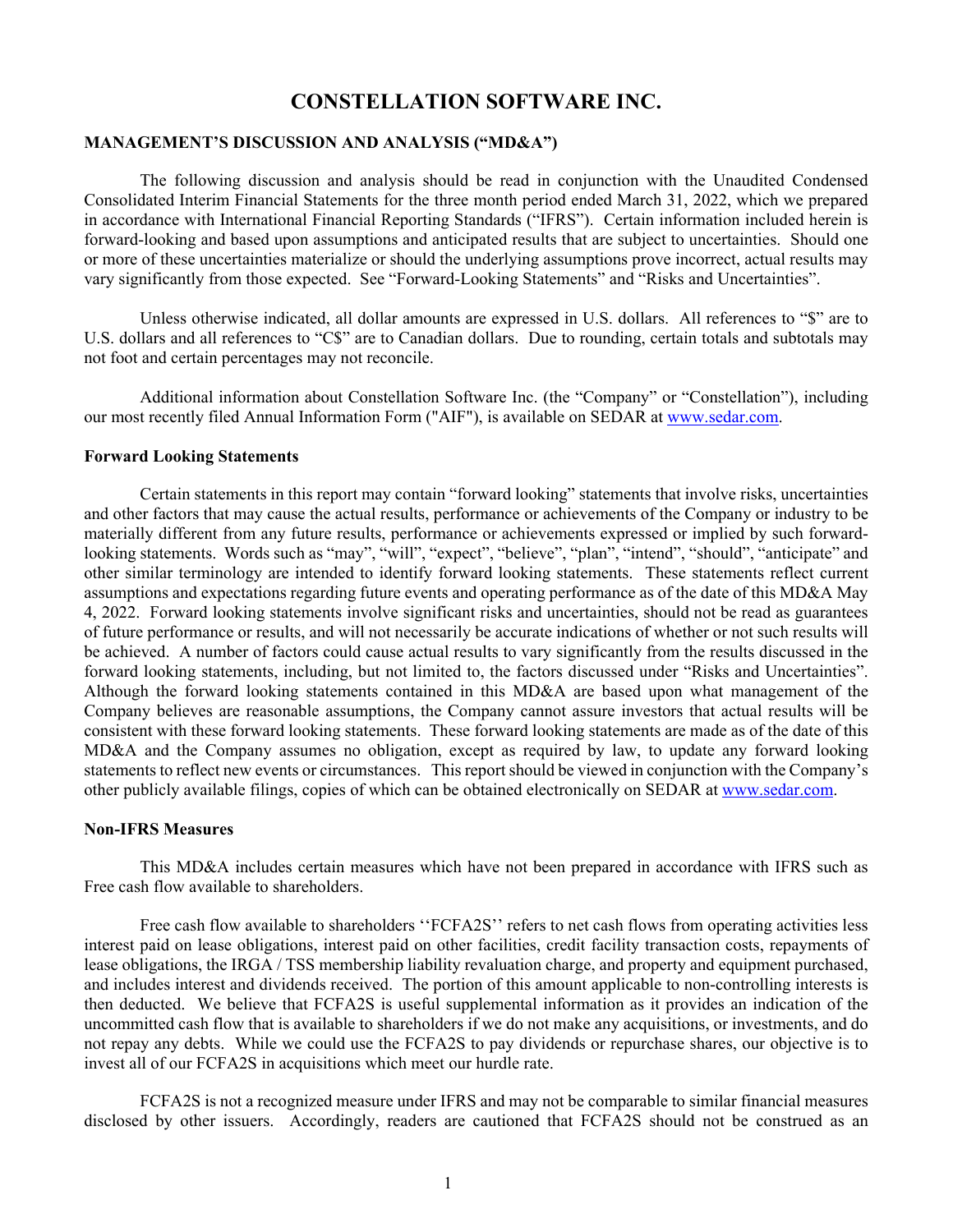alternative to net cash flows from operating activities. See ''Results of Operations —Free cash flow available to shareholders" for a reconciliation of FCFA2S to net cash flows from operating activities.

#### **Corporate Reorganization**

On January 4, 2021 (in anticipation of the acquisition of Topicus.com B.V.), the Company's subsidiary, Constellation Software Netherlands Holding Coöperatief U.A. ("CSNH"), which principally holds the Total Specific Solutions Operating Group ("TSS"), completed a corporate reorganization. In conjunction with the reorganization, the following steps were completed on January 4, 2021:

- CSNH changed its name to Topicus.com Coöperatief U.A. ("Topicus Coop").
- The Company engaged in a series of transactions the result of which was that its then existing equity interest in Topicus Coop became an equity interest in Topicus.com Inc. ("Topicus") and Topicus became the new parent company of Topicus Coop. Topicus issued and Constellation received 39,412,385 preferred shares of Topicus (the "Topicus Preferred Shares") and 39,412,385 subordinate voting shares of Topicus (the "Topicus Subordinate Voting Shares"). CSI distributed 39,412,367 of the Topicus Subordinate Voting Shares to its common shareholders pursuant a dividend-in-kind and continues to hold 18 Topicus Subordinate Voting Shares of Topicus.
- Constellation also holds 1 super voting share of Topicus (the "Topicus Super Voting Share"). The Topicus Super Voting Share entitles Constellation to that number of votes that equals 50.1% of the aggregate number of votes attached to all the outstanding Topicus Super Voting Shares and Topicus Subordinate Voting Shares. As a result, Constellation Software Inc. controls Topicus.
- Topicus Coop issued 19,665,642 Preference Units and 19,665,642 Ordinary Units to Joday Investments II B.V. ("Joday") and certain individual investors affiliated therewith (being the previous minority owners of CSNH) (collectively known as the "Joday Group").

On February 1, 2022, the Topicus Preferred Shares and Topicus Coop Preference Units were converted to Topicus Subordinate Voting Shares and Topicus Coop Ordinary Units respectively. Subsequent to the conversion, CSI will continue to consolidate Topicus and reflect an equity interest of 60.65% in Topicus and a non-controlling interest of 39.35%. The equity interest of 60.65% that the Company reflects in Topicus principally comprises the Company's Subordinate Voting Shares and the ordinary units of Topicus Coop ("Topicus Coop Ordinary Units") that are currently owned by the Joday Group and subject to the terms of the investor rights and governance agreement entered into by CSI, the Joday Group, Ijssel B.V., Topicus and Topicus Coop on January 5, 2021 (the "IRGA").

### **Overview**

We acquire, manage and build vertical market software ("VMS") businesses. Generally, these businesses provide mission critical software solutions that address the specific needs of our customers in particular markets. Our focus on acquiring businesses with growth potential, managing them well and then building them, has allowed us to generate significant cash flows and revenue growth during the past several years.

Our revenue consists primarily of software license fees, maintenance and other recurring fees, professional service fees and hardware sales. Software license revenue is comprised of license fees charged for the use of our software products generally licensed under multiple-year or perpetual arrangements. Maintenance and other recurring revenue primarily consists of fees charged for customer support on our software products post-delivery and also includes, to a lesser extent, recurring fees derived from software as a service, subscriptions, combined software/support contracts, transaction-related revenues, and hosted products. Maintenance and other recurring fee arrangements generally include rights to certain product updates "when and if available". Professional service revenue consists of fees charged for implementation and integration services, customized programming, product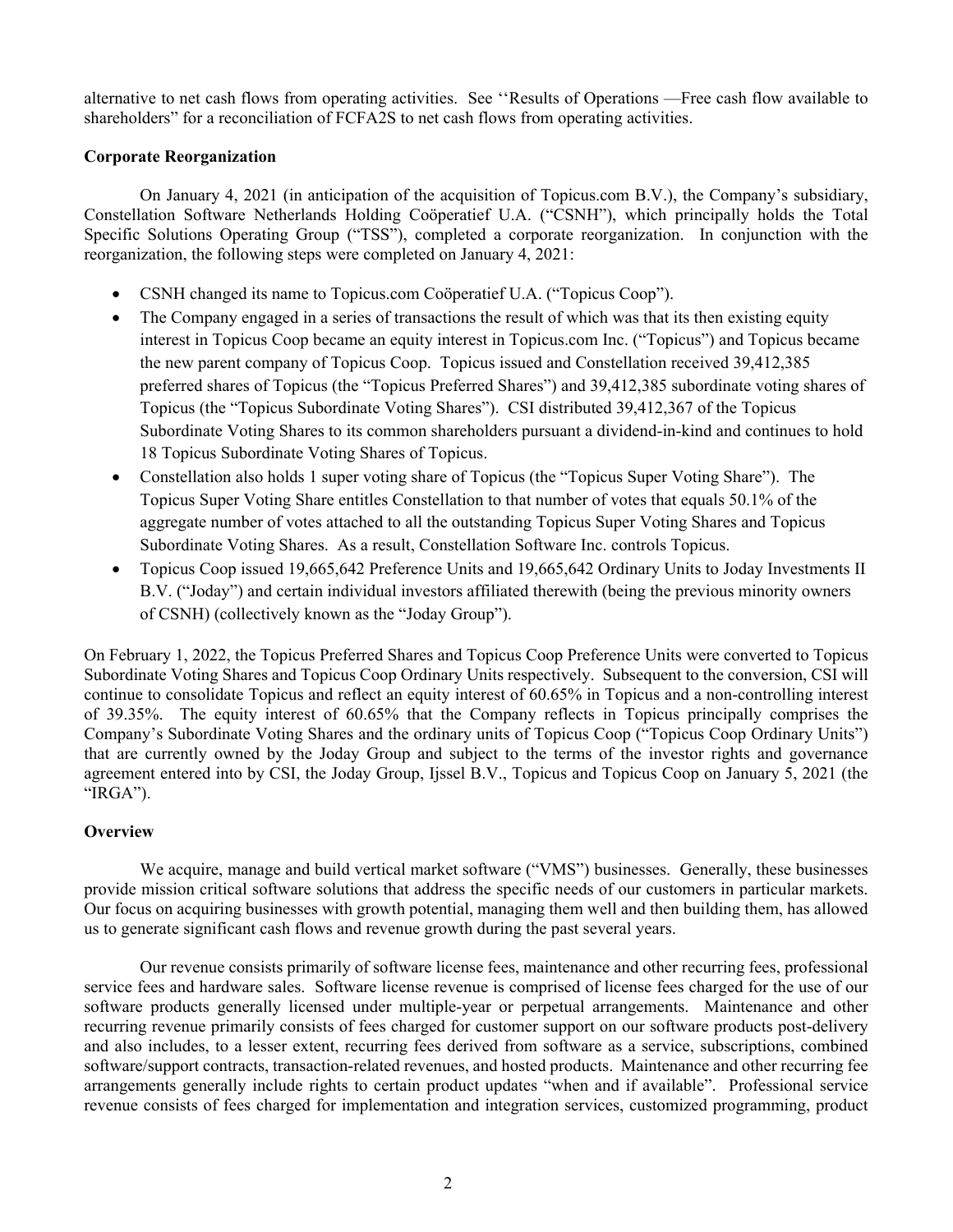training and consulting. Hardware sales include the resale of third party hardware that forms part of our customer solutions, as well as sales of customized hardware assembled internally. Our customers typically purchase a combination of software, maintenance, professional services and hardware, although the type, mix and quantity of each vary by customer and by product.

Expenses consist primarily of staff costs, the cost of hardware, third party licenses, maintenance and professional services to fulfill our customer arrangements, travel and occupancy costs, depreciation, and other general operating expenses.

#### **Results of Operations**

(In millions of dollars, except percentages and per share amounts) Unaudited

|                                                                                                                    |    |                 |    |                       |    |                   | Three months ended Period-Over-Period |
|--------------------------------------------------------------------------------------------------------------------|----|-----------------|----|-----------------------|----|-------------------|---------------------------------------|
|                                                                                                                    |    | March 31,       |    |                       |    | Change            |                                       |
|                                                                                                                    |    | 2022            |    | 2021                  |    | \$                | %                                     |
| <b>Revenue</b>                                                                                                     |    | 1,431           |    | 1,176                 |    | 255               | 22%                                   |
| <b>Expenses</b>                                                                                                    |    | 1,090           |    | 857                   |    | 233               | 27%                                   |
| Amortization of intangible assets                                                                                  |    | 146             |    | 118                   |    | 27                | 23%                                   |
| Foreign exchange (gain) loss                                                                                       |    | 0               |    | (13)                  |    | 13                | <b>NM</b>                             |
| IRGA / TSS membership liability revaluation charge                                                                 |    | 27              |    | 61                    |    | (33)              | $-55%$                                |
| Finance and other income                                                                                           |    | (2)             |    | (2)                   |    | (0)               | 4%                                    |
| Bargain purchase gain                                                                                              |    | (1)             |    |                       |    | (1)               | <b>NM</b>                             |
| Impairment of intangible and other non-financial assets                                                            |    | 1               |    | 3                     |    | (2)               | $-65%$                                |
| Redeemable preferred securities expense (income)                                                                   |    |                 |    | 263                   |    |                   | $(263) -100%$                         |
| Finance costs                                                                                                      |    | 19              |    | 15                    |    | 4                 | 26%                                   |
| Income before income taxes                                                                                         |    | 151             |    | (126)                 |    | 277               | <b>NM</b>                             |
| Income tax expense (recovery)                                                                                      |    |                 |    |                       |    |                   |                                       |
| Current income tax expense (recovery)                                                                              |    | 99              |    | 64                    |    | 35                | 55%                                   |
| Deferred income tax expense (recovery)                                                                             |    | (58)            |    | (14)                  |    | (44)              | 309%                                  |
| Income tax expense (recovery)                                                                                      |    | 40              |    | 49                    |    | (9)               | $-18%$                                |
| Net income (loss) attributable to:<br>Common shareholders of CSI<br>Non-controlling interests<br>Net income (loss) |    | 98<br>13<br>111 |    | (9)<br>(166)<br>(175) |    | 107<br>179<br>286 | <b>NM</b><br>NM.<br><b>NM</b>         |
|                                                                                                                    |    |                 |    |                       |    |                   |                                       |
| Net cash flows from operating activities                                                                           |    | 498             |    | 495                   |    | 3                 | 1%                                    |
| Free cash flow available to shareholders                                                                           |    | 324             |    | 269                   |    | 55                | 21%                                   |
| Weighted average number of shares                                                                                  |    |                 |    |                       |    |                   |                                       |
| outstanding<br>Basic and diluted                                                                                   |    | 21.2            |    | 21.2                  |    |                   |                                       |
| Net income (loss) per share                                                                                        |    |                 |    |                       |    |                   |                                       |
| Basic and diluted                                                                                                  | \$ | 4.63            | \$ | $(0.41)$ \$           |    | 5.04              | <b>NM</b>                             |
| Net cash flows from operating activities per share<br>Basic and diluted                                            | \$ | 23.51           |    | \$23.38               | \$ | 0.12              | 1%                                    |
| Free cash flow available to shareholders per share<br>Basic and diluted                                            | \$ | 15.27           | \$ | 12.67                 | \$ | 2.60              | 21%                                   |
| Cash dividends declared per share<br>Basic and diluted                                                             | \$ | 1.00            | \$ | 1.00                  | S  |                   | $0\%$                                 |

NM - Not meaningful

Due to rounding, certain totals may not foot and certain percentages may not reconcile.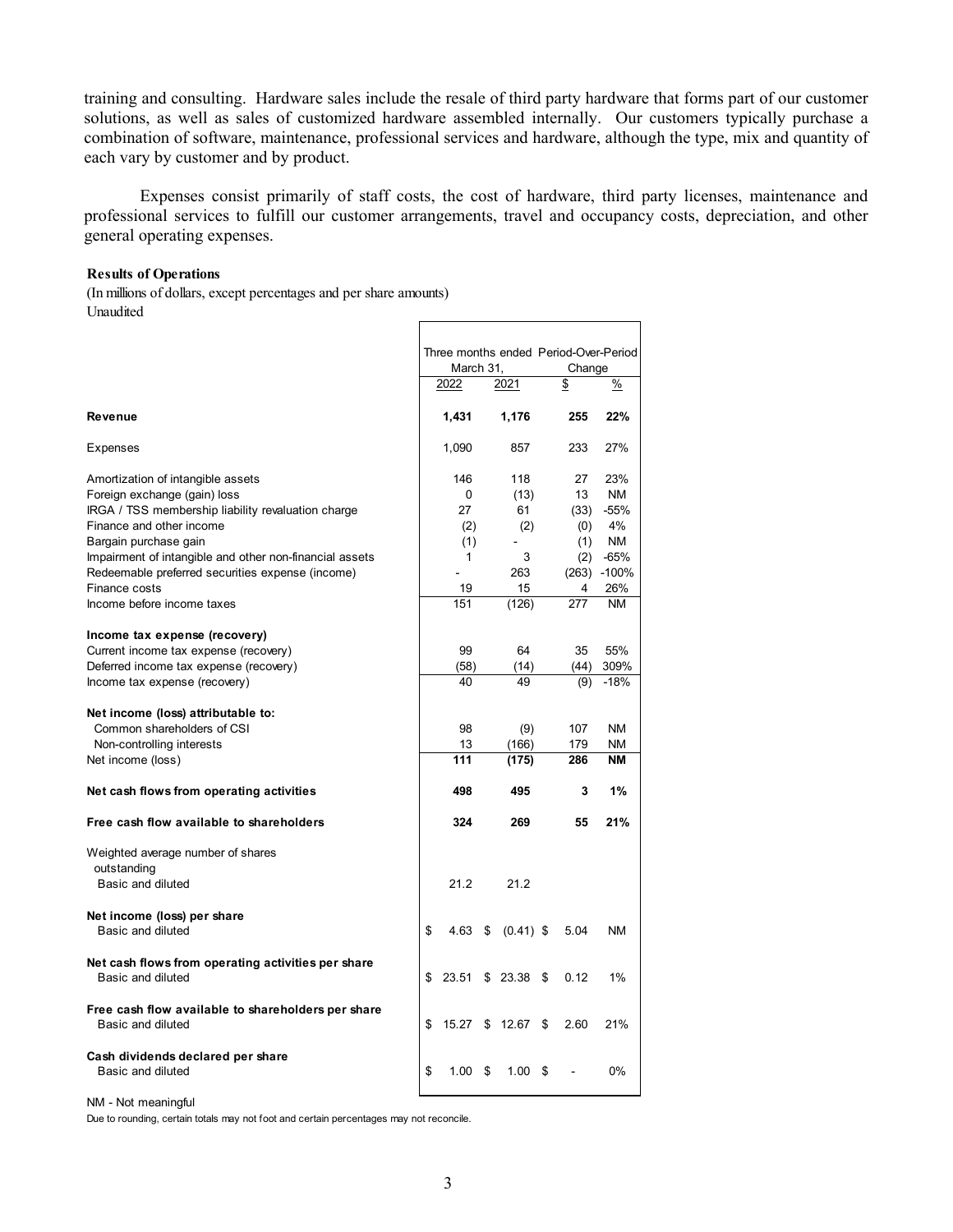### **Comparison of the first quarter ended March 31, 2022 and 2021**

#### *Revenue:*

Total revenue for the quarter ended March 31, 2022 was \$1,431 million, an increase of 22%, or \$255 million, compared to \$1,176 million for the comparable period in 2021. The increase is primarily attributable to growth from acquisitions as the Company experienced organic growth of 1% in the quarter, 3% after adjusting for the impact of changes in the valuation of the US dollar against most major currencies in which the Company transacts business. For acquired companies, organic growth is calculated as the difference between actual revenues achieved by each company in the financial period following acquisition compared to the estimated revenues they achieved in the corresponding financial period preceding the date of acquisition by Constellation. Organic growth is not a standardized financial measure and might not be comparable to measures disclosed by other issuers.

The following table displays the breakdown of our revenue according to revenue type:

|                                 |                                      |       |               |            | Q121     |                 |
|---------------------------------|--------------------------------------|-------|---------------|------------|----------|-----------------|
|                                 | Three months                         |       | Period-Over-  |            | Proforma | Organic         |
|                                 | ended March 31,                      |       | Period Change |            | Adj.     | Growth          |
|                                 |                                      |       |               |            | (Note 1) |                 |
|                                 | 2022                                 | 2021  | \$            | %          |          | $\frac{\%}{\ }$ |
|                                 | (\$ in millions, except percentages) |       |               |            |          |                 |
|                                 |                                      |       |               |            |          |                 |
| Licenses                        | 69                                   | 66    | 3             | 5%         | 14       | $-14%$          |
| Professional services           | 270                                  | 237   | 33            | 14%        | 49       | $-6%$           |
| Hardware and other              | 47                                   | 39    | 8             | <b>20%</b> | 10       | $-5%$           |
| Maintenance and other recurring | 1.045                                | 834   | 211           | 25%        | 169      | 4%              |
|                                 | 1.431                                | 1.176 | 255           | 22%        | 242      | 1%              |

\$M - Millions of dollars

Due to rounding, certain totals may not foot and certain percentages may not reconcile. Note 1: Estimated pre-acquisition revenues for the three months ended March 31, 2021 from companies acquired after December 31, 2020. (Obtained from unaudited vendor financial information.)

For comparative purposes the table below shows the quarterly organic growth as compared to the same period in the prior year by revenue type since Q1 2020.

|                                 | Quarter Ended                                                                                   |        |        |        |        |      |        |        |        |  |
|---------------------------------|-------------------------------------------------------------------------------------------------|--------|--------|--------|--------|------|--------|--------|--------|--|
|                                 | Mar. 31<br>Jun. 30<br>Mar. 31<br>Sep. 30<br>Dec. 31<br>Jun. 30<br>Sep. 30<br>Mar. 31<br>Dec. 31 |        |        |        |        |      |        |        |        |  |
|                                 | 2020                                                                                            | 2020   | 2020   | 2020   | 2021   | 2021 | 2021   | 2021   | 2022   |  |
| Licenses                        | -8%                                                                                             | $-30%$ | $-10%$ | -6%    | $-4%$  | 18%  | 3%     | 4%     | $-14%$ |  |
| Professional services           | -8%                                                                                             | $-17%$ | -8%    | -4%    | 6%     | 17%  | 8%     | 6%     | -6%    |  |
| Hardware and other              | 3%                                                                                              | $-23%$ | -7%    | $-13%$ | $-12%$ | 15%  | $-12%$ | $-12%$ | -5%    |  |
| Maintenance and other recurring | 0%                                                                                              | -3%    | 2%     | 4%     | 7%     | 12%  | 8%     | 5%     | 4%     |  |
| Revenue                         | -2%                                                                                             | -8%    | -1%    | 1%     | 6%     | 14%  | 7%     | 4%     | 1%     |  |

The following table shows the same information adjusting for the impact of foreign exchange movements.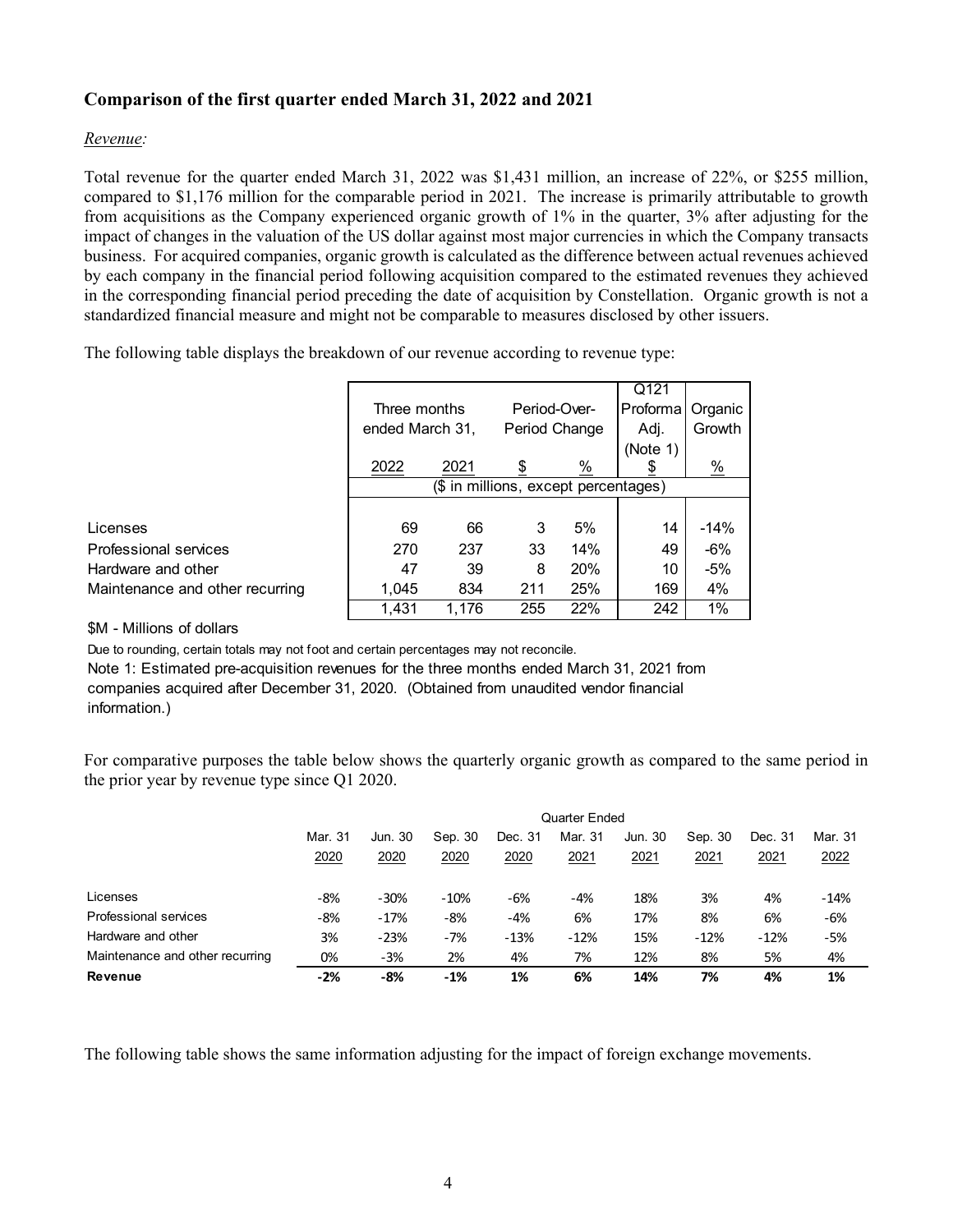|                                 |         | Quarter Ended |         |         |         |         |         |         |         |  |
|---------------------------------|---------|---------------|---------|---------|---------|---------|---------|---------|---------|--|
|                                 | Mar. 31 | Jun. 30       | Sep. 30 | Dec. 31 | Mar. 31 | Jun. 30 | Sep. 30 | Dec. 31 | Mar. 31 |  |
|                                 | 2020    | 2020          | 2020    | 2020    | 2021    | 2021    | 2021    | 2021    | 2022    |  |
| Licenses                        | $-7%$   | $-28%$        | $-11%$  | $-7%$   | $-8%$   | 12%     | 2%      | 5%      | $-12%$  |  |
| Professional services           | -6%     | $-16%$        | $-10%$  | -6%     | 1%      | 10%     | 6%      | 7%      | $-3%$   |  |
| Hardware and other              | 4%      | $-22%$        | $-10%$  | $-15%$  | $-16%$  | 9%      | $-13%$  | $-11%$  | $-3%$   |  |
| Maintenance and other recurring | 2%      | $-1%$         | 1%      | 2%      | 3%      | 7%      | 6%      | 6%      | 7%      |  |
| <b>Revenue</b>                  | 0%      | -7%           | $-3%$   | -1%     | 1%      | 8%      | 5%      | 5%      | 3%      |  |

#### *Expenses:*

The following table displays the breakdown of our expenses:

|                                                     | Three months ended<br>March 31,      |      | Period-Over-<br>Period Change |                          |  |
|-----------------------------------------------------|--------------------------------------|------|-------------------------------|--------------------------|--|
|                                                     | 2022                                 | 2021 | $\overline{\Phi}$             | $\frac{\%}{\frac{1}{2}}$ |  |
|                                                     | (\$ in millions, except percentages) |      |                               |                          |  |
| Expenses                                            |                                      |      |                               |                          |  |
| Staff                                               | 783                                  | 641  | 142                           | 22%                      |  |
| Hardware                                            | 27                                   | 22   | 5                             | 23%                      |  |
| Third party license, maintenance                    |                                      |      |                               |                          |  |
| and professional services                           | 122                                  | 96   | 26                            | 28%                      |  |
| Occupancy                                           | 11                                   | 9    | 1                             | 15%                      |  |
| Travel, Telecommunications, Supplies & Software and |                                      |      |                               |                          |  |
| equipment                                           | 56                                   | 39   | 17                            | 44%                      |  |
| Professional fees                                   | 24                                   | 15   | 9                             | 57%                      |  |
| Other, net                                          | 35                                   | 5    | 30                            | 611%                     |  |
| Depreciation                                        | 32                                   | 29   | 3                             | 9%                       |  |
|                                                     | 1,090                                | 857  | 233                           | 27%                      |  |

Due to rounding, certain totals may not foot and certain percentages may not reconcile.

Overall expenses for the quarter ended March 31, 2022 increased 27%, or \$233 million to \$1,090 million, compared to \$857 million during the same period in 2021. As a percentage of total revenue, expenses equalled 76% for the quarter ended March 31, 2022 and 73% for the same period in 2021. The change in valuation of the US dollar against most major currencies in which the Company transacts business resulted in an approximate 3% decrease in expenses for the three months ended March 31, 2022 compared to the first quarter of 2021.

**Staff expense** – Staff expenses increased 22% or \$142 million for the quarter ended March 31, 2022 over the same period in 2021. Staff expense can be broken down into five key operating departments: Professional Services, Maintenance, Research and Development, Sales and Marketing, and General and Administrative. Included within staff expenses for each of the above five departments are personnel and related costs associated with providing the necessary services. The table below compares the period over period variances.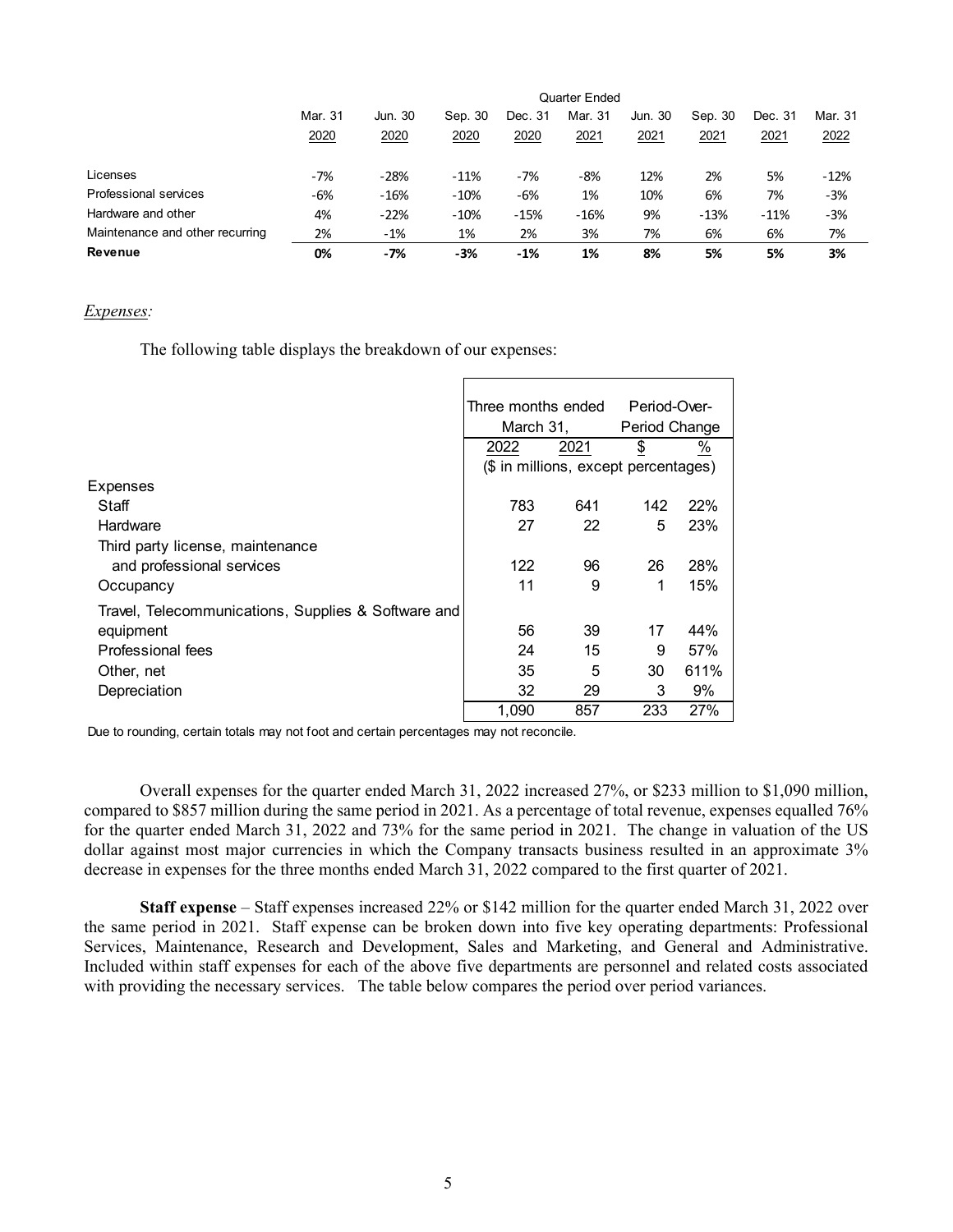|                            | Three months ended<br>March 31, |                                      | Period-Over-<br>Period Change |            |
|----------------------------|---------------------------------|--------------------------------------|-------------------------------|------------|
|                            | 2022                            | 2021                                 | \$                            | %          |
|                            |                                 | (\$ in millions, except percentages) |                               |            |
| Professional services      | 165                             | 135                                  | 29                            | 22%        |
| Maintenance                | 154                             | 128                                  | 26                            | <b>20%</b> |
| Research and development   | 214                             | 174                                  | 40                            | 23%        |
| Sales and marketing        | 106                             | 86                                   | 20                            | 23%        |
| General and administrative | 144                             | 117                                  | 26                            | 22%        |
|                            | 783                             | 641                                  | 142                           | 22%        |

Due to rounding, certain totals may not foot and certain percentages may not reconcile.

 The increase in staff expenses for the quarter ended March 31, 2022 was primarily due to the growth in the number of employees compared to the same period in 2021 primarily due to acquisitions. Staff expenses in the first quarter of every year are typically higher as a percentage of revenue as compared to other quarters, largely attributable to increased payroll tax costs associated with our annual bonus payments that are made in the month of March.

**Hardware expenses** – Hardware expenses increased 23% or \$5 million for the quarter ended March 31, 2022 over the same period in 2021, as compared to the 20% increase in hardware and other revenue for the same periods. Hardware margin for the three months ended March 31, 2022 was 43% as compared to 44% for the same period in 2021.

**Third party license, maintenance and professional services expenses** – Third party license, maintenance and professional services expenses increased 28% or \$26 million for the quarter ended March 31, 2022 over the same period in 2021. The increase is primarily due to third party license, maintenance and professional services expenses of acquired businesses.

**Occupancy expenses** – Occupancy expenses increased 15% or \$1 million for the quarter ended March 31, 2022 over the same period in 2021. This increase is primarily due to the occupancy expenses of acquired businesses.

**Travel, Telecommunications, Supplies & Software and equipment expenses** – Travel, Telecommunications, Supplies & Software and equipment expenses increased 44% or \$17 million for the quarter ended March 31, 2022 over the same period in 2021. The increase in these expenses is primarily due to expenses incurred by acquired businesses. In addition employee travel is increasing as restrictions imposed as a result of COVID-19 are gradually being lifted.

**Professional fees** – Professional fees increased 57% or \$9 million for the quarter ended March 31, 2022 over the same period in 2021. There are no individually material reasons contributing to this variance.

**Other, net** – Other expenses increased 611% or \$30 million for the quarter ended March 31, 2022 over the same period in 2021. The following table provides a further breakdown of expenses within this category.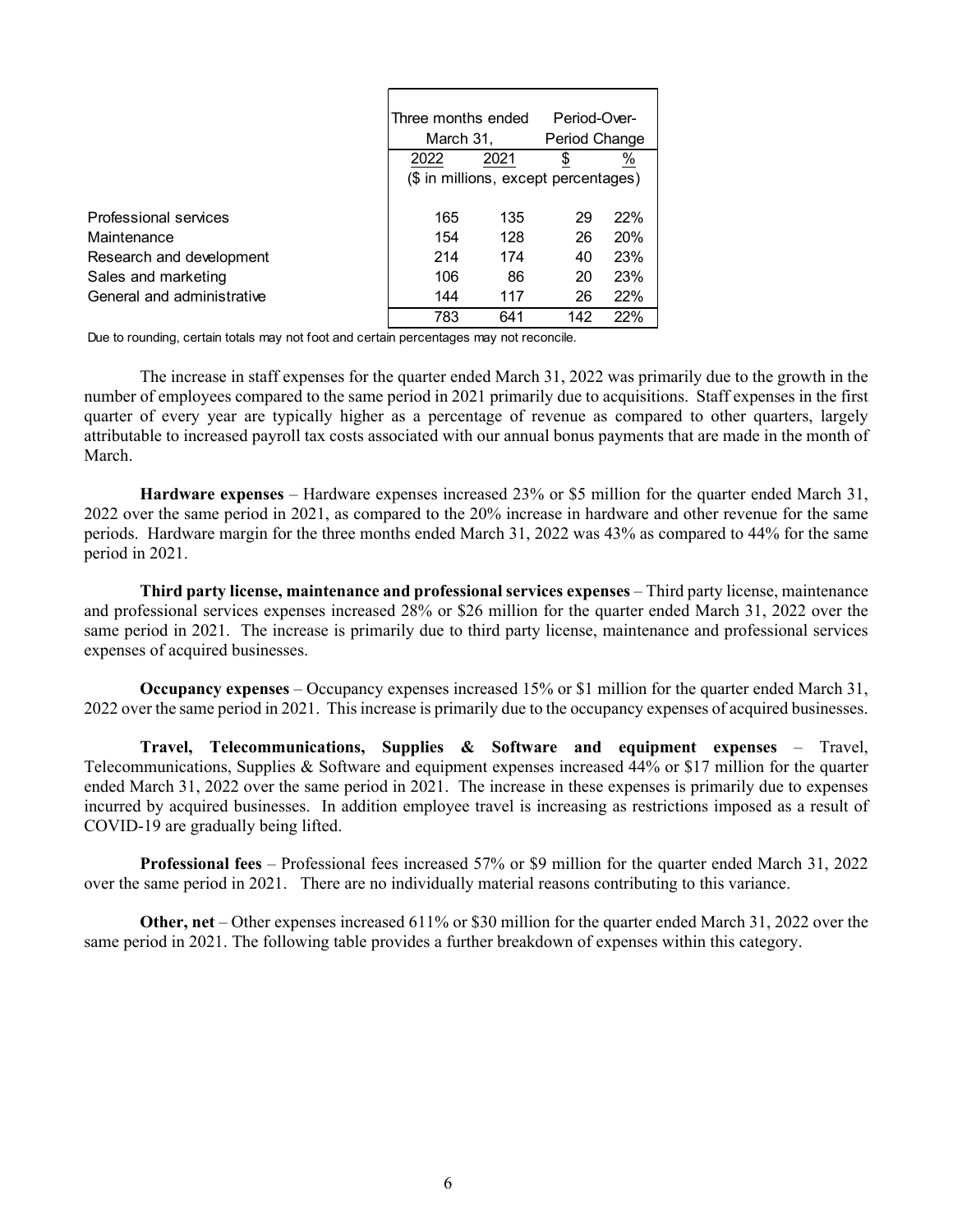|                           | March 31,                            | Three months ended | Period-Over-Period<br>Change |           |  |  |  |
|---------------------------|--------------------------------------|--------------------|------------------------------|-----------|--|--|--|
|                           | 2022                                 | 2021               | \$                           | %         |  |  |  |
|                           | (\$ in millions, except percentages) |                    |                              |           |  |  |  |
| Advertising and promotion | 19                                   | 11                 | 8                            | 81%       |  |  |  |
| Recruitment and training  |                                      | 4                  | 2                            | 56%       |  |  |  |
| Bad debt expense          | 2                                    | (0)                | 3                            | <b>NM</b> |  |  |  |
| R&D tax credits           | (7)                                  | (6)                | (1)                          | 16%       |  |  |  |
| Contingent consideration  | 10                                   | 0                  | 9                            | <b>NM</b> |  |  |  |
| Government assistance     | (1)                                  | (7)                | 6                            | $-89%$    |  |  |  |
| Other expense, net        | 5                                    | 3                  | 2                            | 64%       |  |  |  |
|                           | 35                                   | 5                  | 30                           | 611%      |  |  |  |

#### NM - Not meaningful

Due to rounding, certain totals may not foot and certain percentages may not reconcile.

In 2020 and 2021 the governments of various jurisdictions in which we have operations had approved legislation and took administrative actions intended to aid businesses that had been adversely impacted by COVID-19, including making grants or credits available to eligible entities to subsidize or offset qualifying expenses, including employee wages, or to lower payroll taxes or required social insurance programs (in certain countries), in each case subject to limits and other specified criteria. During the quarter ended March 31, 2021, we determined that we qualified for an estimated aggregate amount of \$7 million of grants from various government authorities, including the Canada Emergency Wage Subsidy (CEWS) announced by the Government of Canada in April 2020, and recognized such amounts as a reduction in expenses during the period. During 2022, programs have either been canceled or we have determined that we no longer qualify. During the quarter ended March 31, 2022 we recognized \$1 million as a reduction in expenses from programs that are still applicable.

The contingent consideration expense amounts recorded for the three months ended March 31, 2022 related to an increase in anticipated acquisition earnout payment accruals primarily as a result of increases to revenue forecasts for the associated acquisitions. Revenue forecasts are updated on a quarterly basis and the related anticipated acquisition earnout payment accruals are updated accordingly. The advertising and promotion increase is primarily related to spending by acquired businesses and a gradual return to pre-COVID-19 levels of spending on trade shows and other marketing activities. Recruitment and training expenses have increased as many businesses that had a freeze on hiring as a result of COVID-19 are now starting to hire.

There are no individually material reasons contributing to the remaining variances.

**Depreciation –** Depreciation of property and equipment and right of use assets increased 9% or \$3 million for the quarter ended March 31, 2022 over the same period in 2021. The increase is primarily due to the depreciation expense associated with acquired businesses.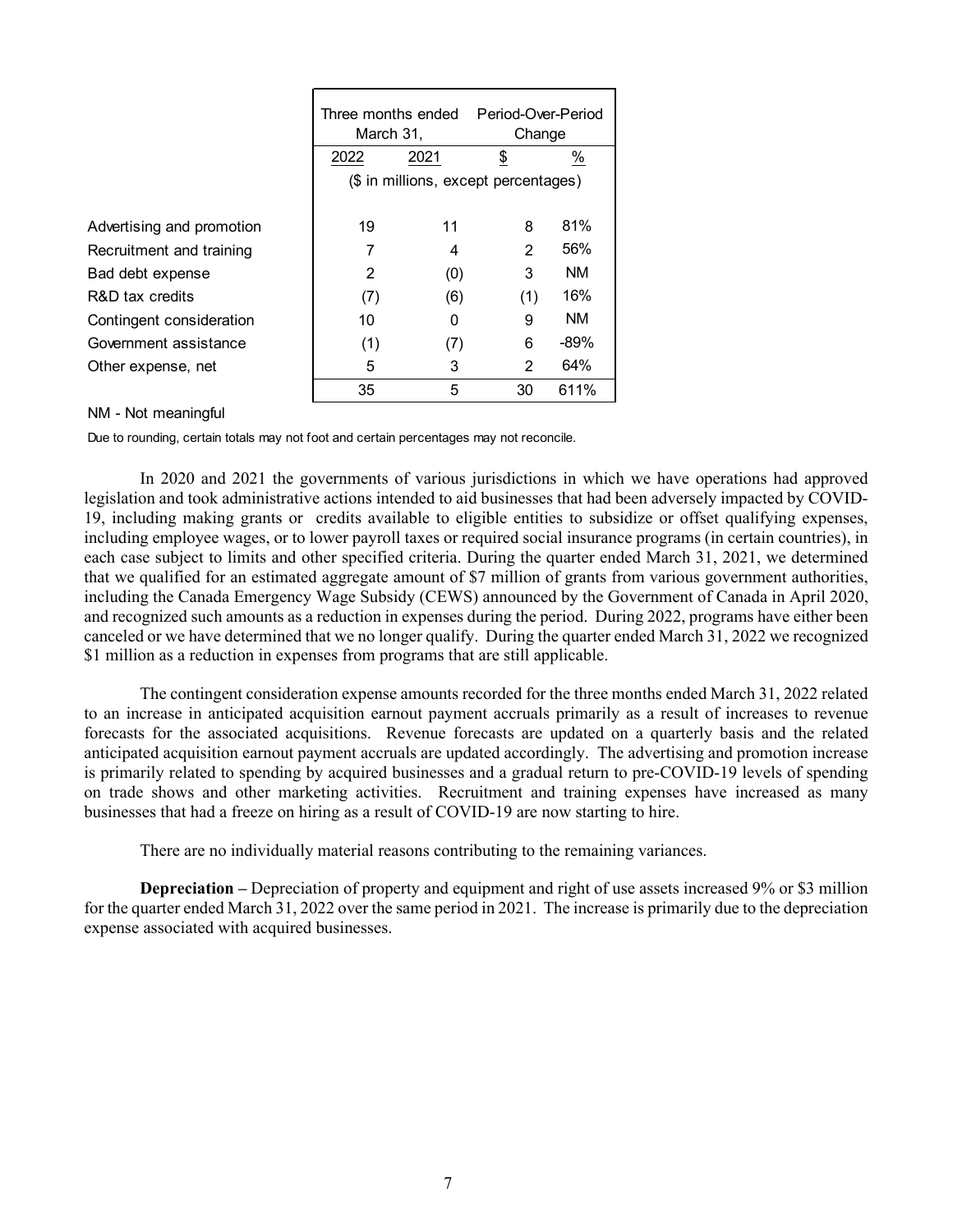#### *Other Income and Expenses:*

The following table displays the breakdown of our other income and expenses:

|                                                         | Three months ended                   |      | Period-Over-  |           |
|---------------------------------------------------------|--------------------------------------|------|---------------|-----------|
|                                                         | March 31,                            |      | Period Change |           |
|                                                         | 2022                                 | 2021 | \$            | %         |
|                                                         | (\$ in millions, except percentages) |      |               |           |
|                                                         |                                      |      |               |           |
| Amortization of intangible assets                       | 146                                  | 118  | 27            | 23%       |
| Foreign exchange (gain) loss                            | 0                                    | (13) | 13            | <b>NM</b> |
| IRGA / TSS membership liability revaluation charge      | 27                                   | 61   | (33)          | $-55%$    |
| Finance and other expense (income)                      | (2)                                  | (2)  | (0)           | 4%        |
| Bargain purchase gain                                   | (1)                                  |      | (1)           | <b>NM</b> |
| Impairment of intangible and other non-financial assets |                                      | 3    |               | -65%      |
| Redeemable preferred securities expense (income)        |                                      | 263  | (263)         | $-100%$   |
| Finance costs                                           | 19                                   | 15   |               | 26%       |
| Income tax expense (recovery)                           | 40                                   | 49   | (9)           | $-18%$    |
|                                                         | 230                                  | 494  | (264)         | $-53%$    |

NM - Not meaningful

Due to rounding, certain totals may not foot and certain percentages may not reconcile.

**Amortization of intangible assets –** Amortization of intangible assets increased 23% or \$27 million for the quarter ended March 31, 2022 over the same period in 2021. The increase in amortization expense is primarily attributable to an increase in the carrying amount of our intangible asset balance over the twelve-month period ended March 31, 2022 as a result of acquisitions completed during this twelve-month period.

**Foreign exchange –** Most of our businesses are organized geographically so many of our expenses are incurred in the same currency as our revenues, which mitigates some of our exposure to currency fluctuations. For the quarter ended March 31, 2022, we realized a foreign exchange loss of \$0.1 million compared to a gain of \$13 million for the same period in 2021. The following table provides a breakdown of these amounts.

|                                                                                                                                                                                      | Three months ended Period-Over-Period<br>March 31, |                                      | Change |           |
|--------------------------------------------------------------------------------------------------------------------------------------------------------------------------------------|----------------------------------------------------|--------------------------------------|--------|-----------|
|                                                                                                                                                                                      | 2022                                               | 2021                                 | \$     | %         |
|                                                                                                                                                                                      |                                                    | (\$ in millions, except percentages) |        |           |
| Unrealized foreign exchange (gain) loss related to:                                                                                                                                  |                                                    |                                      |        |           |
| - revaluation of intercompany loans between<br>entities with differing functional currencies (1)                                                                                     | (2)                                                | 0                                    | (2)    | <b>NM</b> |
| - revaulation of the Company's unsecured<br>subordinated floating rate debentures as a<br>result of the appreciation (depreciation) of the<br>Canadian dollar against the US dollar. | 3                                                  | 3                                    | 1      | 29%       |
| revaluation of the liability associated with the<br>IRGA (Euro denominated liability)                                                                                                | (8)                                                | (11)                                 | 4      | $-34\%$   |
| Remaining foreign exchange (gain) loss                                                                                                                                               | 6                                                  | (4)                                  | 10     | NM.       |
|                                                                                                                                                                                      | 0                                                  | (13)                                 | 13     | <b>NM</b> |

NM - Not meaningful

Due to rounding, certain totals may not foot and certain percentages may not reconcile.

 income for each period is nil. (1) Offsetting amounts recorded in other comprehensive income. Net impact to Total comprehensive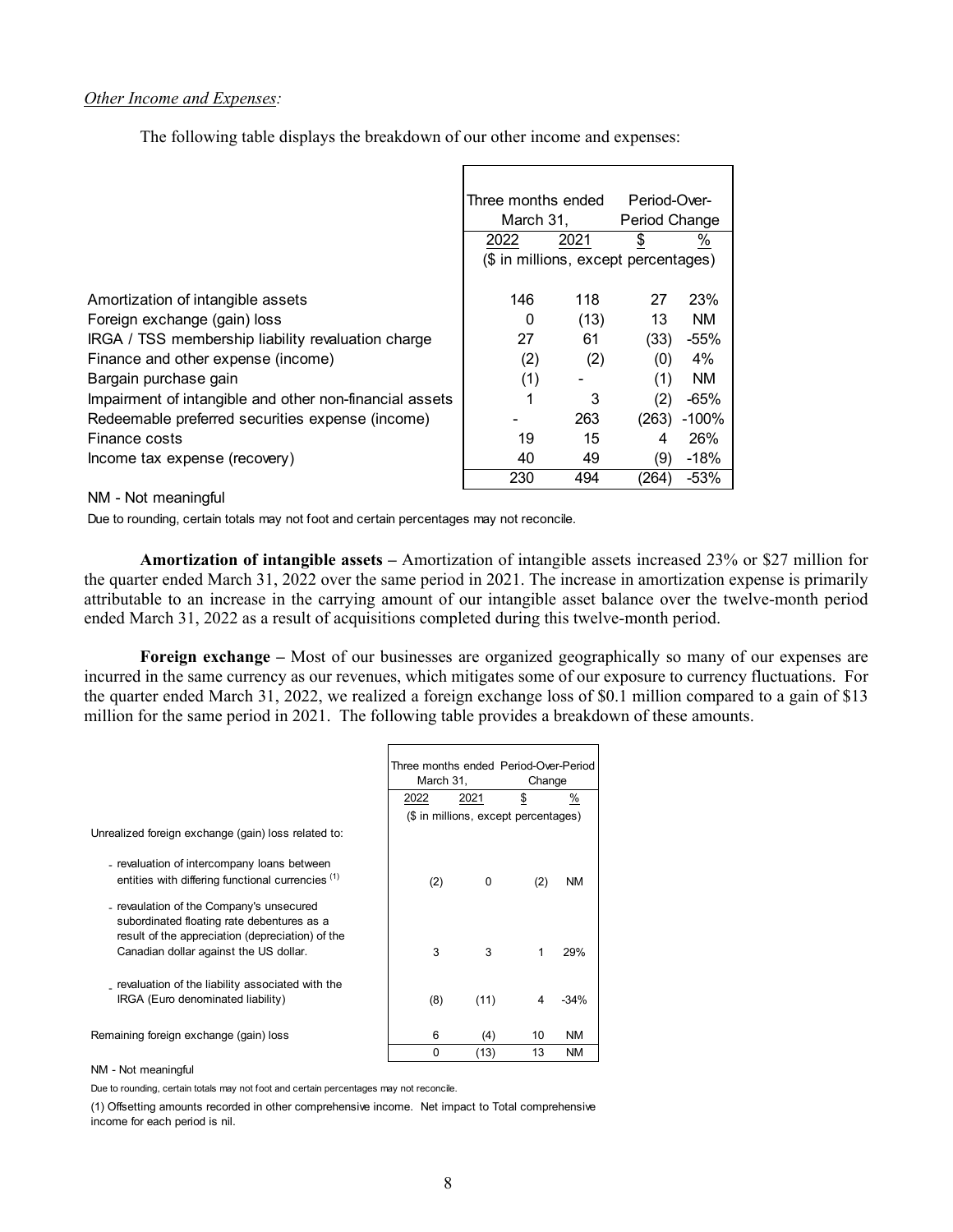The remaining foreign exchange gains and losses per the table above are primarily related to the unrealized foreign exchange translation gains and losses of certain non-US dollar denominated working capital balances to US dollars as a result of the depreciation or appreciation of the US dollar.

**IRGA / TSS membership liability revaluation charge** – On December 23, 2014, in accordance with the terms of the purchase and sale agreement for the initial acquisition of TSS (as defined below) by CSI, and on the basis of the term sheets attached thereto, Constellation and the Joday Group, among others, entered into a Members Agreement (the "Members Agreement") pursuant to which the Joday Group acquired 33.29% of the voting interests in Constellation Software Netherlands Holding Coöperatief U.A. (which was renamed to Topicus.com Coöperatief U.A.), a subsidiary of Constellation and the indirect owner of 100% of TSS at the time of the acquisition. Total proceeds from this transaction was  $\epsilon$ 39 million (\$49 million).

On January 5, 2021, the Members Agreement was terminated in conjunction with the acquisition of Topicus.com B.V., the reorganization of Topicus Coop and the execution of the IRGA. The IRGA was established to create certain contractual obligations of the parties in respect of the governance of Topicus and Topicus Coop. The Joday Group's interest in Topicus Coop now comprises 19,665,642 Topicus Coop Ordinary Units and 19,665,642 Topicus Coop Preference Units (collectively the "Topicus Coop Units") resulting in an interest of 30.29% in Topicus Coop as of March 31, 2022. The IRGA provides for transfer restrictions in respect of the Topicus Coop Units. See "Liability of CSI under the terms of the IRGA" below for further details.

The valuation of the IRGA liability (previously the TSS membership liability) increased by approximately 7% or \$27 million from Q4 2021. The increase is primarily the result of the growth in TSS' trailing twelve month maintenance revenue on a pro-forma basis (primarily due to acquisitions). Maintenance revenue and net tangible assets are the two main drivers in the calculation of the liability. The liability recorded on the balance sheet decreased by 1% or \$3 million over the three month period ended March 31, 2022 from \$395 million to \$392 million as a result of the revaluation charge of \$27 million offset by a distribution to the Joday Group of \$22 million and an \$8 million foreign exchange gain. The IRGA / TSS membership liability is denominated in Euros and the Euro depreciated 2% versus the US dollar during Q1 2022.

**Finance and other expense (income)** – Finance and other income for the quarter ended March 31, 2022 was \$2 million compared to \$2 million for the same period in 2021. Interest earned on cash balances was \$0.3 million in Q1 2022 and \$0.6 million in Q1 2021.

**Bargain purchase gain** – A bargain purchase gain totalling \$1 million was recorded in the three months ended March 31, 2022 relating to an acquisition made in the period. The gain resulted from the fact that the fair value of the separately identifiable assets and liabilities acquired exceeded the total consideration paid, principally due to the acquisition of certain assets that will benefit the Company that had limited value to the sellers.

**Impairment of intangible and other non-financial assets** – An impairment expense of \$1 million was recorded in the three month period ended March 31, 2022 compared to \$3 million for the same period in 2021. The 2022 expense relates to a business acquired in 2021 that has been unable to achieve the goals established in its investment thesis.

**Redeemable preferred securities expense (income)** – The redeemable preferred securities expense for the three month period ended March 31, 2021 was \$263 million, with no similar expense recorded for the same period in 2022. In conjunction with the acquisition of Topicus.com B.V., Topicus Coop issued 5,842,882 Topicus Coop Preference Units (the "Preferred Securities") to Ijssel B.V. The Preferred Securities were non-voting and were redeemable at the option of the holder for a redemption price of approximately  $£19.06$  (\$23.28) per security. The redemption price was either to be settled in cash or through the issuance of a variable number of Topicus Coop Ordinary Units of equal value. The Preferred Securities were convertible into Topicus Coop Ordinary Units at a conversion ratio of 1:1, and the Topicus Coop Ordinary Units are convertible into Subordinate Voting Shares of Topicus also at a conversion ratio of 1:1. The Preferred Securities holders were also entitled to a fixed annual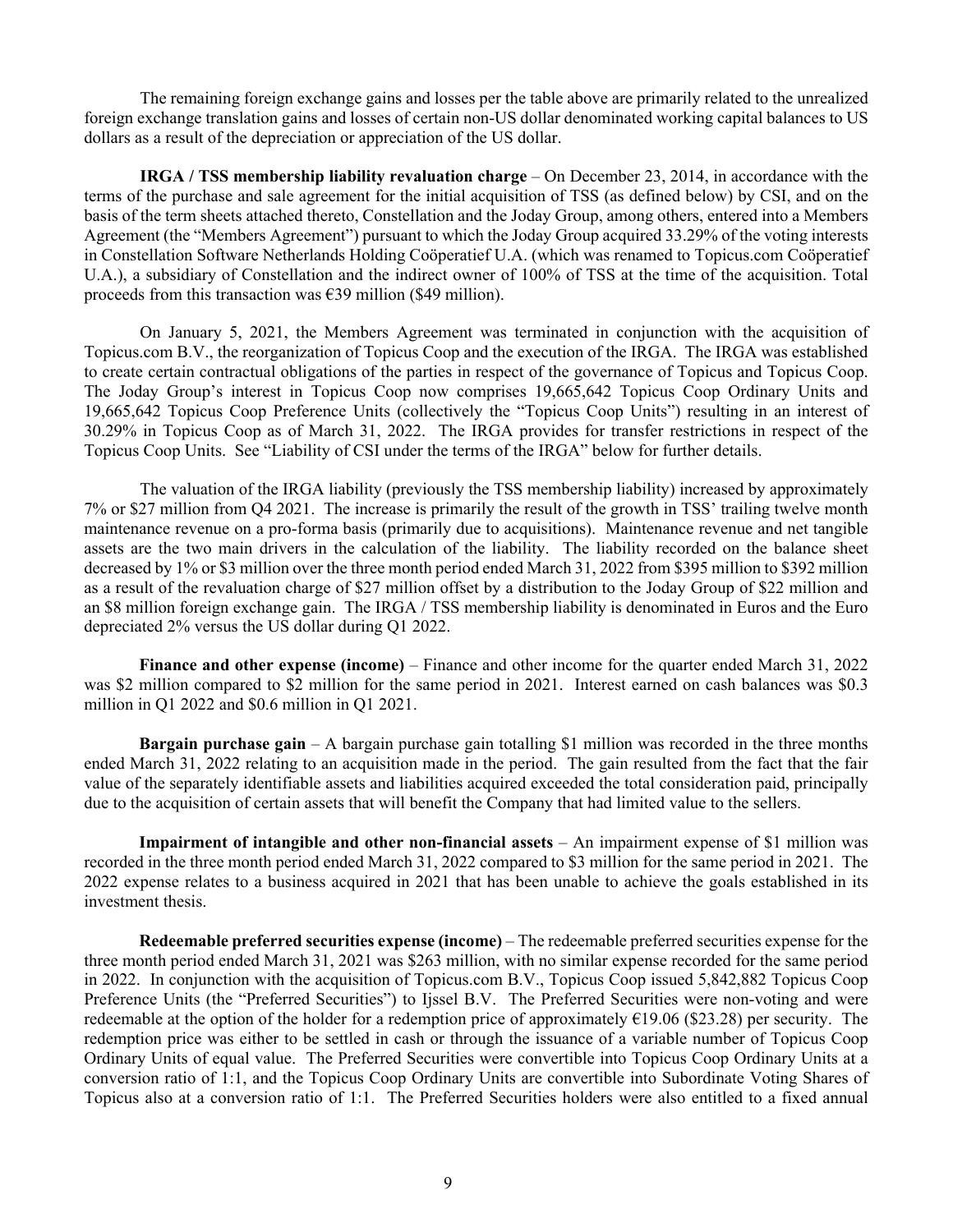cumulative dividend of 5% per annum on the initial Preferred Securities value of approximately €19.06 (\$23.28) per security.

The Preferred Securities were recorded at fair value at the end of each reporting period until the Notification of Conversion (as described in note 12 to the Annual Consolidated Financial Statements for the year ended December 31, 2021). The change in fair value of the Preferred Securities was recorded as redeemable preferred securities expense (income) in the condensed consolidated interim statements of income. Based on the Preferred Securities conversion right, the value of the Preferred Securities was primarily dependent on the price movement of Topicus' Subordinate Voting Shares. At March 31, 2021 the market price of Topicus' Subordinate Voting Shares closed at C\$82.54 or approximately \$65.54. The increase in value from \$23.28 to \$65.54 multiplied by the 5.8 million Preferred Securities outstanding equals approximately \$247 million. The difference between \$247 million and the fair value adjustment of \$263 million primarily relates to the impact of share price volatility and optionality and the accrued dividend of \$2 million.

On February 1, 2022, all outstanding Topicus Coop Preference Securities were converted into Topicus Coop Ordinary Units.

**Finance costs** – Finance costs for the quarter ended March 31, 2022 increased \$4 million to \$19 million, compared to \$15 million for the same period in 2021 primarily a result of an increase in the average debt outstanding in Q1 2022 as compared to Q1 2021.

**Income taxes –** We operate globally and we calculate our tax provision in each of the jurisdictions in which we conduct business. Our effective tax rate on a consolidated basis is, therefore, affected by the realization and anticipated relative profitability of our operations in those various jurisdictions, as well as different tax rates that apply and our ability to utilize tax losses and other credits. For the quarter ended March 31, 2022, income tax expense decreased \$9 million to \$40 million compared to \$49 million for the same period in 2021. Current tax expense has historically approximated our cash tax rate however the quarterly expense can sometimes fall outside of the annual range due to out of period adjustments. Current tax expense reflects gross taxes before the application of R&D tax credits which are classified as part of "other, net" expenses in the statement of income (loss). The Company's consolidated effective tax rate in respect of continuing operations for the three months ended March 31, 2022 was 27% (-39% for the three months ended March 31, 2021). The 2021 effective tax rate is impacted by the redeemable preferred securities expense, which is not deductible for tax purposes.

Effective for 2022, research and experimentation (R&E) expenditures are no longer allowed to be deducted as incurred for US entities. The Tax Cuts and Jobs Act (TCJA) mandates that, for tax years beginning after December 31, 2021, R&E expenditures be deferred and amortized. US-based expenditures will be amortized over a 5 year period, and non-US-based expenditures over a 15 year period. The total estimated impact to current income tax expense is \$132 million for the 2022 fiscal year. \$33 million was accrued and expensed in the three month period ended March 31, 2022. An offsetting amount has been booked to deferred income tax expense so there is no impact on net tax expense or the effective tax rate.

Constellation is subject to tax audits in the countries in which the Company carries on business globally. These tax audits could result in additional tax expense in future periods relating to historical filings. Reviews by tax authorities generally focus on, but are not limited to, the validity of the Company's inter-company transactions, including financing and transfer pricing policies which generally involve subjective areas of taxation and a significant degree of judgment. If any of these tax authorities are successful with their challenges, the Company's income tax expense may be adversely affected and Constellation could also be subject to interest and penalty charges.

#### *Net Income and Earnings per Share:*

The net income attributable to common shareholders of CSI for the quarter ended March 31, 2022 was \$98 million compared to a net loss of \$9 million for the same period in 2021. On a per share basis this translated into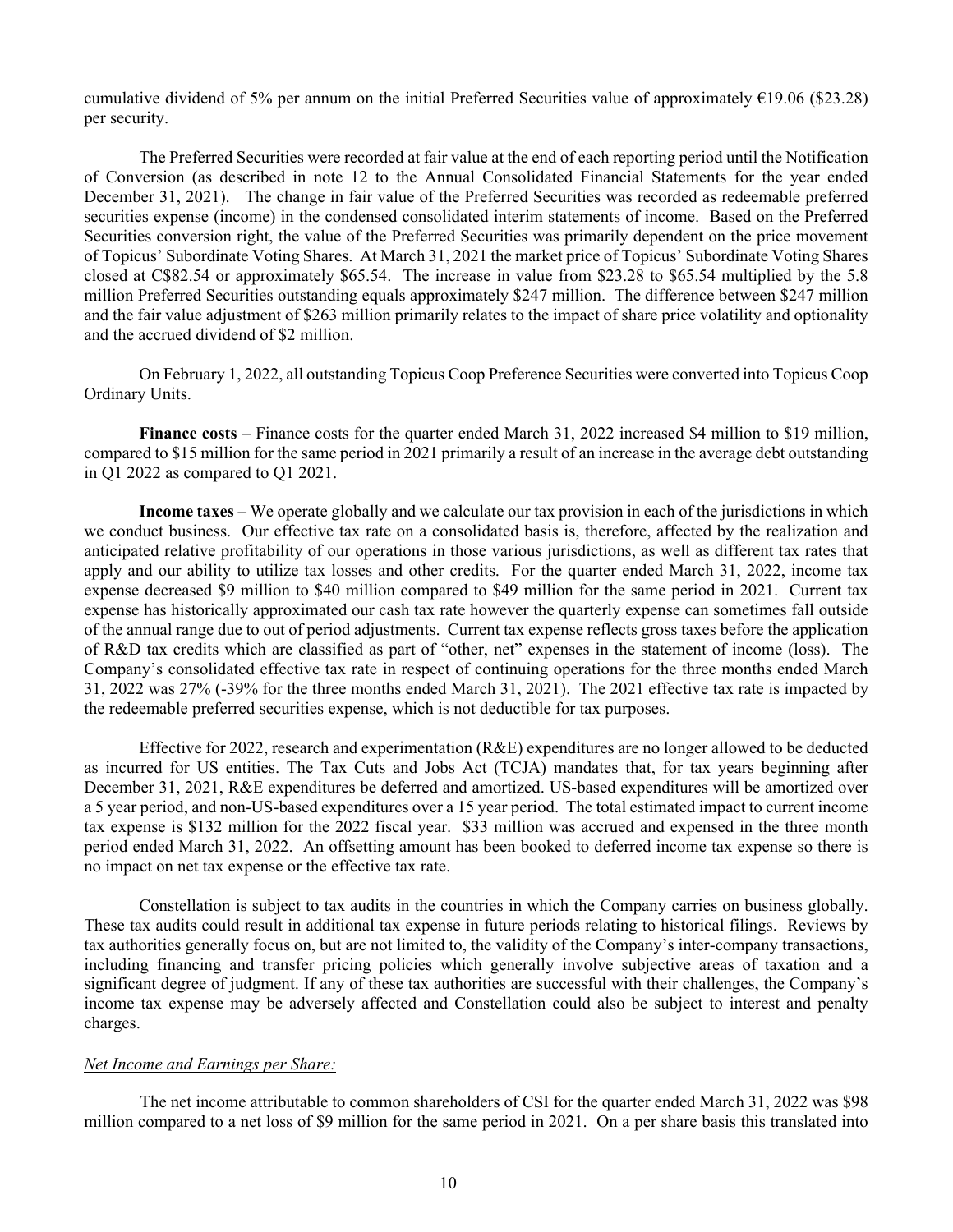net income per basic and diluted share of \$4.63 in the quarter ended March 31, 2022 compared to a net loss per basic and diluted share of \$0.41 for the same period in 2021. There was no change in the number of shares outstanding.

#### *Net cash flows from operating activities ("CFO")*:

For the quarter ended March 31, 2022, CFO increased \$3 million to \$498 million compared to \$495 million for the same period in 2021 representing an increase of 1%.

### *Free cash flow available to shareholders ("FCFA2S")*:

For the quarter ended March 31, 2022, FCFA2S increased \$55 million to \$324 million compared to \$269 million for the same period in 2021 representing an increase of 21%. On February 1, 2022, the Topicus Preferred Shares and Topicus Coop Preference Units were converted to Topicus Subordinate Voting Shares and Topicus Coop Ordinary Units respectively. As a result of this conversion the non-controlling interest in Topicus.com Inc. decreased from approximately 70% to 39%.

The controlling / non-Controlling interest ("NCI") percentage is based on the Topicus Subordinate Voting Shares and Topicus Coop Ordinary Units ("Common Shares"). The controlling interest that the Company reflects in Topicus includes the Common Shares that are currently owned by the Joday Group and subject to the terms of the IRGA.

#### **Common Share Holdings:**

|                            | Jan 31, 2022     |         | Feb 1, 2022      |  |
|----------------------------|------------------|---------|------------------|--|
| Public shareholders of TOI | 40,512,360 62.4% |         | 40,512,360 31.2% |  |
| Ijssel Group               | 4,742,889 7.3%   |         | 10,585,771 8.2%  |  |
| Joday Group                | 19,665,642 30.3% |         | 39,331,284 30.3% |  |
| <b>CSI</b>                 |                  | 19 0.0% | 39,412,404 30.4% |  |
|                            | 64,920,910       |         | 129,841,819      |  |
| <b>NCI</b>                 | 69.7%            |         | 39.4%            |  |

The following table reconciles FCFA2S to net cash flows from operating activities:

|                                                                  | Three months ended<br>March 31,<br>2022<br>2021 |                                      |  |  |
|------------------------------------------------------------------|-------------------------------------------------|--------------------------------------|--|--|
|                                                                  |                                                 | (\$ in millions, except percentages) |  |  |
| Net cash flows from operating activities<br><b>Adjusted for:</b> | 498                                             | 495                                  |  |  |
| Interest paid on lease obligations                               | (2)                                             | (2)                                  |  |  |
| Interest paid on other facilities                                | (10)                                            | (9)                                  |  |  |
| Credit facility transaction costs                                | (1)                                             | (2)                                  |  |  |
| Payments of lease obligations                                    | (22)                                            | (20)                                 |  |  |
| IRGA / TSS membership liability revaluation charge               | (27)                                            | (61)                                 |  |  |
| Property and equipment purchased                                 | (8)                                             | (4)                                  |  |  |
| Interest and dividends received                                  | 0                                               | 1                                    |  |  |
| Less amount attributable to                                      | 429                                             | 397                                  |  |  |
| Non-controlling interests                                        | (105)                                           | (128)                                |  |  |
| Free cash flow available to shareholders                         | 324                                             | 269                                  |  |  |
| Due to rounding, certain totals may not foot.                    |                                                 |                                      |  |  |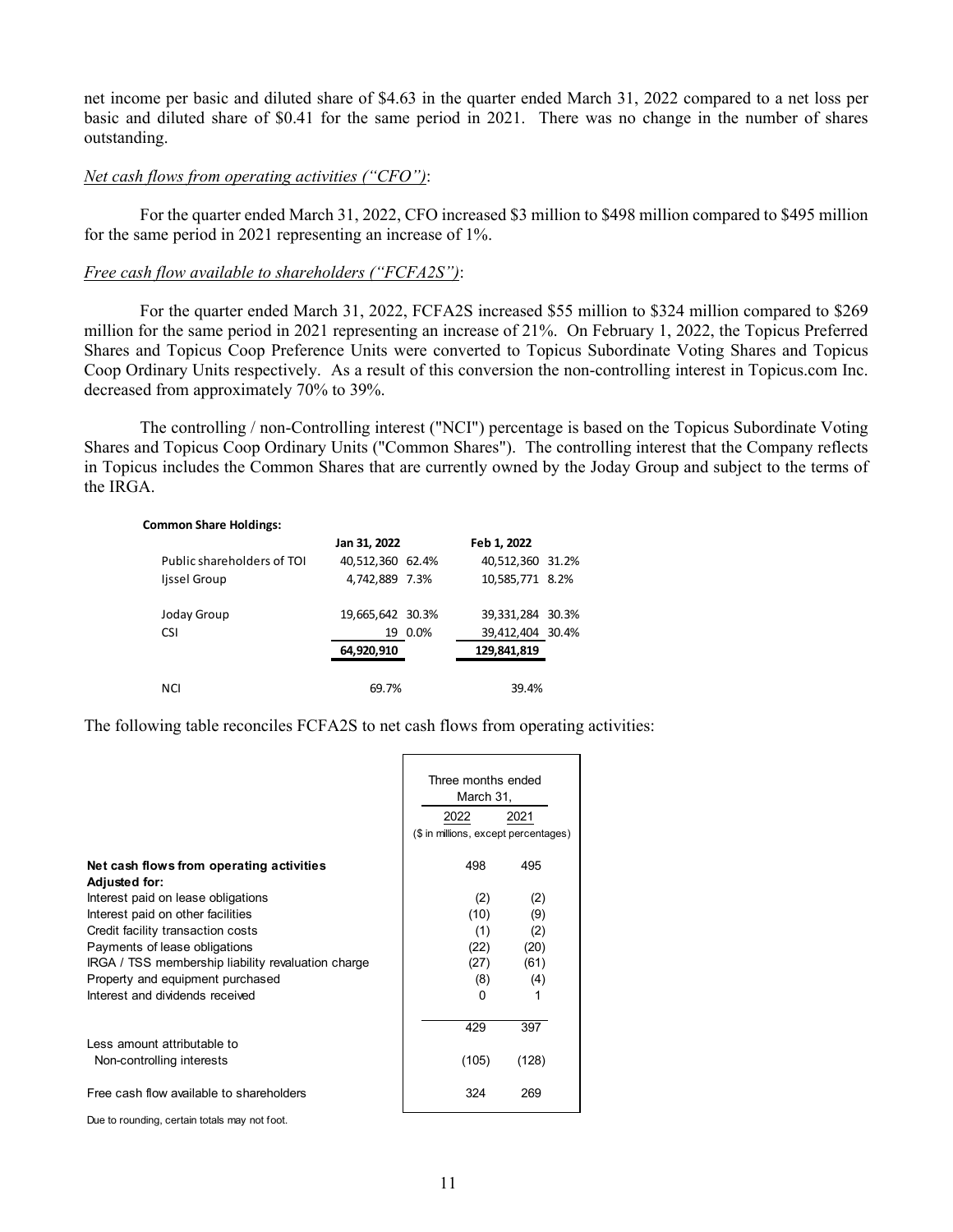#### **Quarterly Results**

|                                           |                 |                 |                 |                 | <b>Quarter Ended</b> |                 |                 |                 |                 |
|-------------------------------------------|-----------------|-----------------|-----------------|-----------------|----------------------|-----------------|-----------------|-----------------|-----------------|
|                                           | Mar. 31<br>2020 | Jun. 30<br>2020 | Sep. 30<br>2020 | Dec. 31<br>2020 | Mar. 31<br>2021      | Jun. 30<br>2021 | Sep. 30<br>2021 | Dec. 31<br>2021 | Mar. 31<br>2022 |
| Revenue                                   | 953             | 922             | 1,003           | 1,091           | 1,176                | 1,249           | 1,299           | 1,383           | 1,431           |
| Net income (loss) *                       | 83              | 83              | 122             | 149             | (9)                  | 88              | 107             | 124             | 98              |
| <b>CFO</b>                                | 361             | 237             | 234             | 355             | 495                  | 171             | 292             | 341             | 498             |
| FCFA2S                                    | 311             | 190             | 181             | 307             | 269                  | 145             | 226             | 244             | 324             |
| Net income per share *<br>Basic & diluted | 3.91            | 3.90            | 5.78            | 7.02            | $-0.41$              | 4.16            | 5.04            | 5.86            | 4.63            |
| CFO per share<br>Basic & diluted          | 17.01           | 11.17           | 11.05           | 16.73           | 23.38                | 8.07            | 13.78           | 16.09           | 23.51           |
| FCFA2S per share<br>Basic & diluted       | 14.66           | 8.99            | 8.56            | 14.47           | 12.67                | 6.84            | 10.68           | 11.50           | 15.27           |

\* Attributable to common shareholders of CSI

We experience seasonality in our operating results in that CFO and FCFA2S in the first quarter of every year is typically the highest and CFO and FCFA2S in the second quarter of every year is the lowest. The key driver impacting this seasonality is the timing of annual maintenance contract renewals. Our quarterly results may also fluctuate as a result of the various acquisitions which may be completed by the Company in any given quarter. We may experience variations in our net income on a quarterly basis depending upon the timing of certain expenses or gains, which may include changes in provisions, acquired contract liabilities, foreign exchange gains and losses, bargain purchase gains, and gains or losses on the sale of financial and other assets.

#### **Spin-Out of Topicus.com Inc.**

Constellation (TSX:CSU) and Topicus (TSXV:TOI) announced on January 5, 2021 that Constellation, acting through its Total Specific Solutions ("TSS") operating group and its subsidiary TPCS Holding B.V., completed the purchase of 100% of the shares of Topicus.com B.V., a Netherlands-based diversified vertical market software provider, from IJssel B.V. and that in connection with the closing of the acquisition, TSS has been spun out of Constellation and now operates, together with Topicus.com B.V., as a separate public company, Topicus.com Inc. (collectively, the "Spin-Out Transactions").

In connection with the completion of the Spin-Out Transactions, on January 4, 2021, all of Constellation's common shareholders of record on December 28, 2020 received, by way of a dividend-in-kind, 1.859817814 subordinate voting shares of Topicus.com (the "Spin-Out Shares") for each common share of Constellation held.

Constellation's equity interest in TSS prior to the Spin-Out Transactions was 66.7%. Constellation's equity interest in Topicus after completion of the Spin-Out Transactions on a fully diluted basis was approximately 30.4%. In addition, Constellation as the holder of the Topicus Super Voting Share is entitled to that number of votes that equals 50.1% of the aggregate number of votes attached to all of the outstanding voting shares at such time. As a result of the Topicus Super Voting Share Constellation consolidated the financial results of Topicus with its financial results.

The tables below provide certain supplemental balance sheet, statement of income, and net operating cash flow information of Topicus for the three months ended March 31, 2022. Topicus is not considered a reportable operating segment of Constellation, however, management has chosen to provide certain supplemental financial information to provide greater clarity into the operating performance and cash flow from operations of Topicus considering Constellation's equity ownership.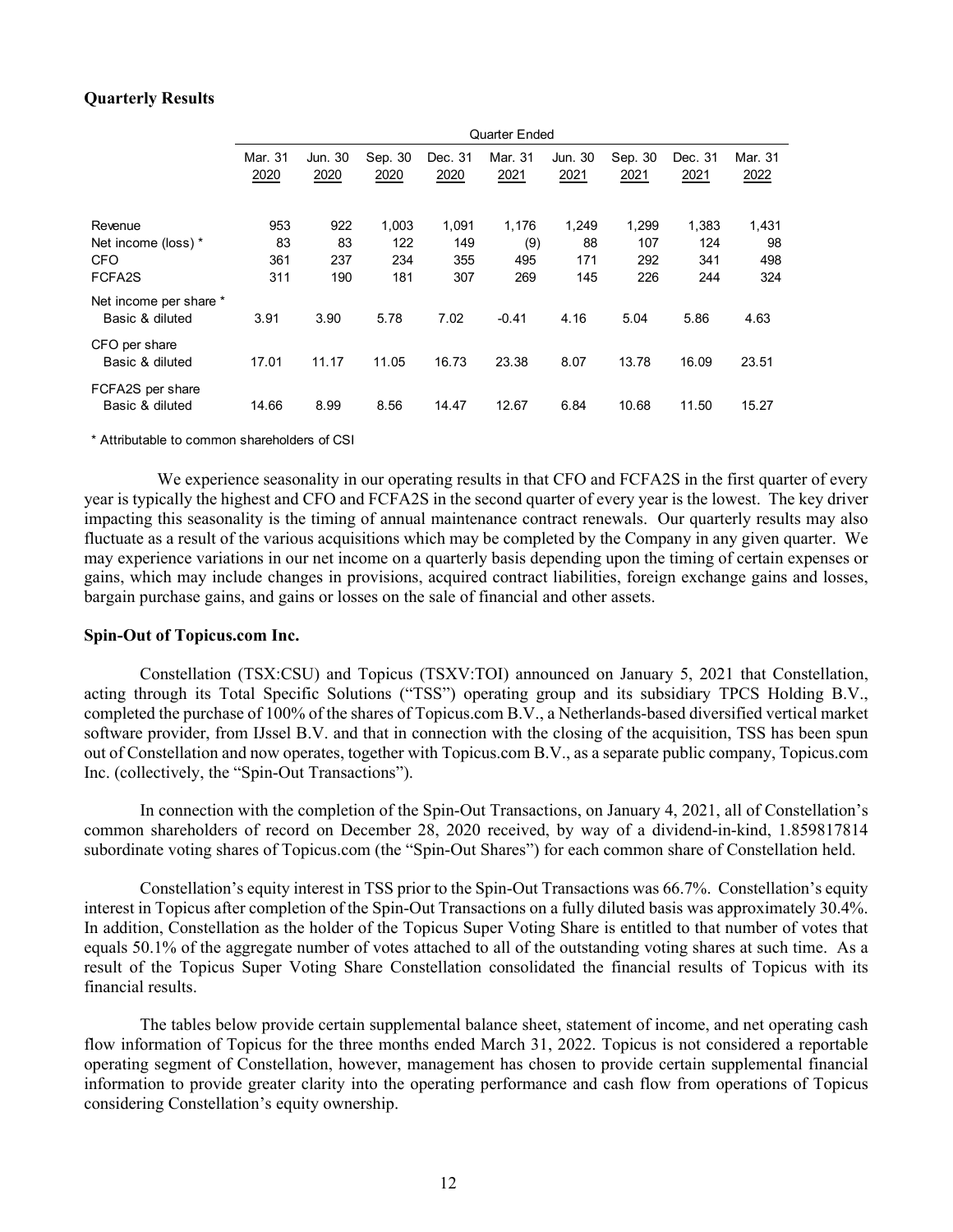#### Selected Balance Sheet Information As at March 31, 2022

|             | Constellation |                |              |
|-------------|---------------|----------------|--------------|
|             |               |                |              |
|             | (excluding    |                |              |
| (Unaudited) | Topicus)      | <b>Topicus</b> | Consolidated |
|             |               |                |              |
| Cash        | 755           | 241            | 996          |

#### Statement of Income

#### (Excluding intercompany activity)

|                                                         | For the three months ended March 31, 2022 |                |              |  |  |  |
|---------------------------------------------------------|-------------------------------------------|----------------|--------------|--|--|--|
|                                                         | Constellation                             |                |              |  |  |  |
|                                                         | Software Inc.                             |                |              |  |  |  |
|                                                         | (excluding                                |                |              |  |  |  |
| (Unaudited)                                             | Topicus)                                  | <b>Topicus</b> | Consolidated |  |  |  |
| Revenue                                                 | 1,204                                     | 227            | 1,431        |  |  |  |
| Expenses                                                | 921                                       | 169            | 1,090        |  |  |  |
| Amortization of intangible assets                       | 120                                       | 26             | 146          |  |  |  |
| Foreign exchange (gain) loss                            | (0)                                       | $\Omega$       | $\Omega$     |  |  |  |
| IRGA / Membership liability revaluation charge          | 27                                        |                | 27           |  |  |  |
| Finance and other income                                | (1)                                       | (2)            | (2)          |  |  |  |
| Bargain purchase gain                                   | (1)                                       |                | (1)          |  |  |  |
| Impairment of intangible and other non-financial assets | 1                                         |                | $\mathbf{1}$ |  |  |  |
| Redeemable preferred securities expense (income)        |                                           |                |              |  |  |  |
| Finance costs                                           | 16                                        | 3              | 19           |  |  |  |
| Income before income taxes                              | 121                                       | 30             | 151          |  |  |  |
| Income tax expense (recovery)                           |                                           |                |              |  |  |  |
| Current income tax expense (recovery)                   | 86                                        | 13             | 99           |  |  |  |
| Deferred income tax expense (recovery)                  | (53)                                      | (5)            | (58)         |  |  |  |
| Income tax expense (recovery)                           | 33                                        | $\overline{7}$ | 40           |  |  |  |
| Net income                                              | 88                                        | 23             | 111          |  |  |  |
| Net cash flows from operating activities                | 300                                       | 199            | 498          |  |  |  |

#### Foreign Exchange Adjusted Organic Revenue Growth

(Excluding intercompany activity)

|                                 | For the three months ended March 31, 2022 |                |              |  |  |  |  |
|---------------------------------|-------------------------------------------|----------------|--------------|--|--|--|--|
|                                 | Constellation                             |                |              |  |  |  |  |
|                                 | Software Inc.                             |                |              |  |  |  |  |
|                                 | (excluding                                |                |              |  |  |  |  |
|                                 | Topicus)                                  | <b>Topicus</b> | Consolidated |  |  |  |  |
| Licenses                        | $-11%$                                    | $-20%$         | $-12%$       |  |  |  |  |
| Professional services           | $-2%$                                     | $-5%$          | $-3%$        |  |  |  |  |
| Hardware and other              | $-4%$                                     | 41%            | $-3%$        |  |  |  |  |
| Maintenance and other recurring | 7%                                        | 6%             | 7%           |  |  |  |  |
| Revenue                         | 4%                                        | 3%             | 3%           |  |  |  |  |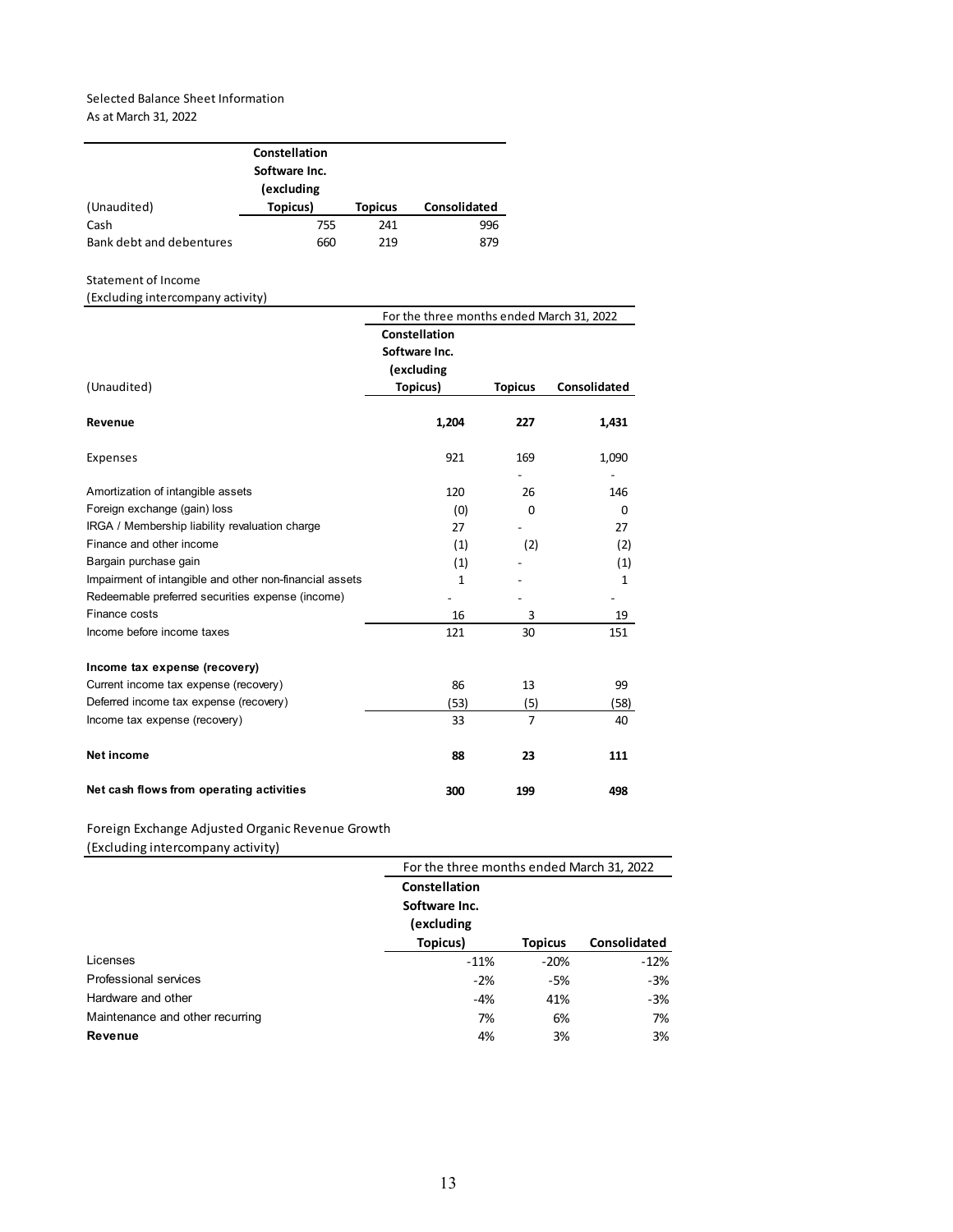#### **Liquidity**

**Net Changes in Cash Flows**

Our net cash position (cash less bank indebtedness excluding capitalized transaction costs) increased by \$82 million to \$334 million in the three months ended March 31, 2022 resulting from cash flows from operations exceeding the net capital deployed on acquisitions plus dividends. Cash increased by \$233 million to \$996 million at March 31, 2022 compared to \$763 million at December 31, 2021 and bank indebtedness increased by \$151 million to \$662 million at March 31, 2022 compared to \$511 million at December 31, 2021.

Total assets increased \$733 million, from \$5,766 million at December 31, 2021 to \$6,499 million at March 31, 2022. The increase is primarily due to the \$233 million increase in cash, the \$215 million increase in intangible assets and \$147 million increase in other assets. At March 31, 2022 ten subsidiaries holding cash totalling \$139 million maintained debt facilities, which facilities are without recourse to Constellation. As explained in the "Capital Resources and Commitments" section below, there are limitations on the ability of these subsidiaries to distribute funds to Constellation.

Current liabilities increased \$470 million, from \$2,461 million at December 31, 2021 to \$2,931 million at March 31, 2022. The increase is primarily due to an increase in deferred revenue of \$378 million mainly due to acquisitions made since December 31, 2021 and the timing of maintenance and other billings versus performance and delivery under those customer arrangements, an increase in bank indebtedness of \$64 million, and an increase in income taxes payable of \$63 million.

| $1.001$ . The rights in the second field $1.001$<br>$($$ in millions) | Three months<br>ended March 31,<br>2022 | Three months<br>ended March 31,<br>2021 |  |  |
|-----------------------------------------------------------------------|-----------------------------------------|-----------------------------------------|--|--|
| Net cash provided by operating activities                             | 498                                     | 495                                     |  |  |
| Net cash from (used in) financing activities                          | 47                                      | 6                                       |  |  |
| Cash used in the acquisition of businesses                            | (247)                                   | (361)                                   |  |  |
| Cash obtained with acquired businesses                                | 38                                      | 44                                      |  |  |
| Net cash from (used in) other investing activities                    | (100)                                   | (2)                                     |  |  |
| Net cash from (used in) investing activities                          | (309)                                   | (319)                                   |  |  |
| Effect of foreign currency                                            | (2)                                     | (9)                                     |  |  |
| Net increase (decrease) in cash and cash equivalents                  | 233                                     | 174                                     |  |  |

The net cash flows from operating activities were \$498 million for the quarter ended March 31, 2022. The \$498 million provided by operating activities resulted from net income of \$111 million plus \$262 million of noncash adjustments to net income and \$169 million of cash from non-cash operating working capital, offset by \$44 million in taxes paid.

The net cash flows from financing activities for the quarter ended March 31, 2022 were \$47 million, which is mainly a result of \$132 million from the net increase in debt facilities offset by dividends paid to common shareholders of \$21 million, a distribution to the Joday Group of \$23 million, lease obligation payments of \$22 million, and interest payments of \$12 million.

The net cash flows used in investing activities for the quarter ended March 31, 2022 were \$309 million. The cash used in investing activities was primarily due to acquisitions for an aggregate of \$247 million (including payments for holdbacks relating to prior acquisitions), and \$96 million in purchases of other investments, offset by \$38 million of acquired cash.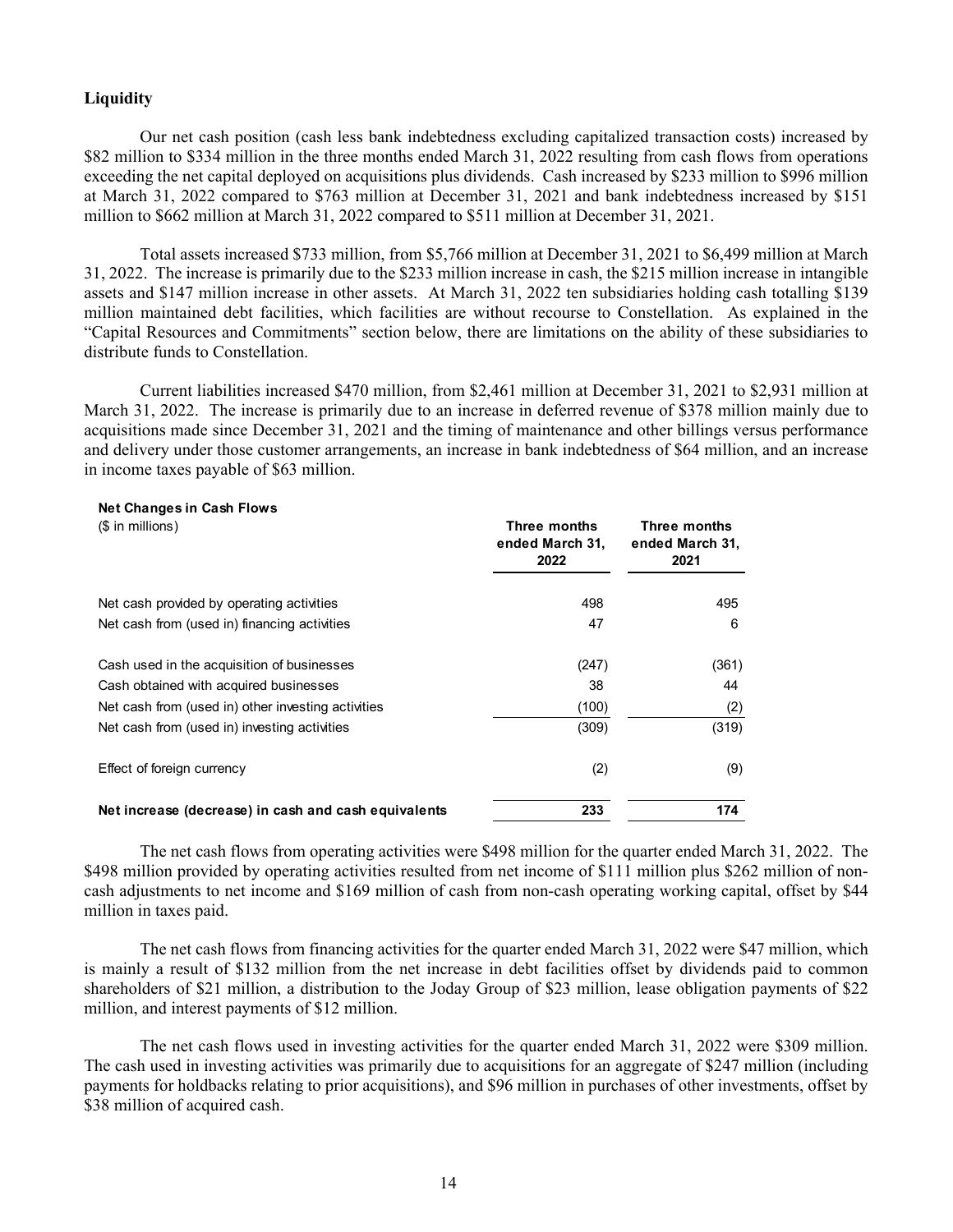We believe we have sufficient cash and available credit capacity to continue to operate for the foreseeable future. Generally our VMS businesses operate with negative working capital as a result of the collection of maintenance payments and other revenues in advance of the performance of the related services. As such, management anticipates that it can continue to grow the business organically without any additional funding. If we continue to acquire VMS businesses we may need additional external funding depending upon the size and timing of the potential acquisitions.

#### **Capital Resources and Commitments**

#### CSI Facility

On November 5, 2021, Constellation completed an amendment and restatement of its revolving credit facility agreement (the "CSI Facility"), with a syndicate of Canadian chartered banks and U.S. banks in the amount of \$700 million, extending its maturity date to November 2026. The CSI Facility bears a variable interest rate with no fixed repayments required over the term to maturity. Interest rates are calculated at standard U.S. and Canadian reference rates plus interest rate spreads based on a leverage table. The CSI Facility is currently collateralized by the majority of the Company's assets including the assets of certain material subsidiaries. The CSI Facility contains standard events of default which if not remedied within a cure period would trigger the repayment of any outstanding balance. As at March 31, 2022, \$nil had been drawn from this credit facility, and letters of credit totaling \$13 million were issued, which limits the borrowing capacity on a dollar-for-dollar basis.

#### Guarantees

One of CSI's subsidiaries has entered into a \$85 million (£65 million) term debt facility with a financial institution for which CSI has guaranteed the debt. The facility bears a fixed rate of interest. The term loan contains events of default that, if not remedied, allow the loan note holder to require repayment of the loan principal and interest. The loan is due in 2028.

#### Debt without recourse to CSI

Certain of CSI's subsidiaries have entered into term debt facilities and revolving credit facilities with various financial institutions. Except as noted above, CSI does not guarantee the debt of its subsidiaries, nor are there any cross-guarantees between subsidiaries. The credit facilities are collateralized by substantially all of the assets of the borrowing entity and its subsidiaries. The credit facilities typically bear interest at a rate calculated using an interest rate index plus a margin. The financing arrangements for each subsidiary typically contain certain restrictive covenants, which may include limitations or prohibitions on additional indebtedness, payment of cash dividends, redemption of capital, capital spending, making of acquisitions and sales of assets. In addition, certain financial covenants must be met by those subsidiaries that have outstanding debt.

Debt without recourse to CSI comprises the following (\$ in millions):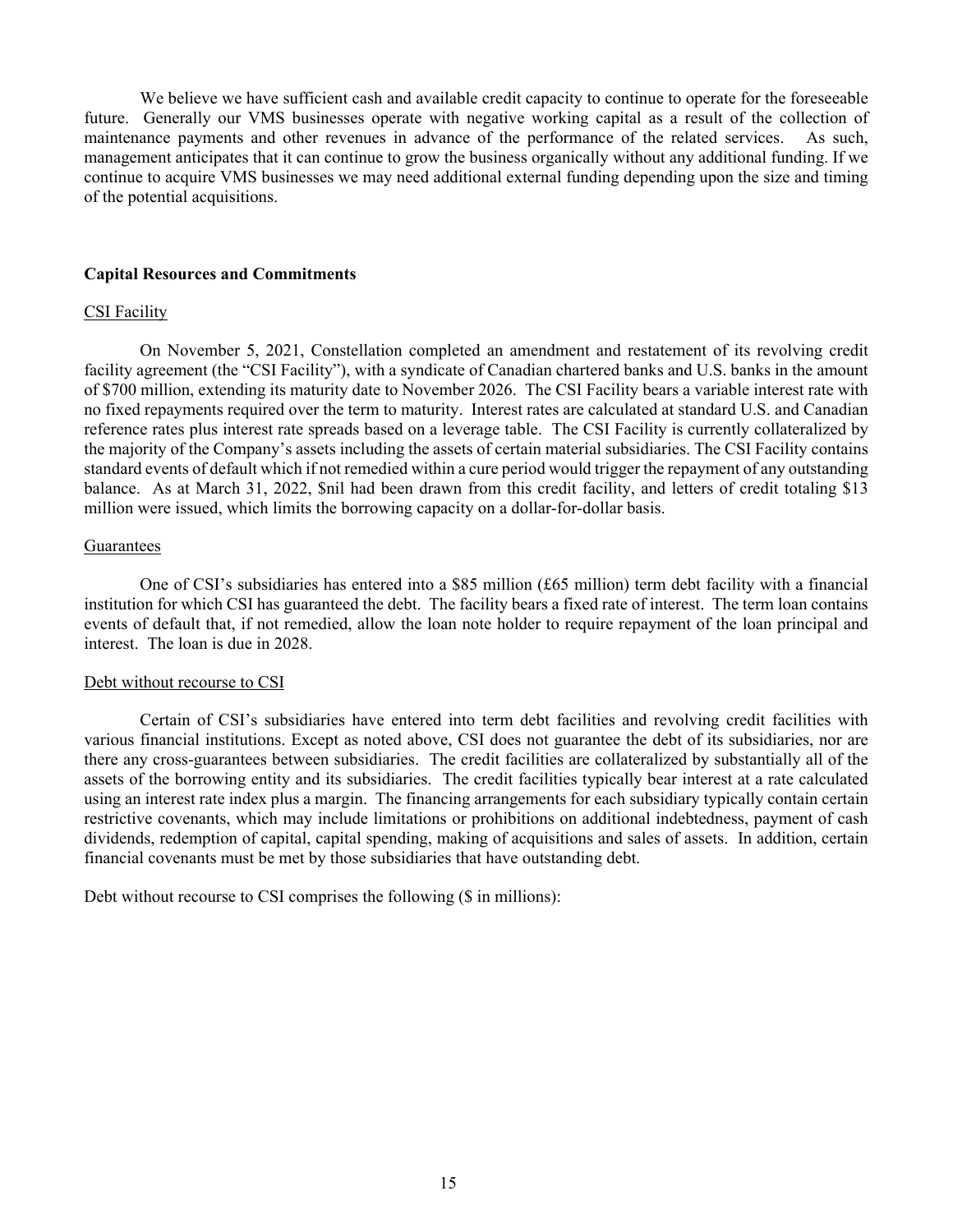|                                                                      | <b>Revolving Credit</b><br><b>Facilities</b> | <b>Term Debt</b><br><b>Facilities</b> | <b>Total</b> |
|----------------------------------------------------------------------|----------------------------------------------|---------------------------------------|--------------|
| Principal outstanding at March 31, 2022 (and equal to fair value)    | \$<br>111S                                   | 466                                   | 577          |
| Deduct: Carrying value of transaction costs included in debt balance | (0)                                          | (9)                                   | (9)          |
| Carrying value at March 31, 2022                                     | 111                                          | 457                                   | 568          |
| Current portion                                                      | 111                                          | 13                                    | 124          |
| Non-current portion                                                  |                                              | 443                                   | 443          |

#### Debentures

On October 1, 2014 and November 19, 2014, the Company issued unsecured subordinated debentures (the "Debentures") with a total principal value of C\$96 million for total proceeds of C\$91 million. The proceeds were used by the Company to pay down \$81 million of outstanding bank indebtedness.

On September 30, 2015, the Company issued an additional tranche of Debentures with a total principal value of C\$186 million for total proceeds of C\$214 million. The proceeds were used by the Company to pay down \$130 million of outstanding bank indebtedness. The September 30, 2015 issuance formed a single series with the outstanding C\$96 million aggregate principal amount of Debentures, Series 1 of the Company. The Debentures have a maturity date of March 31, 2040.

#### Liability of CSI under the terms of the IRGA / TSS Membership Agreement

On December 23, 2014, in accordance with the terms of the purchase and sale agreement for the initial acquisition of TSS by CSI, and on the basis of the term sheets attached thereto, Constellation and the Joday Group, among others, entered into a Members Agreement (the "Members Agreement") pursuant to which the Joday Group acquired 33.29% of the voting interests in Constellation Software Netherlands Holding Coöperatief U.A. (which was renamed to Topicus.com Coöperatief U.A.), a subsidiary of Constellation and the indirect owner of 100% of TSS at the time of the acquisition. Total proceeds from this transaction was  $\epsilon$ 39 million (\$49 million).

On January 5, 2021, the Members Agreement was terminated in conjunction with the acquisition of Topicus.com B.V., the reorganization of Topicus Coop and the execution of the IRGA. The IRGA was established to create certain contractual obligations of the parties in respect of the governance of Topicus and Topicus Coop. The Joday Group's interest in Topicus Coop now comprises 39,331,284 Topicus Coop Ordinary Units resulting in an interest of 30.29% in Topicus Coop as of March 31, 2022. The IRGA provides for transfer restrictions in respect of the Topicus Coop Units.

Any time after January 5, 2021, any member of the Joday Group has the right, at his or its option, to sell any number of its Topicus Coop Units to CSI at a cash price per Topicus Coop Unit determined in accordance with the IRGA. Upon the exercise of such option by a member of the Joday Group, CSI will be obligated to purchase 33.33% of such Topicus Coop Units within 30 days, and an additional 33.33% on each of the first and the second anniversary of such initial purchase. Notwithstanding the foregoing, CSI can offer Topicus the right to purchase such Topicus Coop Units in lieu of CSI.

In the event of a change of control of CSI, any member of the Joday Group has the right, at his or its option, to sell all of its Topicus Coop Units to CSI at a cash price per Topicus Coop Unit determined in accordance with the IRGA. Upon the exercise of such option by a member of the Joday Group, CSI will be obligated to purchase all such Topicus Coop Units. Notwithstanding the foregoing, CSI can offer Topicus the right to purchase such Topicus Coop Units in lieu of CSI.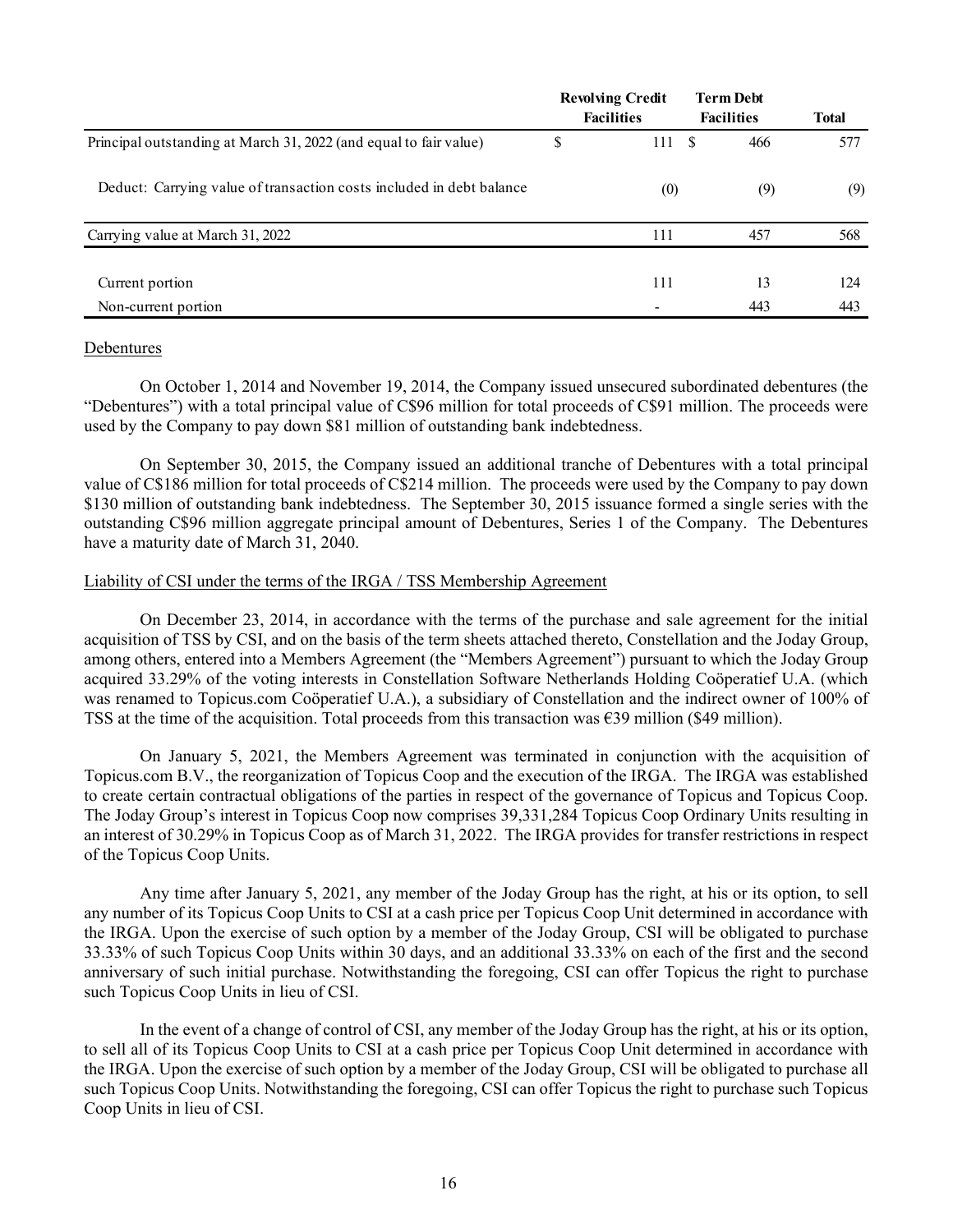If CSI reduces its economic interest in Topicus by a sale or transfer of its economic interest (and not due to any additional issuance of any shares or equity by Topicus) by more than one-third (calculated on a fully converted basis in accordance with the IRGA), any member of the Joday Group has the right, at his or its option, to sell to CSI one-third of its Topicus Coop Units at a cash price per Topicus Coop Unit determined in accordance with the IRGA. Upon the exercise of such put option by a member of the Joday Group, CSI will be obligated to purchase all such put Topicus Coop Units. Notwithstanding the foregoing, CSI can offer Topicus the right to purchase such Topicus Coop Units in lieu of CSI. Any member of the Joday Group has a similar right to sell one-half or all of its remaining Topicus Coop Units, respectively, at its option, if CSI further reduces its remaining fully-diluted economic interest in Topicus by a sale or transfer of its economic interest by one-half and again if CSI sells its entire remaining economic interest in Topicus.

All of the Topicus Coop Ordinary Units and Topicus Coop Preference Units held by the Joday Group and Ijssel B.V. (collectively, the "Topicus Coop Exchangeable Units") are exchangeable, directly or indirectly, for Topicus Subordinate Voting Shares. All of the above rights of members of the Joday Group apply to any Topicus Subordinate Voting Shares issued on an exchange of Topicus Coop Exchangeable Units.

At any time after December 31, 2023, CSI has the right, at its option, to buy all of the Topicus Coop Units and shares of Topicus held by certain members of the Joday Group (excluding Joday) at a cash price per Topicus Coop Unit (or share of Topicus, as applicable) determined in accordance with the IRGA. After December 31, 2043, CSI has the same right to buy all of the Topicus Coop Units and shares of Topicus held by the remaining members of the Joday Group, including Joday.

In addition, if certain individuals affiliated with Joday are terminated from their employment with Topicus Coop or an affiliate thereof for urgent cause (as defined in the Dutch Civil Code), CSI has the right, at its option, to buy all of Topicus Coop Units held by such individuals at a cash price per Topicus Coop Unit determined in accordance with the IRGA.

The Company classified the above obligations of CSI under the terms of the IRGA as a liability consistent with the classification of similar obligations under the Members Agreement. The main valuation driver in the calculation of the liability is the maintenance and other recurring revenue of Topicus. Maintenance and recurring revenue of Topicus for the trailing twelve months on a pro-forma basis determined at the end of the current reporting period was used as the basis for valuing the interests at each purchase date. Any increase or decrease in the value of such liability is recorded as an expense or income in the consolidated statement of income for the period. In conjunction with the termination of the Members Agreement and the execution of the IRGA, the Company recognized an expense of \$19 million as the formula associated with the calculation of the obligation has changed from the use of actual trailing twelve months maintenance and other recurring revenue of Topicus to a calculation which includes the revenue increase from acquired companies on a pro-forma basis.

During the periods ended March 31, 2022 and December 31, 2021, no options were exercised. During the quarter ended March 31, 2022, a distribution in the amount of \$23 million was paid to the Joday Group relating to their Topicus Preferred Shares.

#### **Redeemable Preferred Securities**

In conjunction with the acquisition of Topicus.com B.V., Topicus Coop issued 5,842,882 Topicus Coop Preference Units (the "Preferred Securities") to Ijssel B.V. The Preferred Securities were non-voting and prior to the Notification of Conversion were redeemable at the option of the holder for a redemption price of approximately  $€19.06$  per unit. The redemption price would have been either settled in cash or through the issuance of a variable number of Topicus Coop Ordinary Units of equal value. The Preferred Securities are convertible into Topicus Coop Ordinary Units at a conversion ratio of 1:1. The Preferred Securities holders were entitled to a fixed annual cumulative dividend of 5% per annum on the initial Preferred Securities value of approximately  $\epsilon$ 19.06 per unit.

On February 1, 2022, the Preferred Securities were converted to Topicus Coop Ordinary Units.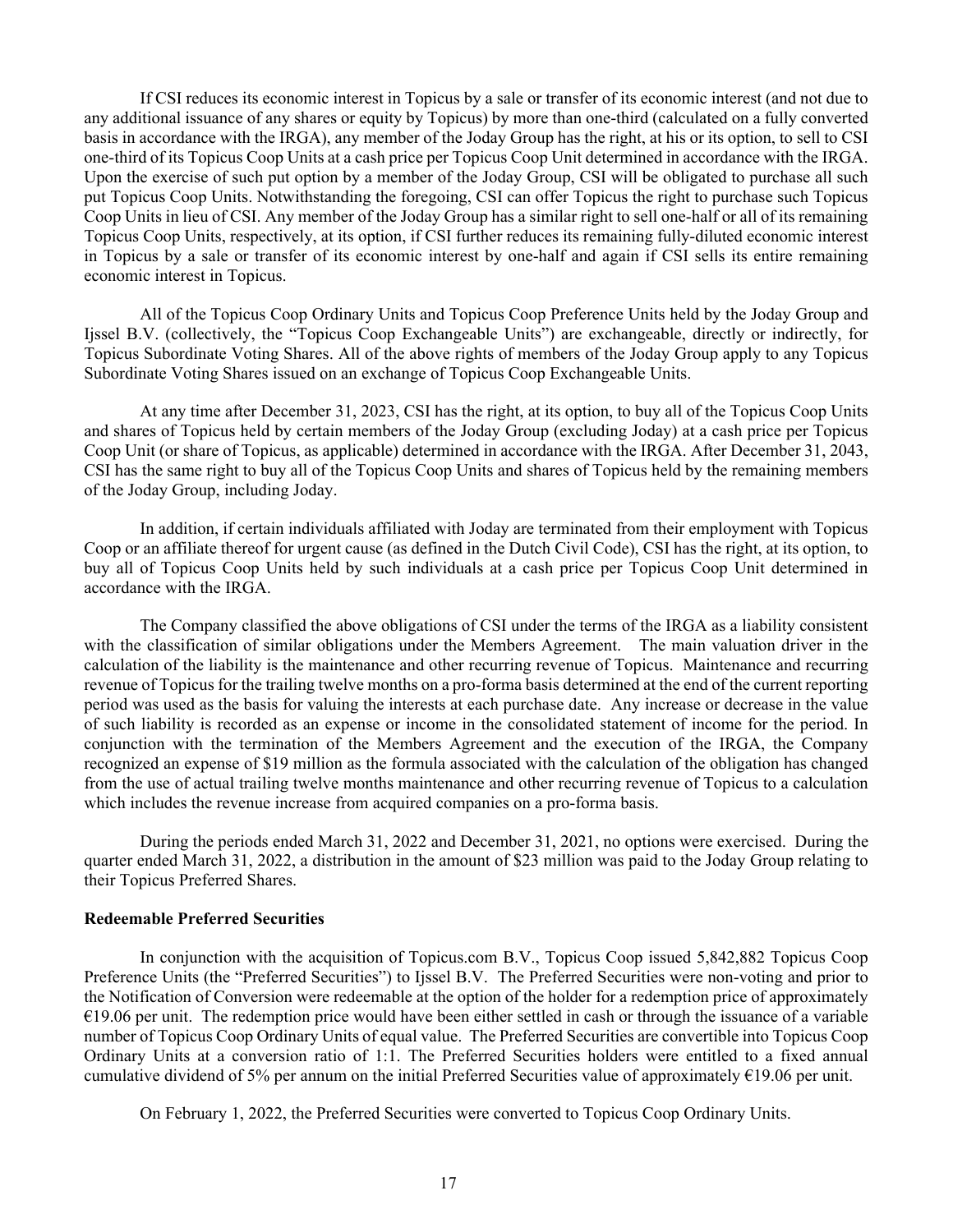#### Other commitments

Commitments include operating leases for office equipment and facilities, letters of credit and performance bonds issued on our behalf by financial institutions in connection with facility leases and contracts with public sector customers. Also, occasionally we structure some of our acquisitions with contingent consideration based on the future performance of the acquired business. The fair value of contingent consideration recorded in our statement of financial position was \$127 million at March 31, 2022. Aside from the aforementioned, we do not have any other business arrangements, derivative financial instruments, or any equity interests in non-consolidated entities that would have a significant effect on our assets and liabilities as at March 31, 2022.

The IRGA liability commitment assumes that the Joday Group has exercised their put option to sell 100% of their interests back to Constellation. This option however has not been exercised as at May 4, 2022. See note 7 to the Unaudited Condensed Consolidated Interim Financial Statements for the three month period ended March 31, 2022 for a discussion on the valuation methodology utilized.

#### **Foreign Currency Exposure**

We operate internationally and have foreign currency risks related to our revenue, operating expenses, assets and liabilities denominated in currencies other than the U.S. dollar. Consequently, we believe movements in the foreign currencies in which we transact will impact future revenue and net income. The impact to organic revenue growth for the three months ended March 31, 2022 was approximately negative 2%. We cannot predict the effect of foreign exchange gains or losses in the future; however, if significant foreign exchange losses are experienced, they could have a material adverse effect on our business, revenues, results of operations, and financial condition. The Company enters into forward foreign exchange contracts from time to time with the objective of mitigating volatility in profit or loss in respect of financial liabilities. In entering into these forward exchange contracts, the Company is exposed to the credit risk of the counterparties to such contracts and the possibility that the counterparties will default on their payment obligations under these contracts. However, given that the counterparties are Schedule 1 banks or affiliates thereof, the Company believes these risks are not material. During the quarter ended March 31, 2022, the Company did not purchase any contracts of this nature.

| Three Months Ended March 31, 2022 |              |               |  |  |  |  |  |
|-----------------------------------|--------------|---------------|--|--|--|--|--|
| Currencies                        | % of Revenue | % of Expenses |  |  |  |  |  |
| <b>USD</b>                        | 48%          | 43%           |  |  |  |  |  |
| <b>EUR</b>                        | 21%          | 20%           |  |  |  |  |  |
| GBP                               | 9%           | 10%           |  |  |  |  |  |
| CAD                               | 7%           | 10%           |  |  |  |  |  |
| AUD                               | 4%           | 4%            |  |  |  |  |  |
| BRL                               | 2%           | 2%            |  |  |  |  |  |
| <b>CHF</b>                        | $1\%$        | 2%            |  |  |  |  |  |
| SEK                               | 1%           | $1\%$         |  |  |  |  |  |
| <b>Others</b>                     | 7%           | 8%            |  |  |  |  |  |
| Total                             | 100%         | 100%          |  |  |  |  |  |

The following table provides an approximate breakdown of our revenue and expenses by currency, expressed as a percentage of total revenue and expenses, as applicable, for the three months ended March 31, 2022:

#### **Off-Balance Sheet Arrangements**

As a general practice, we have not entered into off-balance sheet financing arrangements. Except for insignificant and short-term operating leases and letters of credit, all of our liabilities and commitments are reflected as part of our statement of financial position.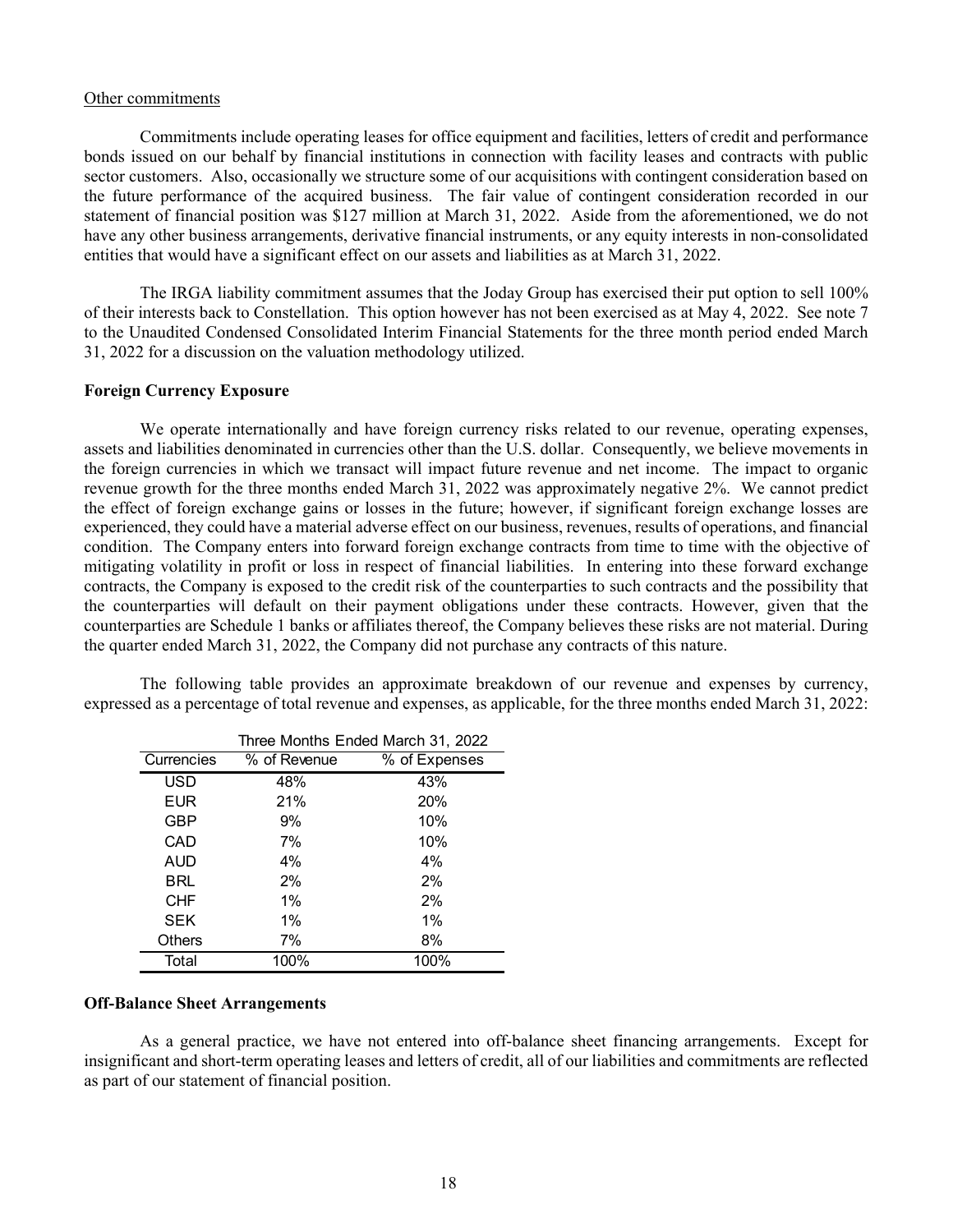#### **Proposed Transactions**

We seek potential acquisition targets on an ongoing basis and may complete several acquisitions in any given fiscal year.

#### **Share Capital**

As at May 4, 2022, there were 21,191,530 common shares outstanding.

#### **Risks and Uncertainties**

The Company's business is subject to a number of risk factors which are described in our most recently filed AIF. Additional risks and uncertainties not presently known to us or that we currently consider immaterial also may impair our business and operations and cause the price of the common shares to decline. If any of the noted risks actually occur, our business may be harmed and the financial condition and results of operations may suffer significantly. In that event, the trading price of the common shares could decline, and shareholders may lose all or part of their investment.

The Company is closely monitoring the impact of COVID-19 on all aspects of its business. COVID-19 was declared a global pandemic by the World Health Organization on March 11, 2020. The COVID-19 pandemic has had disruptive effects in countries in which the Company operates and has adversely impacted many of its business units' operations to date, including through the cancellation by certain customers of their ongoing software maintenance contracts and the suspension or cancellation of new software purchases. The pandemic may also have an adverse impact on many of the Company's customers, including their ability to satisfy ongoing payment obligations to the Company, which could increase the Company's bad debt exposure. The future impacts of the pandemic and any resulting economic impact are largely unknown and rapidly evolving. It is possible that the COVID-19 pandemic, the measures taken by the governments of countries affected and the resulting economic impact may continue to adversely affect the Company's results of operations, cash flows and financial position as well as its customers in future periods, and this impact could be material.

#### **Controls and Procedures**

#### *Evaluation of disclosure controls and procedures:*

Management is responsible for establishing and maintaining disclosure controls and procedures as defined under National Instrument 52-109. At March 31, 2022, the President and Chief Financial Officer, based on the investigation and advice of those under their supervision, have concluded that the design and operation of these disclosure controls and procedures were effective and that material information relating to the Company, including its subsidiaries, was made known to them and was recorded, processed, summarized and reported within the time periods specified under applicable securities legislation.

#### *Internal controls over financial reporting:*

The President and Chief Financial Officer have designed or caused to be designed by those under their supervision, disclosure controls and procedures which provide reasonable assurance that material information regarding the Company is accumulated and communicated to the Company's management, including its President and Chief Financial Officer in a timely manner.

In addition, the President and Chief Financial Officer have designed or caused it to be designed under their supervision internal controls over financial reporting ("ICFR") to provide reasonable assurance regarding the reliability of financial reporting and the preparation of financial statements. The President and Chief Financial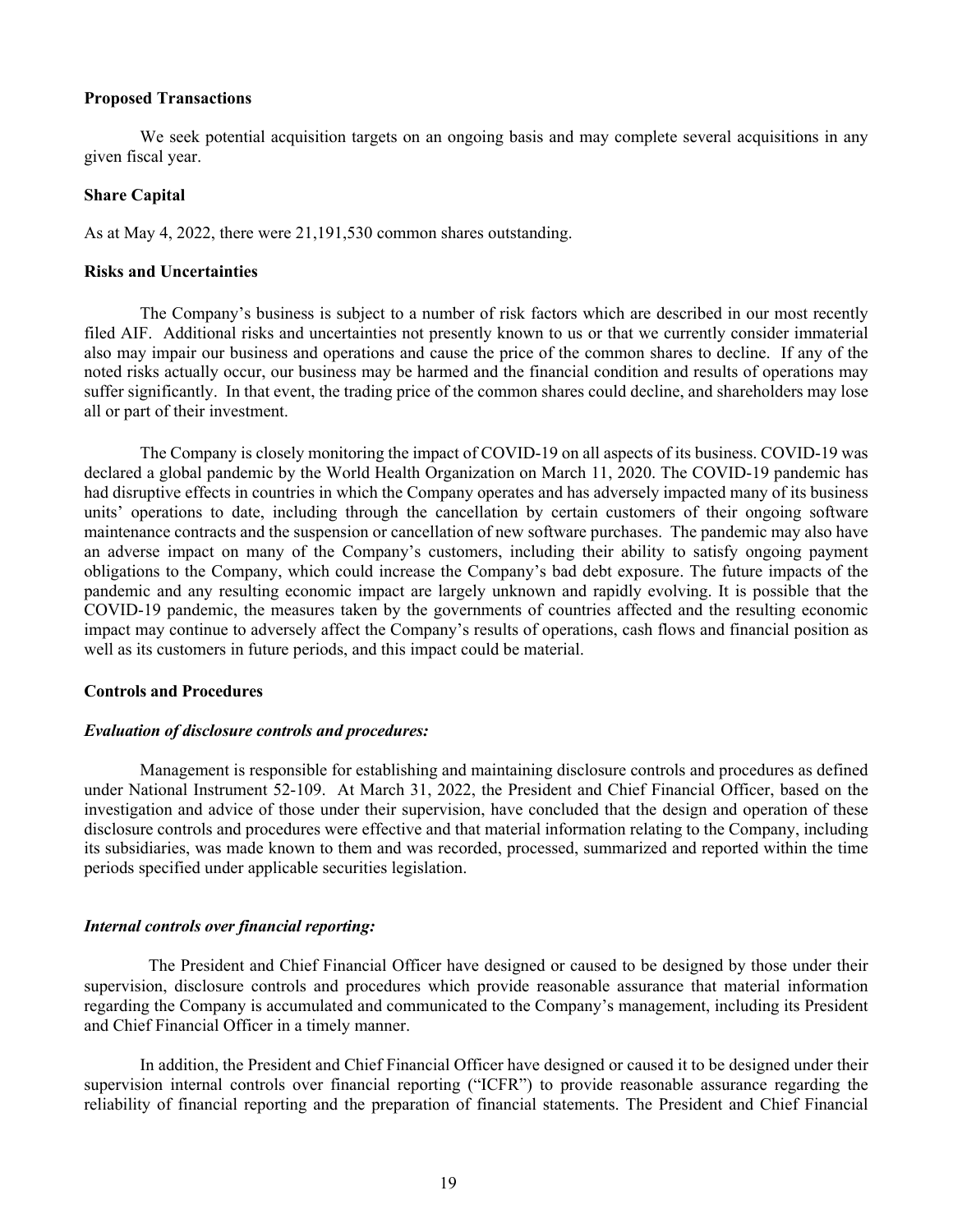Officer have been advised that the control framework the President and the Chief Financial Officer used to design the Company's ICFR is recognized by the Committee of Sponsoring Organizations of the Treadway Commission.

The President and the Chief Financial Officer have evaluated, or caused to be evaluated by those under their supervision, whether or not there were changes to its ICFR during the period ended March 31, 2022 that have materially affected, or are reasonably likely to materially affect the Company's ICFR. No such changes were identified through their evaluation.

A control system, no matter how well conceived and operated, can provide only reasonable, not absolute, assurance that its objectives are met. Due to inherent limitations in all such systems, no evaluations of controls can provide absolute assurance that all control issues, if any, within a company have been detected. Accordingly, our disclosure controls and procedures and our internal controls over financial reporting are effective in providing reasonable, not absolute, assurance that the objectives of our control systems have been met.

#### **Subsequent Events**

On May 4, 2022, the Company declared a \$1.00 per share dividend payable on July 11, 2022 to all common shareholders of record at close of business on June 20, 2022.

On March 22, 2022, the Company announced its intention to submit a public tender offer for the entire issued share capital of Sygnity S.A., a software company listed on the Warsaw Stock Exchange (WSE: SGN) at a price of PLN 12.00 per ordinary share. The public tender offer was submitted on April 11, 2022. The anticipated acquisition is subject to customary closing conditions, including operational control of the business by the Company, and is expected to be completed by June 30, 2022. In conjunction with the public tender offer,  $667$ million of the Company's cash and cash equivalents as at March 31, 2022 is restricted for the purposes of being utilized to complete the public tender offer.

On March 2, 2022, the Company, through it's wholly-owned subsidiary, N. Harris Computer Corporation, completed an agreement, subject to regulatory approval and customary closing conditions, with Allscripts Healthcare Solutions ("Allscripts") (NASDAQ:MDRX) to acquire the net assets of Allscripts' Hospitals and Large Physician Practices business segment. On May 2, 2022, the Company completed this transaction. Annual gross revenues for Allscripts' Hospital and Large Physician Practices for the period ended December 31, 2021 was \$928 million. In connection with the acquisition the Company paid \$670 million, excluding approximately \$55 million paid for acquired cash balances, at close with additional contingent consideration of up to \$30 million payable based on the performance of the business during the two years following transaction close. The transaction had not closed as of March 31, 2022, and on that basis the financial effects of this transaction have not been recognized at March 31, 2022. As of the date of this MD&A May 4, 2022, the Company had not yet completed the initial accounting for the acquisition, including the fair value assessment of the assets acquired and liabilities assumed.

In connection with the completion of the above transaction, on May 2, 2022 Dawn Holdings II Corp. and Altera Digital Health Inc. (together "Altera Digital Health") entered into a \$300 million term and \$75 million revolving credit facility (the "Altera Facility"). \$335 million was drawn upon the Altera Facility to fund the acquisition of the net assets of Allscripts' Hospitals and Large Physician Practices business segment. Altera Digital Health is indirectly 100% owned by the Company. The Altera Facility is not guaranteed by the Company or any of its subsidiaries other than Altera Digital Health.

Subsequent to March 31, 2022, the Company completed or entered into agreements to acquire a number of businesses for aggregate cash consideration of \$79 million on closing plus cash holdbacks of \$24 million and contingent consideration with an estimated fair value of \$10 million for total consideration of \$113 million. The business acquisitions include companies catering primarily to the data management, retail management and distribution, public safety, construction, education, airport, publishing, healthcare, not-for-profit, compliance, information services, local government, library, textiles and apparel, financial services, and real estate verticals and are all software companies similar to the existing business of the Company.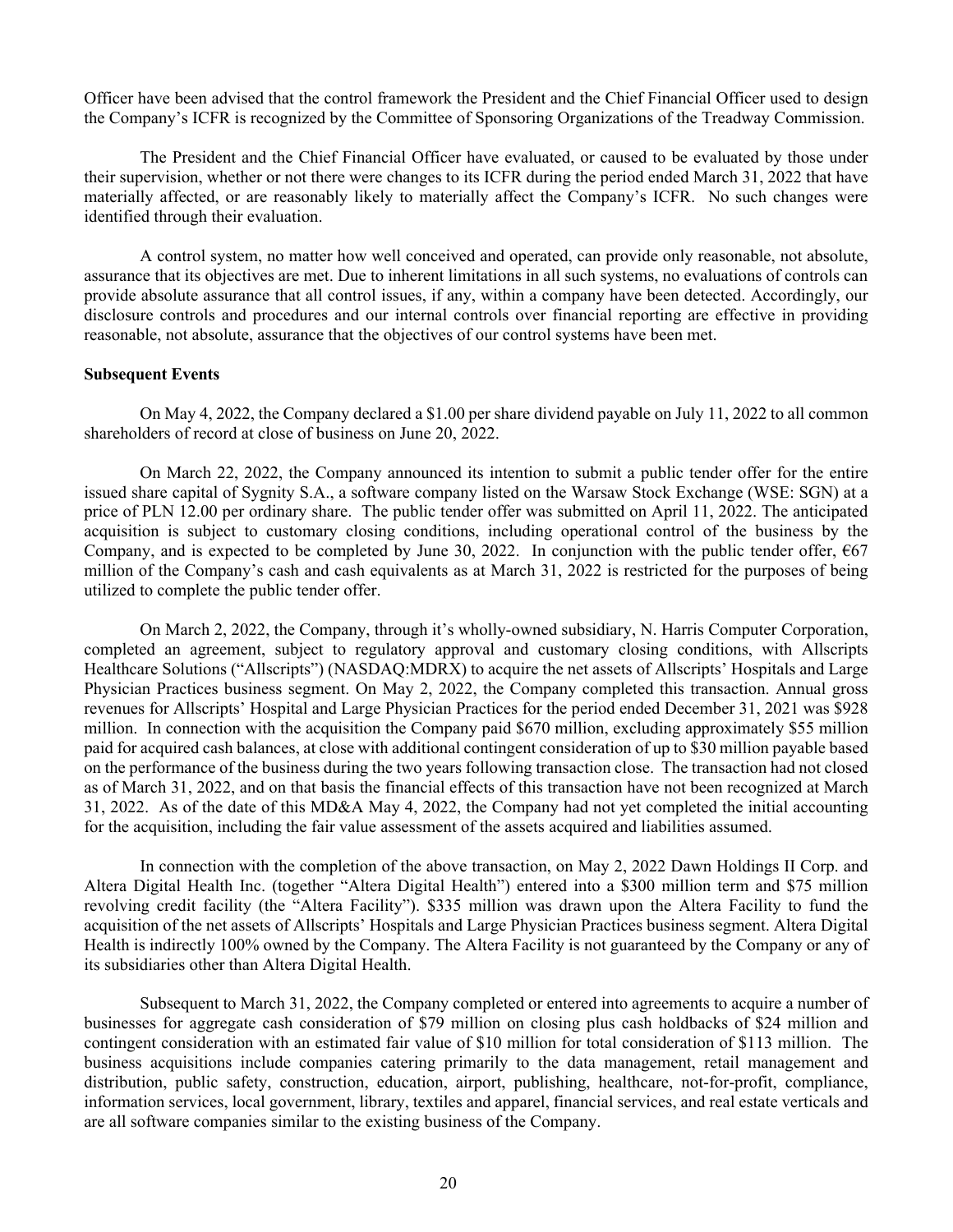Condensed Consolidated Interim Financial Statements (In U.S. dollars)

## **CONSTELLATION SOFTWARE INC.**

For the three months ended March 31, 2022 and 2021 Unaudited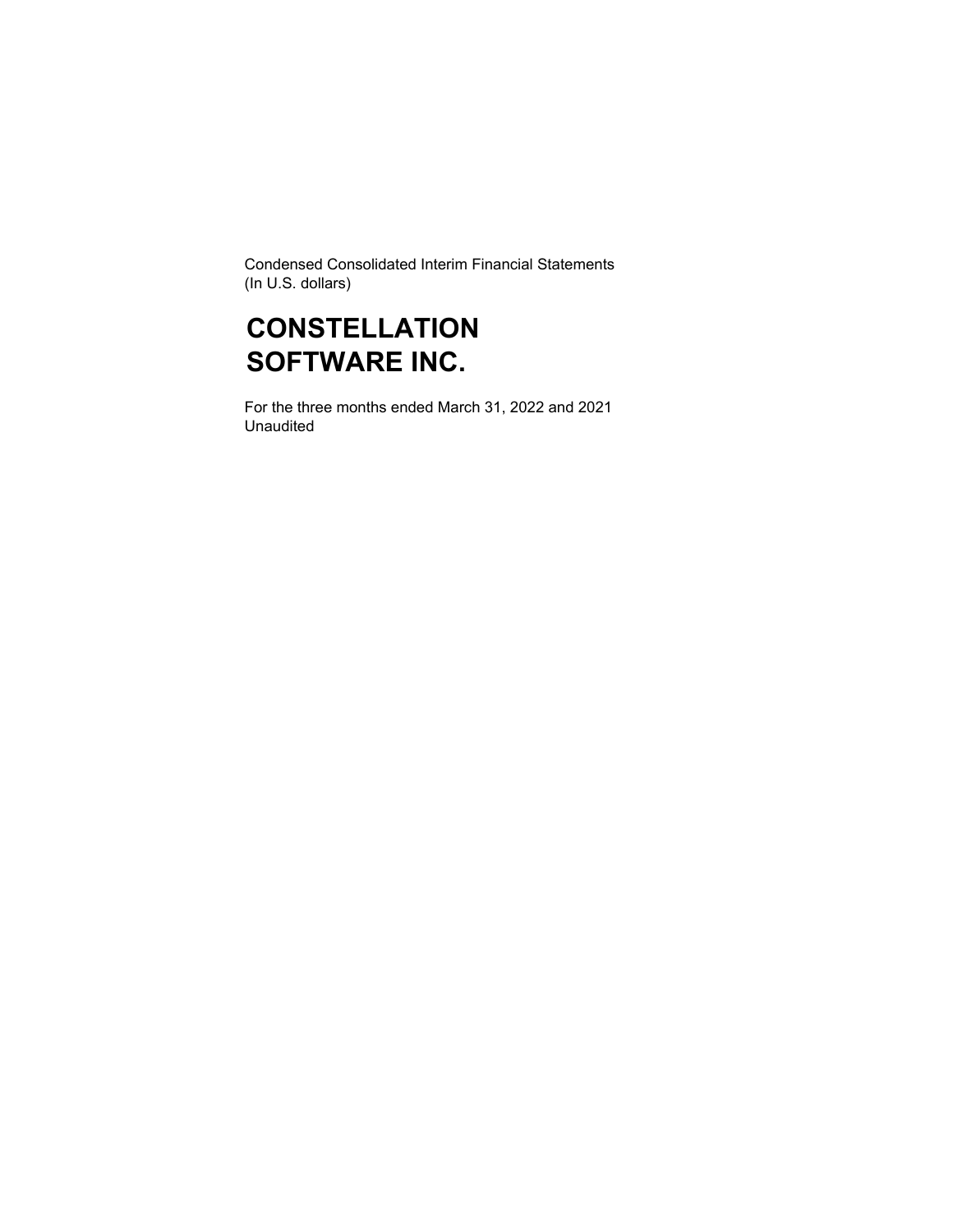Condensed Consolidated Interim Statements of Financial Position

(In millions of U.S. dollars, except per share amounts. Due to rounding, numbers presented may not foot.)

Unaudited

|                                                               | March 31, 2022   | December 31, 2021 | March 31, 2021 |
|---------------------------------------------------------------|------------------|-------------------|----------------|
| Assets                                                        |                  |                   |                |
| Current assets:                                               |                  |                   |                |
| Cash (note 19)                                                | \$<br>996        | \$<br>763         | \$<br>932      |
| Accounts receivable                                           | 660              | 600               | 518            |
| Unbilled revenue                                              | 164              | 140               | 128            |
| Inventories                                                   | 41               | 35                | 27             |
| Other assets (note 5)                                         | 443              | 296               | 288            |
|                                                               | 2,305            | 1,835             | 1,892          |
| Non-current assets:                                           |                  |                   |                |
| Property and equipment                                        | 98               | 93                | 92             |
| Right of use assets                                           | 278              | 245               | 266            |
| Deferred income taxes (note 11)                               | 66               | 66                | 57             |
| Other assets (note 5)                                         | 107              | 99                | 80             |
| Intangible assets (note 6)                                    | 3,644            | 3,428             | 2,759          |
|                                                               | 4,193            | 3,931             | 3,254          |
| <b>Total assets</b>                                           | \$<br>6,499      | \$<br>5,766       | \$<br>5,147    |
| Liabilities and Shareholders' Equity                          |                  |                   |                |
| <b>Current liabilities:</b>                                   |                  |                   |                |
| Debt with recourse to Constellation Software Inc. (note 7)    | \$<br>142        | \$<br>143         | \$<br>122      |
| Debt without recourse to Constellation Software Inc. (note 8) | 124              | 60                | 34             |
| Redeemable preferred securities (note 9)                      | $\overline{a}$   | 7                 | 390            |
| Accounts payable and accrued liabilities                      | 772              | 832               | 637            |
| Dividends payable (note 12)                                   | 21               | 22                | 21             |
| Deferred revenue                                              | 1,536            | 1,158             | 1,296          |
| Provisions (note 10)                                          | 12               | 11                | 15             |
| Acquisition holdback payables                                 | 119              | 94                | 78             |
| Lease obligations                                             | 85               | 79                | 77             |
| Income taxes payable (note 11)                                | 119              | 56                | 91             |
|                                                               | 2,931            | 2,461             | 2,761          |
| Non-current liabilities:                                      |                  |                   |                |
| Debt with recourse to Constellation Software Inc. (note 7)    | 560              | 561               | 527            |
| Debt without recourse to Constellation Software Inc. (note 8) | 443              | 354               | 271            |
| Deferred income taxes (note 11)                               | 448              | 436               | 371            |
| Acquisition holdback payables                                 | 60               | 68                | 31             |
| Lease obligations                                             | 218              | 190               | 214            |
| Other liabilities (note 5)                                    | 200              | 175               | 139            |
|                                                               | 1,930            | 1,784             | 1,554          |
| <b>Total liabilities</b>                                      | 4.860            | 4,245             | 4,315          |
| Shareholders' equity (note 12):                               |                  |                   |                |
| Capital stock                                                 | 99               | 99                | 99             |
| Other equity                                                  |                  | (179)             | (165)          |
| Accumulated other comprehensive income (loss)                 | (62)             | (66)              | (67)           |
| Retained earnings                                             | 1,410            | 1,206             | 950            |
|                                                               |                  |                   |                |
| Non-controlling interests (notes 1, 9 and 18)                 | 191<br>1,638     | 460<br>1,521      | 15<br>832      |
|                                                               |                  |                   |                |
| Subsequent events (notes 12 and 19)                           |                  |                   |                |
| Total liabilities and shareholders' equity                    | \$<br>$6,499$ \$ | $5,766$ \$        | 5,147          |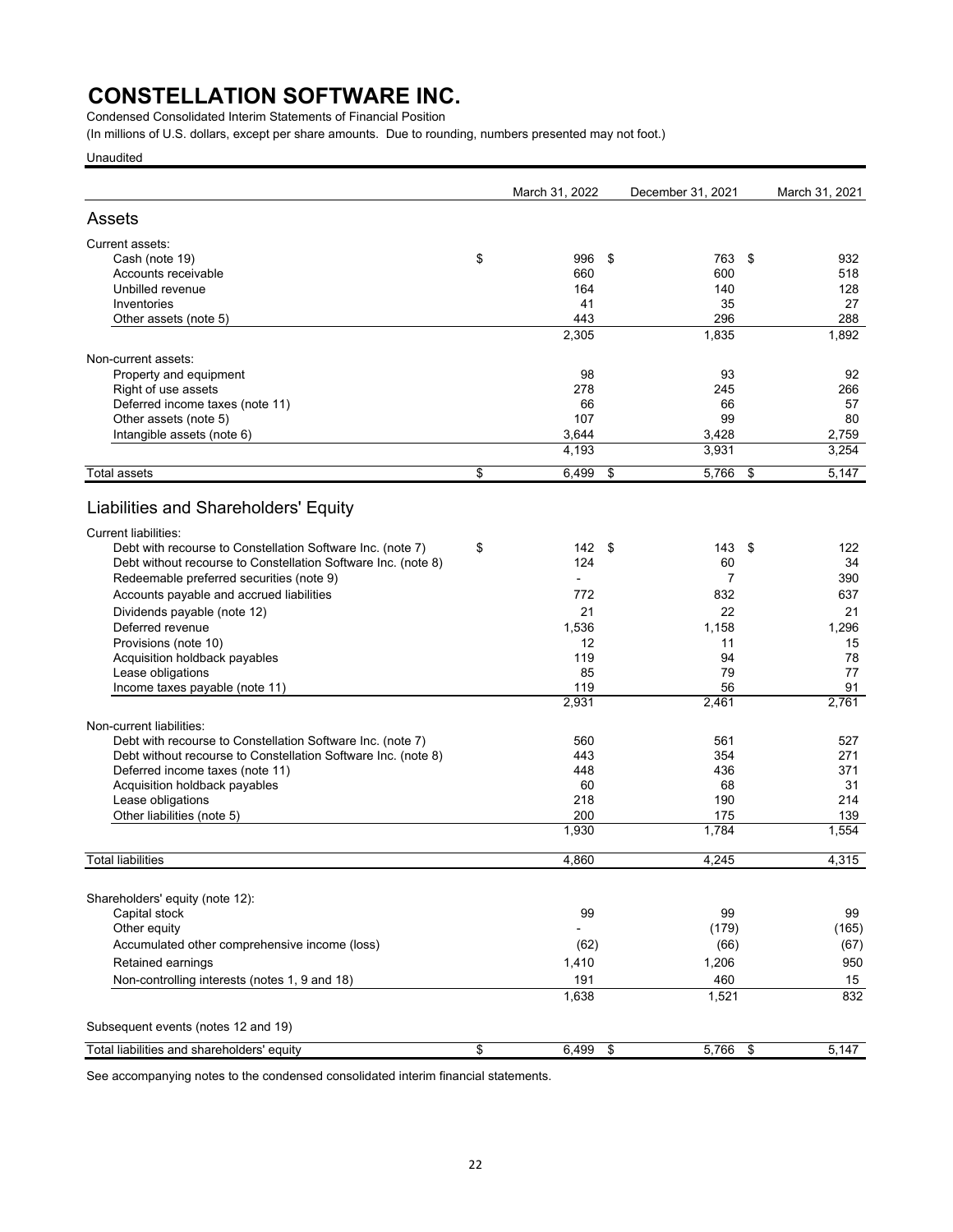Condensed Consolidated Interim Statements of Income (loss)

(In millions of U.S. dollars, except per share amounts. Due to rounding, numbers presented may not foot.)

| Unaudited                                                                                                 |                              |            |  |  |
|-----------------------------------------------------------------------------------------------------------|------------------------------|------------|--|--|
|                                                                                                           | Three months ended March 31, |            |  |  |
|                                                                                                           | 2022                         | 2021       |  |  |
|                                                                                                           |                              |            |  |  |
| Revenue                                                                                                   |                              |            |  |  |
| License                                                                                                   | \$<br>69<br>\$               | 66         |  |  |
| <b>Professional services</b>                                                                              | 270                          | 237        |  |  |
| Hardware and other                                                                                        | 47                           | 39         |  |  |
| Maintenance and other recurring                                                                           | 1,045                        | 834        |  |  |
|                                                                                                           | 1,431                        | 1,176      |  |  |
|                                                                                                           |                              |            |  |  |
| <b>Expenses</b>                                                                                           |                              |            |  |  |
| Staff                                                                                                     | 783                          | 641        |  |  |
| Hardware                                                                                                  | 27                           | 22         |  |  |
| Third party license, maintenance and professional services                                                | 122                          | 96         |  |  |
| Occupancy                                                                                                 | 11                           | 9          |  |  |
| Travel, telecommunications, supplies, software and equipment                                              | 56                           | 39         |  |  |
| Professional fees                                                                                         | 24                           | 15         |  |  |
| Other, net                                                                                                | 35                           | 5          |  |  |
| Depreciation                                                                                              | 32                           | 29         |  |  |
|                                                                                                           | 146                          |            |  |  |
| Amortization of intangible assets (note 6)                                                                | 1,236                        | 118<br>975 |  |  |
|                                                                                                           |                              |            |  |  |
|                                                                                                           |                              |            |  |  |
| Foreign exchange loss (gain)                                                                              | 0                            | (13)       |  |  |
| IRGA/TSS Membership liability revaluation charge (note 7)                                                 | 27                           | 61         |  |  |
| Finance and other expense (income) (note 13)                                                              | (2)                          | (2)        |  |  |
| Bargain purchase gain                                                                                     | (1)                          |            |  |  |
| Impairment of intangible and other non-financial assets (note 6)                                          | 1                            | 3          |  |  |
| Redeemable preferred securities expense (income) (note 9)                                                 |                              | 263        |  |  |
| Finance costs (note 13)                                                                                   | 19                           | 15         |  |  |
|                                                                                                           | 44                           | 327        |  |  |
|                                                                                                           |                              |            |  |  |
| Income (loss) before income taxes                                                                         | 151                          | (126)      |  |  |
|                                                                                                           |                              |            |  |  |
| Current income tax expense (recovery)                                                                     | 99                           | 64         |  |  |
| Deferred income tax expense (recovery)                                                                    | (58)                         | (14)       |  |  |
| Income tax expense (recovery)                                                                             | 40                           | 49         |  |  |
|                                                                                                           |                              |            |  |  |
| Net income (loss)                                                                                         | 111                          | (175)      |  |  |
|                                                                                                           |                              |            |  |  |
| Net income (loss) attributable to:<br>Common shareholders of Constellation Software Inc. (notes 1 and 18) | 98                           | (9)        |  |  |
| Non-controlling interests (notes 1 and 18)                                                                | 13                           | (166)      |  |  |
| Net income (loss)                                                                                         | 111                          | (175)      |  |  |
|                                                                                                           |                              |            |  |  |
| Earnings per common share of Constellation Software Inc.                                                  |                              |            |  |  |
| Basic and diluted (note 14)                                                                               | \$<br>4.63<br>\$             | (0.41)     |  |  |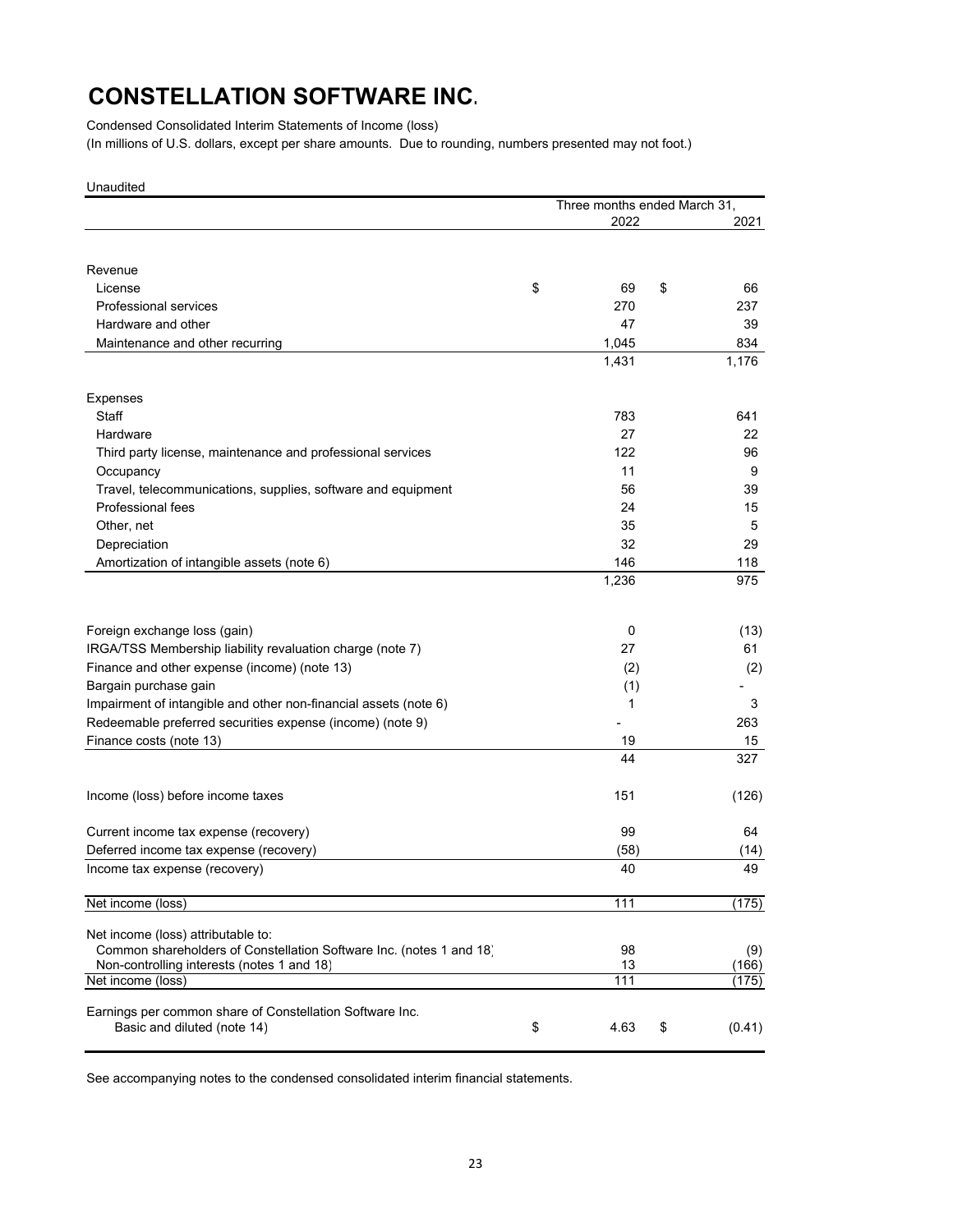Condensed Consolidated Interim Statements of Comprehensive Income (loss) (In millions of U.S. dollars, except per share amounts. Due to rounding, numbers presented may not foot.)

Unaudited

|                                                                                                                                                                               | Three months ended March 31, |               |
|-------------------------------------------------------------------------------------------------------------------------------------------------------------------------------|------------------------------|---------------|
|                                                                                                                                                                               | 2022                         | 2021          |
| Net income (loss)                                                                                                                                                             | \$<br>111                    | \$<br>(175)   |
| Items that are or may be reclassified subsequently to net income (loss):                                                                                                      |                              |               |
| Foreign currency translation differences from foreign operations and other, net of tax                                                                                        | 6                            | (23)          |
| Other comprehensive income (loss) for the period, net of income tax                                                                                                           | 6                            | (23)          |
| Total comprehensive income (loss) for the period                                                                                                                              | \$<br>116                    | \$<br>(198)   |
| Total other comprehensive income (loss) attributable to:<br>Common shareholders of Constellation Software Inc. (notes 1 and 18)<br>Non-controlling interests (notes 1 and 18) | 9<br>(3)                     | (17)<br>(6)   |
| Total other comprehensive income (loss)                                                                                                                                       | \$<br>6                      | \$<br>(23)    |
| Total comprehensive income (loss) attributable to:<br>Common shareholders of Constellation Software Inc. (notes 1 and 18)<br>Non-controlling interests (notes 1 and 18)       | 107<br>9                     | (26)<br>(172) |
| Total comprehensive income (loss)                                                                                                                                             | \$<br>116                    | \$<br>(198)   |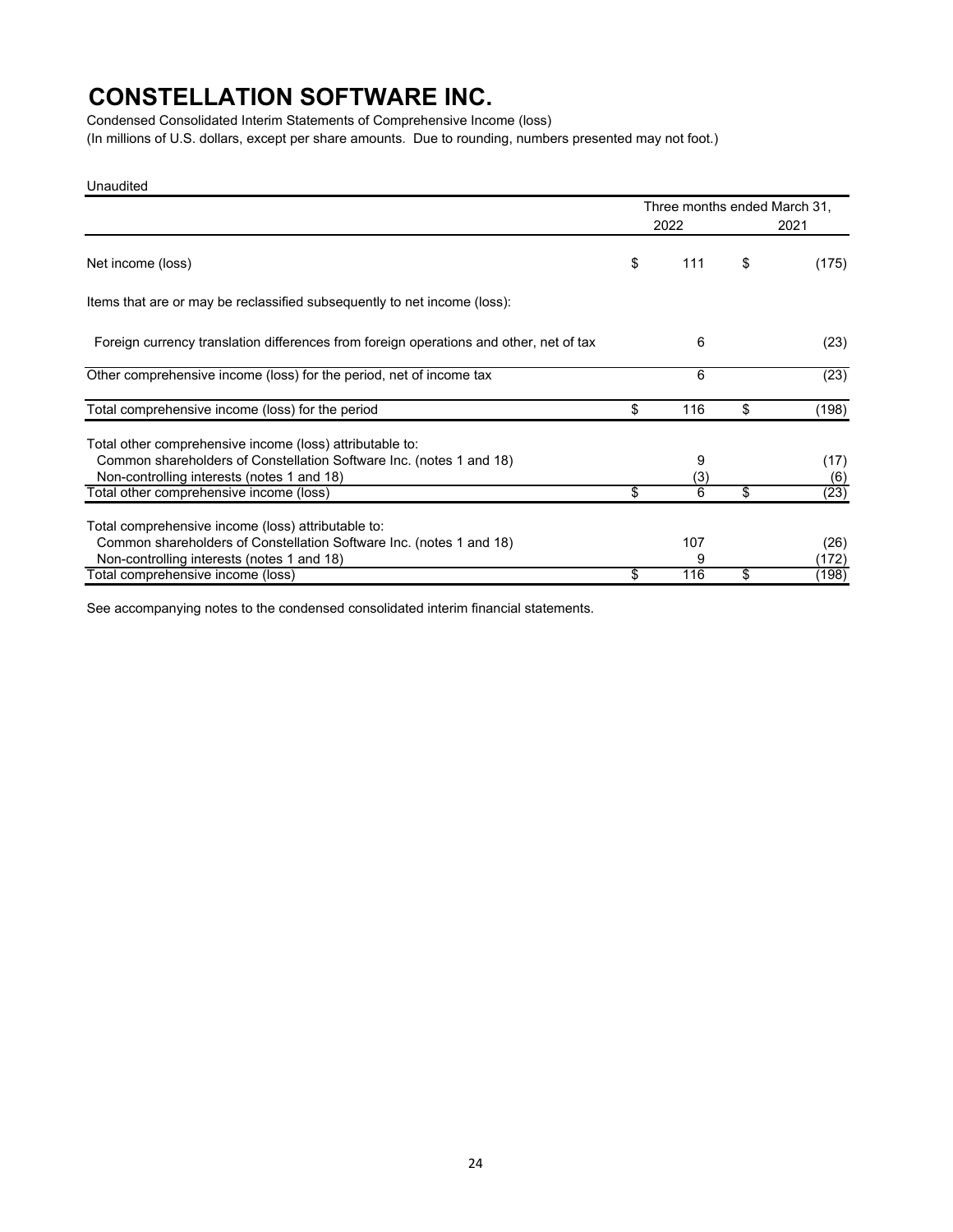Condensed Consolidated Interim Statement of Changes in Equity<br>(In millions of U.S. dollars, except per share amounts. Due to rounding, numbers presented may not foot.)

Unaudited

| Three months ended March 31, 2022                                                                                                                                          |                      |                          |                          |                                                                                                                                                |            |         |                              |                     |
|----------------------------------------------------------------------------------------------------------------------------------------------------------------------------|----------------------|--------------------------|--------------------------|------------------------------------------------------------------------------------------------------------------------------------------------|------------|---------|------------------------------|---------------------|
|                                                                                                                                                                            | <b>Capital stock</b> |                          | Other equity             | Equity Attributable to Common Shareholders of CSI<br><b>Retained earnings</b><br><b>Accumulated</b><br>other<br>comprehensive<br>income (loss) |            | Total   | Non-controlling<br>interests | <b>Total equity</b> |
| Balance at January 1, 2022                                                                                                                                                 | \$.                  | 99                       | $(179)$ \$<br>- S        | $(66)$ \$                                                                                                                                      | $1.206$ \$ | 1.061   | 460 \$                       | 1.521               |
| Total comprehensive income (loss) for the period:                                                                                                                          |                      |                          |                          |                                                                                                                                                |            |         |                              |                     |
| Net income (loss)                                                                                                                                                          |                      |                          |                          |                                                                                                                                                | 98         | 98      | 13                           | 111                 |
| Other comprehensive income (loss)                                                                                                                                          |                      |                          |                          |                                                                                                                                                |            |         |                              |                     |
| Foreign currency translation differences from<br>foreign operations and other, net of tax                                                                                  |                      |                          |                          | 9                                                                                                                                              |            | 9       | (3)                          | 6                   |
| Total other comprehensive income (loss)<br>for the period                                                                                                                  |                      |                          |                          | 9                                                                                                                                              |            | 9       | (3)                          | -6                  |
| Total comprehensive income (loss) for the period                                                                                                                           |                      | $\overline{\phantom{a}}$ | $\overline{\phantom{a}}$ | 9                                                                                                                                              | 98         | 107     | 9                            | 116                 |
| Transactions with owners, recorded directly in equity                                                                                                                      |                      |                          |                          |                                                                                                                                                |            |         |                              |                     |
| Conversion of redeemable preferred securities to subordinate voting<br>shares of Topicus.com Inc. and ordinary units of Topicus Coop (note 1<br>and 9) and other movements |                      |                          | 305                      | (5)                                                                                                                                            |            | 301     | (301)                        |                     |
| Non-controlling interests arising from business combinations (note 4)                                                                                                      |                      |                          |                          |                                                                                                                                                |            |         | 23                           | 23                  |
| Other movements in non-controlling interests                                                                                                                               |                      |                          |                          |                                                                                                                                                | (0)        | (0)     | (0)                          | (1)                 |
| Dividends to shareholders of the Company (note 12)                                                                                                                         |                      |                          |                          |                                                                                                                                                | (21)       | (21)    |                              | (21)                |
| Reclassification of other equity to retained earnings                                                                                                                      |                      |                          | (127)                    |                                                                                                                                                | 127        |         |                              |                     |
| Balance at March 31, 2022                                                                                                                                                  | \$                   | 99 S                     | $\overline{\phantom{a}}$ | s.<br>$(62)$ \$                                                                                                                                | $1,410$ \$ | 1.447 S | 191 \$                       | 1.638               |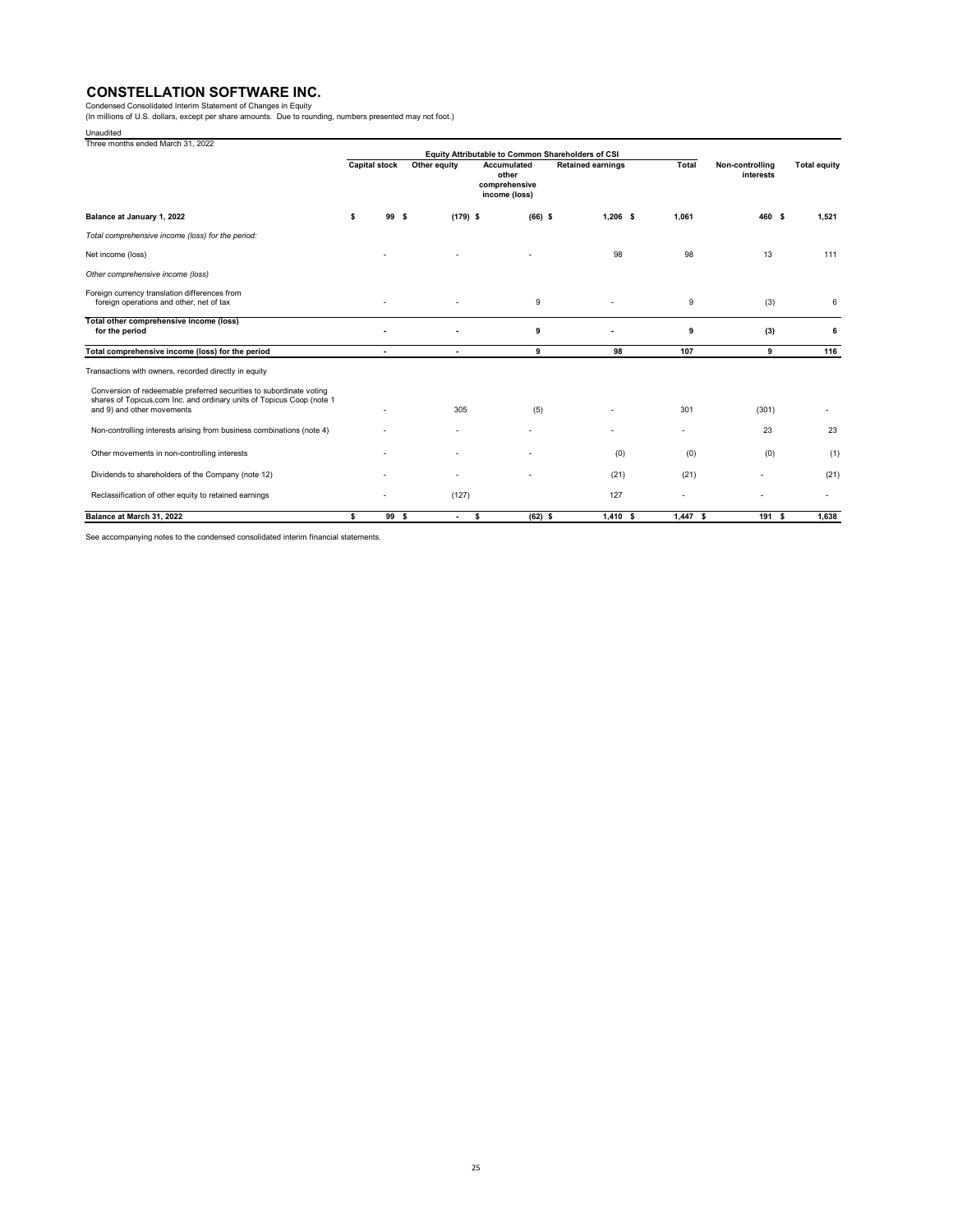Condensed Consolidated Interim Statement of Changes in Equity<br>(In millions of U.S. dollars, except per share amounts. Due to rounding, numbers presented may not foot.)

Unaudited Three months ended March 31, 2021

|                                                                                                 | Equity Attributable to Common Shareholders of CSI |                                                                                                |                          |                 |                          |              |                              |                     |  |
|-------------------------------------------------------------------------------------------------|---------------------------------------------------|------------------------------------------------------------------------------------------------|--------------------------|-----------------|--------------------------|--------------|------------------------------|---------------------|--|
|                                                                                                 |                                                   | <b>Capital stock</b><br>Other equity<br>Accumulated<br>other<br>comprehensive<br>income (loss) |                          |                 | <b>Retained earnings</b> | <b>Total</b> | Non-controlling<br>interests | <b>Total equity</b> |  |
| Balance at January 1, 2021                                                                      | \$                                                | 99<br>- S                                                                                      | $\overline{\phantom{a}}$ | $(31)$ \$<br>\$ | 980 S                    | 1.048 S      | $\overline{\phantom{a}}$     | 1.048<br>\$         |  |
| Total comprehensive income (loss) for the period:                                               |                                                   |                                                                                                |                          |                 |                          |              |                              |                     |  |
| Net income (loss)                                                                               |                                                   |                                                                                                |                          |                 | (9)                      | (9)          | (166)                        | (175)               |  |
| Other comprehensive income (loss)                                                               |                                                   |                                                                                                |                          |                 |                          |              |                              |                     |  |
| Foreign currency translation differences from<br>foreign operations and other, net of tax       |                                                   |                                                                                                |                          | (17)            |                          | (17)         | (6)                          | (23)                |  |
| Total other comprehensive income (loss) for the period                                          |                                                   | $\overline{\phantom{a}}$                                                                       | $\overline{\phantom{0}}$ | (17)            | $\blacksquare$           | (17)         | (6)                          | (23)                |  |
| Total comprehensive income (loss) for the period                                                |                                                   | $\overline{\phantom{a}}$                                                                       | $\overline{\phantom{a}}$ | (17)            | (9)                      | (26)         | (172)                        | (198)               |  |
| Transactions with owners, recorded directly in equity                                           |                                                   |                                                                                                |                          |                 |                          |              |                              |                     |  |
| Special dividend of Topicus Subordinated Voting Shares                                          |                                                   |                                                                                                | (141)                    | (16)            |                          | (157)        | 157                          |                     |  |
| Issuance of Topicus Coop Ordinary Units to non-controlling interests                            |                                                   |                                                                                                | (21)                     | (2)             |                          | (23)         | 23                           |                     |  |
| Net acquisition of non-controlling interest associated with acquisitions<br>and other movements |                                                   |                                                                                                | (3)                      |                 | 0                        | (3)          | 6                            | 3                   |  |
| Dividends to shareholders of the Company (note 12)                                              |                                                   | ٠                                                                                              |                          |                 | (21)                     | (21)         |                              | (21)                |  |
| Balance at March 31, 2021                                                                       | \$.                                               | 99 S                                                                                           | $(165)$ \$               | $(67)$ \$       | 950 S                    | 817 S        | 15S                          | 832                 |  |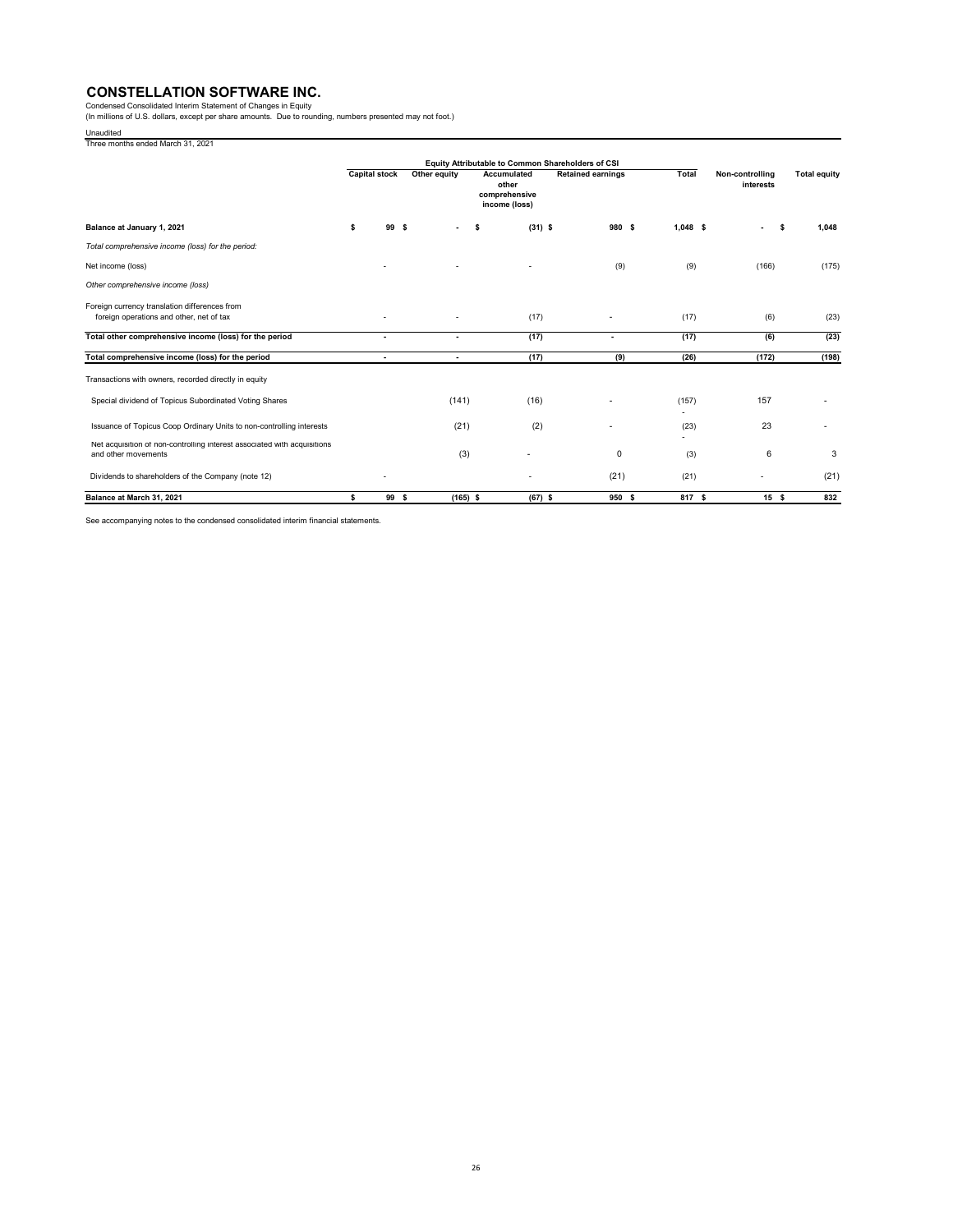Condensed Consolidated Interim Statements of Cash Flows

(In millions of U.S. dollars, except per share amounts. Due to rounding, numbers presented may not foot.)

Unaudited

|                                                                                 | Three months ended March 31, |             |
|---------------------------------------------------------------------------------|------------------------------|-------------|
|                                                                                 | 2022                         | 2021        |
| Cash flows from (used in) operating activities:                                 |                              |             |
| Net income (loss)                                                               | \$<br>111                    | \$<br>(175) |
| Adjustments for:                                                                |                              |             |
| Depreciation                                                                    | 32                           | 29          |
| Amortization of intangible assets                                               | 146                          | 118         |
| IRGA/TSS Membership liability revaluation charge                                | 27                           | 61          |
| Finance and other expense (income) (note 13)                                    | (2)                          | (2)         |
| Bargain purchase (gain)                                                         | (1)                          |             |
| Impairment of intangible and other non-financial assets                         | 1                            | 3           |
| Redeemable preferred securities expense (income) (note 9)                       |                              | 263         |
| Finance costs                                                                   | 19                           | 15          |
| Income tax expense (recovery)                                                   | 40                           | 49          |
| Foreign exchange loss (gain)                                                    | 0                            | (13)        |
| Change in non-cash operating assets and liabilities                             |                              |             |
| exclusive of effects of business combinations (note 17)                         | 169                          | 198         |
| Income taxes paid                                                               | (44)                         | (51)        |
| Net cash flows from (used in) operating activities                              | 498                          | 495         |
|                                                                                 |                              |             |
| Cash flows from (used in) financing activities:                                 |                              |             |
| Interest paid on lease obligations                                              | (2)                          | (2)         |
| Interest paid on debt                                                           | (10)                         | (9)         |
|                                                                                 |                              |             |
| Increase (decrease) in revolving credit debt facilities without recourse to CSI | 57                           | 6           |
| Proceeds from issuance of term debt facilities without recourse to CSI          | 83                           | 79          |
| Repayments of term debt facilities without recourse to CSI                      | (7)                          | (1)         |
| Credit facility transaction costs                                               | (1)                          | (2)         |
| Payments of lease obligations                                                   | (22)                         | (20)        |
| Distribution to the Joday Group (note 7)                                        | (23)                         | (22)        |
| Dividends paid to redeemable preferred security holders (note 9)                | (7)                          |             |
| Dividends paid to common shareholders of the Company                            | (21)                         | (21)        |
| Net cash flows from (used in) in financing activities                           | 47                           | 6           |
| Cash flows from (used in) investing activities:                                 |                              |             |
| Acquisition of businesses (note 4)                                              | (214)                        | (314)       |
| Cash obtained with acquired businesses (note 4)                                 | 38                           | 44          |
| Post-acquisition settlement payments, net of receipts                           | (33)                         | (46)        |
| Purchases of other investments                                                  | (96)                         | (0)         |
| Proceeds from sales of other investments                                        | 3                            |             |
| Interest, dividends and other proceeds received                                 | 0                            | 3           |
| Property and equipment purchased                                                | (8)                          | (4)         |
| Net cash flows from (used in) investing activities                              | (309)                        | (319)       |
|                                                                                 |                              |             |
| Effect of foreign currency on                                                   |                              |             |
| cash and cash equivalents                                                       | (2)                          | (9)         |
| Increase (decrease) in cash                                                     | 233                          | 174         |
| Cash, beginning of period                                                       | \$<br>763                    | \$<br>758   |
| Cash, end of period                                                             | \$<br>996                    | \$<br>932   |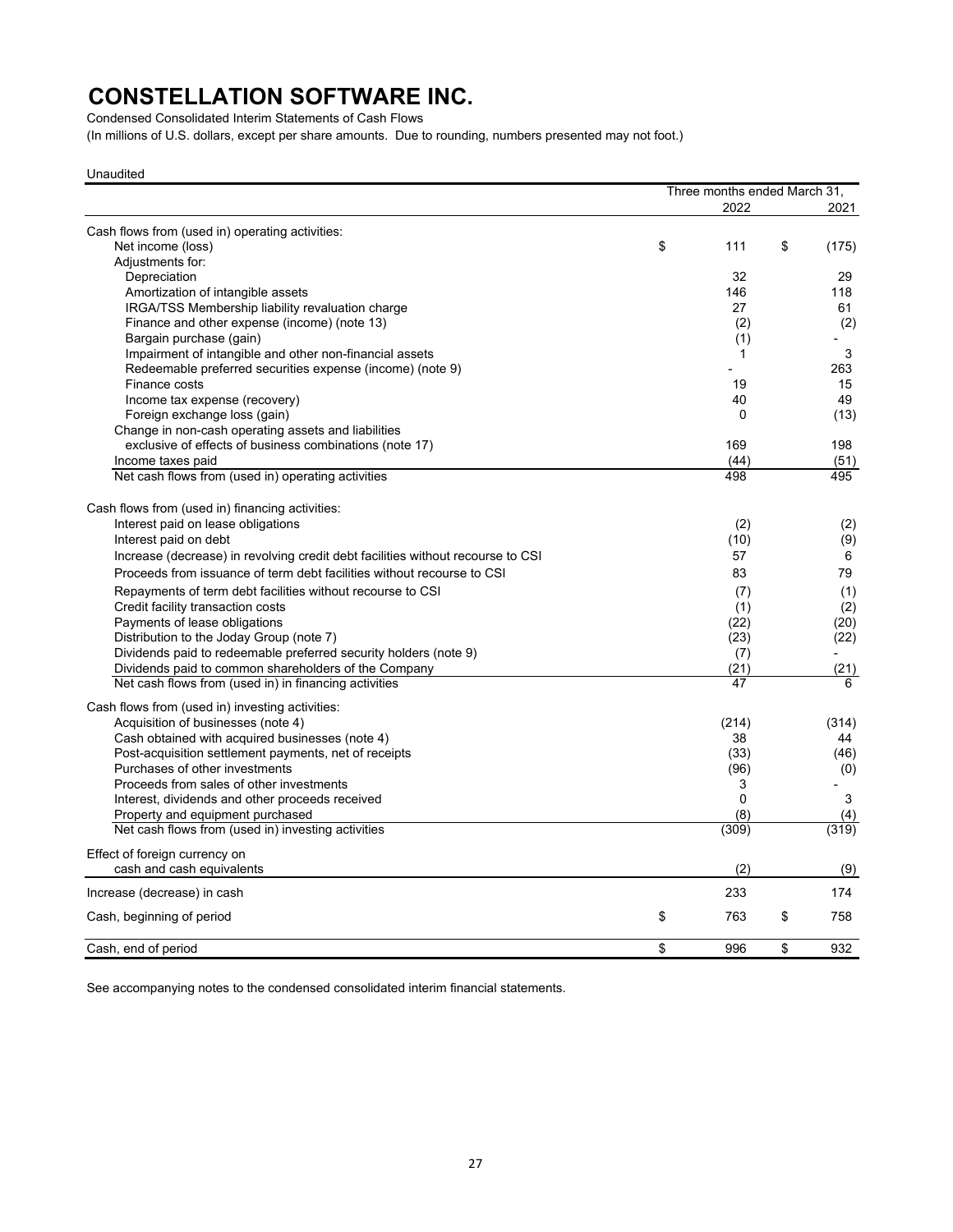Notes to Condensed Consolidated Interim Financial Statements (In millions of U.S. dollars, except per share amounts and as otherwise indicated) (Due to rounding, numbers presented may not foot) Three months ended March 31, 2022 and 2021 (Unaudited)

### **Notes to the condensed consolidated interim financial statements**

- 1. Reporting entity **11.** Income taxes
- 
- 
- 4. Business acquisitions 14. Earnings per share
- 5. Other assets and other non-current liabilities 15. Financial instruments
- 6. Intangible assets 16. Contingencies
- 
- 8. Debt without recourse to CSI 18. Non-controlling interests
- 9. Redeemable preferred securities 19. Subsequent events
- 10. Provisions
- 
- 2. Basis of presentation 12. Capital and other components of equity
- 3. Significant accounting policies 13. Finance and other expense (income) and finance costs
	-
	-
	-
- 7. Debt with recourse to CSI 17. Changes in non-cash operating assets and liabilities
	-
	-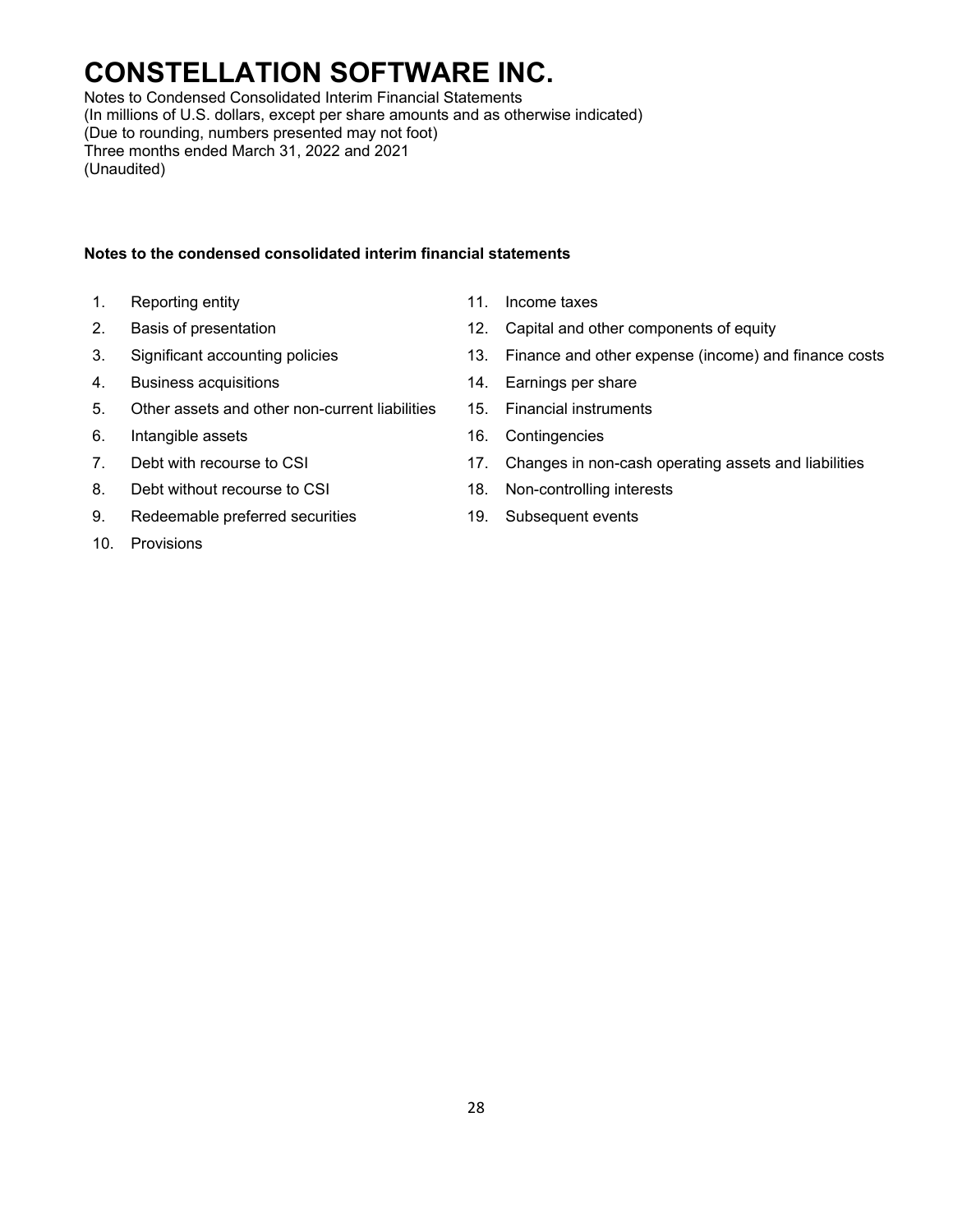Notes to Condensed Consolidated Interim Financial Statements (In millions of U.S. dollars, except per share amounts and as otherwise indicated) (Due to rounding, numbers presented may not foot) Three months ended March 31, 2022 and 2021 (Unaudited)

### **1. Reporting entity**

Constellation Software Inc. is a company domiciled in Canada. The address of Constellation Software Inc.'s registered office is 20 Adelaide Street East, Suite 1200, Toronto, Ontario, Canada. The condensed consolidated interim financial statements of Constellation Software Inc. as at and for the three month period ended March 31, 2022 comprise Constellation Software Inc. and its subsidiaries (together referred to as "Constellation", "CSI", or the "Company") and the Company's interest in associates. The Company is engaged principally in the development, installation and customization of software as well as in the provisioning of related professional services and support for customers globally across over 100 diverse markets.

#### Preferred Share Investment in Topicus.com Inc. ("Topicus")

At the beginning of the period, the Company owned 39,412,385 Topicus Preferred Shares. The Topicus Preferred Shares are non-voting and under certain conditions, prior to the Notification of Conversion, were redeemable at the option of CSI for a redemption price of approximately EUR 19.06 per share. The redemption price was either to be settled in cash or through the issuance of a variable number of Topicus Subordinate Voting Shares based on the terms of the Topicus Preferred Shares, or any combination thereof. The Topicus Preferred Shares were also convertible into Topicus Subordinate Voting Shares at a conversion ratio of 1:1. The Topicus Preferred Shares entitled CSI to a fixed annual cumulative dividend of 5% per annum on the initial Topicus Preferred Share value of approximately EUR 19.06 per share.

On February 1, 2022, the Topicus Preferred Shares converted to Topicus Subordinate Voting Shares. Subsequent to the conversion, CSI continues to consolidate Topicus and now reflects an equity interest of 60.65% (December 31, 2021 – 30.3%) in Topicus and a non-controlling interest of 39.35% (December 31, 2021 – 69.7%).

### **2. Basis of presentation**

### **(a) Statement of compliance**

These condensed consolidated interim financial statements have been prepared in accordance with International Accounting Standard 34, Interim Financial Reporting ("IAS 34") as issued by the International Accounting Standards Board ("IASB") and using the accounting policies disclosed in Note 3 of the Company's 2021 annual consolidated financial statements except as disclosed herein.

These condensed consolidated interim financial statements were approved and authorized for issuance by the Board of Directors of the Company on May 4, 2022.

These condensed consolidated interim financial statements should be read in conjunction with the Company's 2021 annual consolidated financial statements.

#### **(b) Basis of measurement**

The condensed consolidated interim financial statements have been prepared on the historical cost basis except for certain assets and liabilities initially recognized in connection with business combinations, derivative financial instruments and contingent consideration related to business acquisitions, which are measured at their estimated fair value.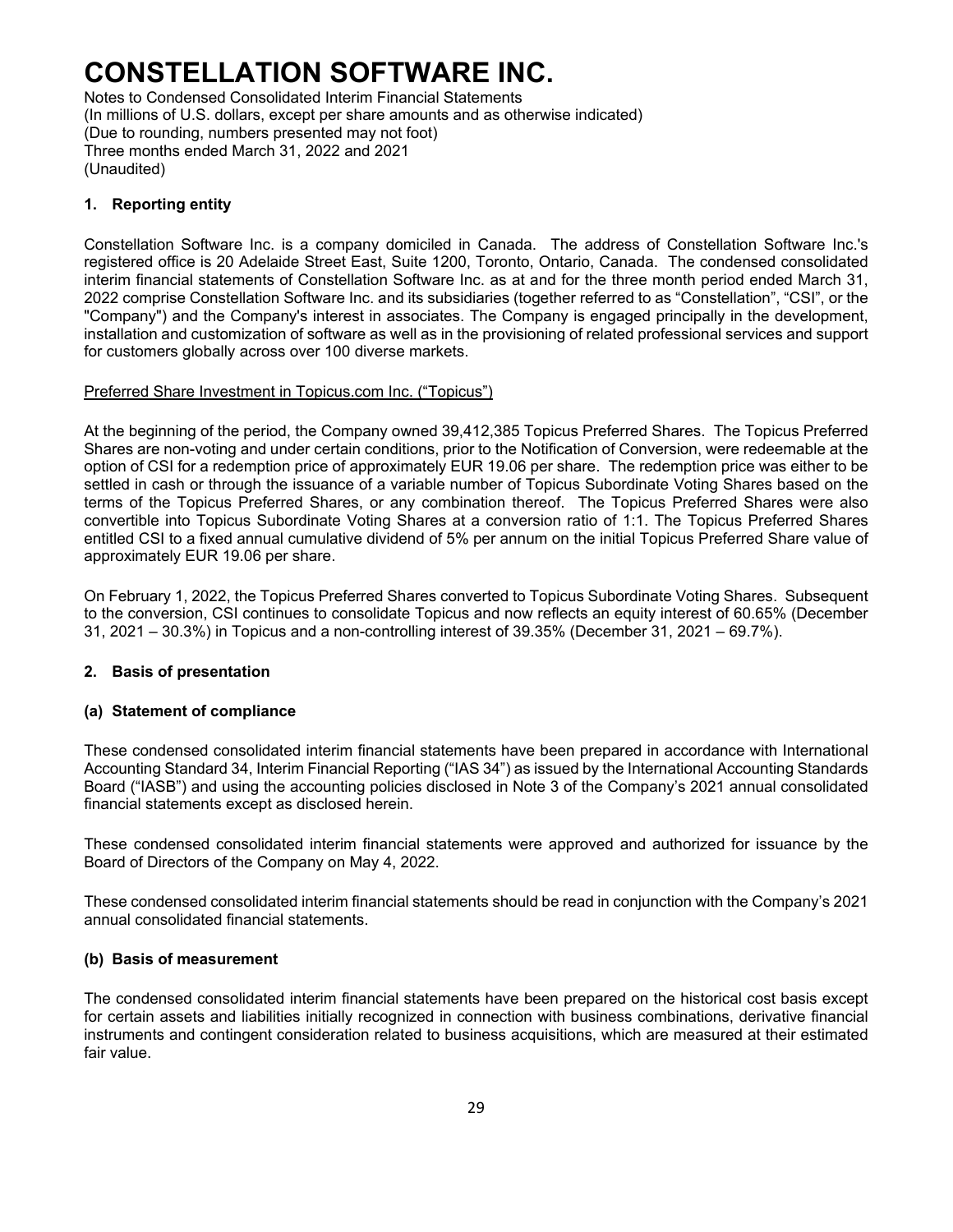Notes to Condensed Consolidated Interim Financial Statements (In millions of U.S. dollars, except per share amounts and as otherwise indicated) (Due to rounding, numbers presented may not foot) Three months ended March 31, 2022 and 2021 (Unaudited)

#### **(c) Functional and presentation of currency**

The condensed consolidated interim financial statements are presented in U.S. dollars, which is Constellation's functional currency.

#### **(d) Use of estimates and judgements**

The preparation of the condensed consolidated interim financial statements in conformity with IFRS requires management to make judgements, estimates and assumptions that affect the application of accounting policies and reported amounts of assets, liabilities, income and expenses, consistent with those disclosed in the 2021 annual consolidated financial statements and described in these condensed consolidated interim financial statements. Actual results may differ from these estimates.

Estimates and underlying assumptions are reviewed on an ongoing basis. Estimates are based on historical experience and other assumptions that are considered reasonable in the circumstances. The actual amount or values may vary in certain instances from the assumptions and estimates made. Changes will be recorded, with corresponding effect in profit or loss, when, and if, better information is obtained.

The Company is closely monitoring the impact of COVID-19 on all aspects of its business. COVID-19 was declared a global pandemic by the World Health Organization on March 11, 2020. The COVID-19 pandemic has had disruptive effects in countries in which the Company operates and has adversely impacted many of its business units' operations to date, including through the cancellation by certain customers of their ongoing software maintenance contracts and the suspension or cancellation of new software purchases. The pandemic may also have an adverse impact on many of the Company's customers, including their ability to satisfy ongoing payment obligations to the Company, which could increase the Company's bad debt exposure. The future impacts of the pandemic and any resulting economic impact are largely unknown and rapidly evolving. It is possible that the COVID-19 pandemic, the measures taken by the governments of countries affected and the resulting economic impact may continue to adversely affect the Company's results of operations, cash flows and financial position as well as its customers in future periods, and this impact could be material. During the three months ended March 31, 2022, the Company recorded income of \$1 (\$7 for the three months ended March 31, 2021) relating to government grants from various government authorities relating to the pandemic within "Other, net" expenses in the condensed consolidated interim statements of income (loss).

### **3. Significant accounting policies**

Unless otherwise noted in the condensed consolidated interim financial statements, the significant accounting policies used in preparing these condensed consolidated interim financial statements are unchanged from those disclosed in the Company's 2021 annual consolidated financial statements and have been applied consistently to all periods presented in these condensed consolidated interim financial statements.

The accounting policies have been applied consistently by Constellation's subsidiaries.

#### **4. Business acquisitions**

During the three-month period ended March 31, 2022, the Company completed a number of acquisitions for aggregate cash consideration of \$214 plus cash holdbacks of \$43 and contingent consideration with an estimated acquisition date fair value of \$16. The total consideration resulting from acquisitions in the three-month period ended March 31, 2022 was \$273. The contingent consideration is payable on the achievement of certain financial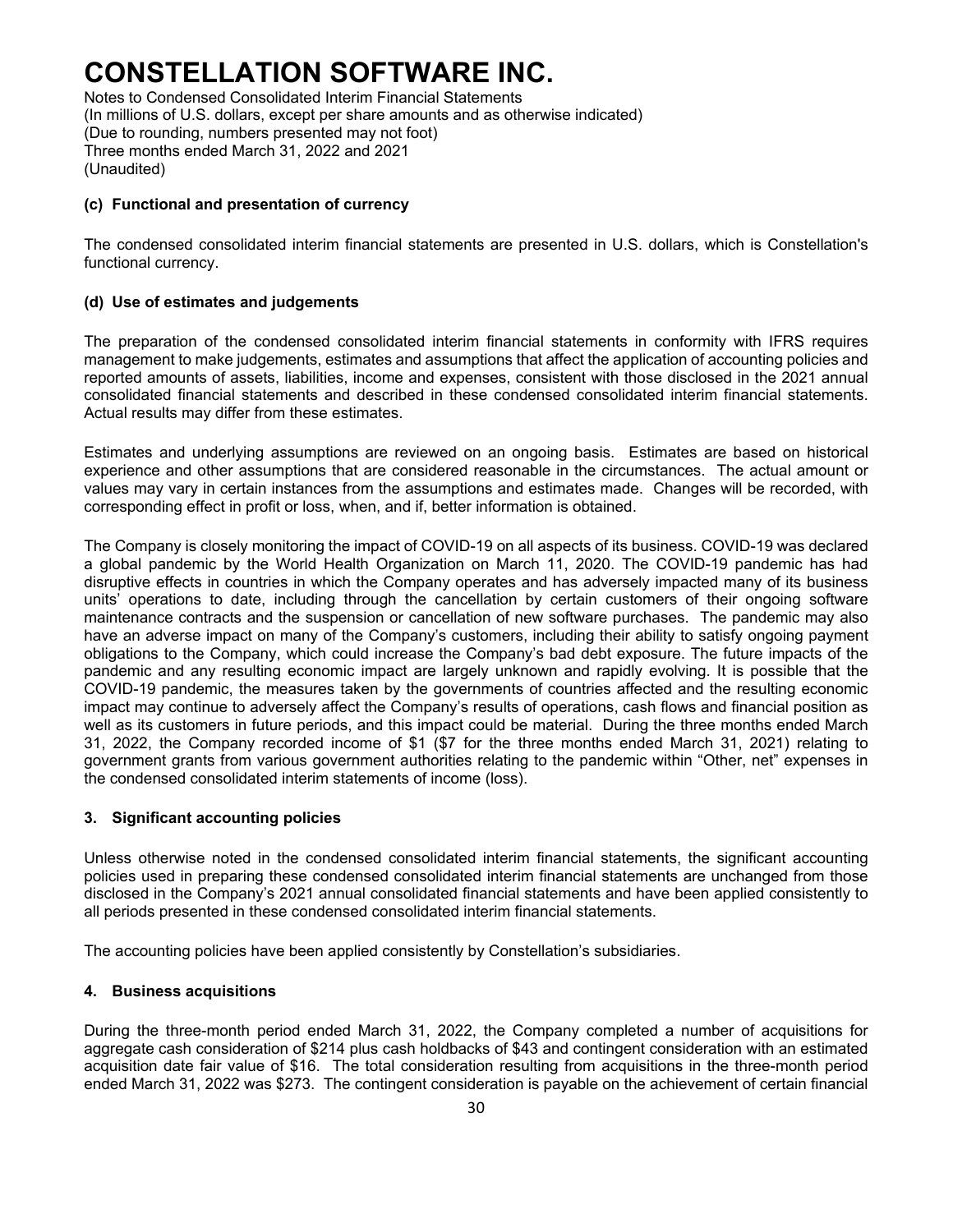Notes to Condensed Consolidated Interim Financial Statements (In millions of U.S. dollars, except per share amounts and as otherwise indicated) (Due to rounding, numbers presented may not foot) Three months ended March 31, 2022 and 2021 (Unaudited)

targets in the post-acquisition periods. The obligation for contingent consideration for acquisitions during the threemonth period ended March 31, 2022 has been recorded at its estimated fair value at the various acquisition dates. The estimated fair value of the applicable contingent consideration is calculated using the estimated financial outcome and resulting expected contingent consideration to be paid and inclusion of a discount rate as appropriate. For these arrangements, which include both maximum, or capped, and unlimited contingent consideration amounts, the estimated increase to the initial consideration is not expected to exceed \$25. Aggregate contingent consideration of \$127 (December 31, 2021 - \$104) has been reported in the condensed consolidated interim statement of financial position at its estimated fair value relating to applicable acquisitions completed in the current and prior periods. Changes made to the estimated fair value of contingent consideration are included in other, net in the condensed consolidated interim statements of income (loss). An expense of \$10 has been recorded for the three months ended March 31, 2022, as a result of such changes (expense of \$0 for the three months ended March 31, 2021).

There were no acquisitions during the three-month period that were deemed to be individually significant. The majority of the businesses acquired during the period were acquisitions of shares and the remainder were asset acquisitions. The cash holdbacks are generally payable over a two-year period and are adjusted, as necessary, for such items as working capital or net tangible asset assessments, as defined in the agreements, and claims under the respective representations and warranties of the purchase and sale agreements. On January 3, 2022, the Company acquired a controlling interest of 63.51% in Adapt IT Holdings Limited ("Adapt IT"), a Company based in South Africa. The remaining 36.49% represents non-controlling interest. The total current assets of Adapt IT on the acquisition date and recorded on the opening balance sheet were \$30, the total long-lived assets were \$122, the total current liabilities were \$22 and the total long-term liabilities were \$68. The total revenue recorded during the three months ended March 31, 2022 was \$26 and the net loss was (\$0).

The acquisitions during the three-month period ended March 31, 2022 include software companies catering to the following markets: accounting, automotive, communications, financial services, education, data management, fitness, fleet and facility management, healthcare, homebuilders, horticulture, legal, logistics, mining, oil and gas, moving and storage, notaries, pulp and paper manufacturers, real estate brokers and agents, retail management and distribution, speech recognition, third party logistics warehouse management systems, transit and utilities all of which are software businesses similar to existing businesses operated by the Company. The acquisitions have been accounted for using the acquisition method with the results of operations included in these consolidated financial statements from the date of each acquisition.

The goodwill recognized in connection with these acquisitions is primarily attributable to the application of Constellation's best practices to improve the operations of the companies acquired, synergies with existing businesses of Constellation, and other intangible assets that do not qualify for separate recognition including assembled workforce. Goodwill in the amount of \$2 is expected to be deductible for income tax purposes.

The gross contractual amounts of acquired receivables was \$34; however, the Company has recorded an allowance of \$2 as part of the acquisition accounting to reflect contractual cash flows that are not expected to be collected.

Due to the complexity and timing of certain acquisitions made, the Company is in the process of determining and finalizing the estimated fair value of the net assets acquired as part of the acquisitions closed during the last three quarters of 2021 and the first quarter of 2022. The amounts determined on a provisional basis generally relate to net asset assessments and measurement of the assumed liabilities, including acquired contract liabilities. The provisional purchase price allocations may differ from the final purchase price allocations, and these differences may be material. Revisions to the allocations will occur as additional information about the fair value of assets and liabilities becomes available. The cash consideration associated with these provisional estimates totals \$1,124.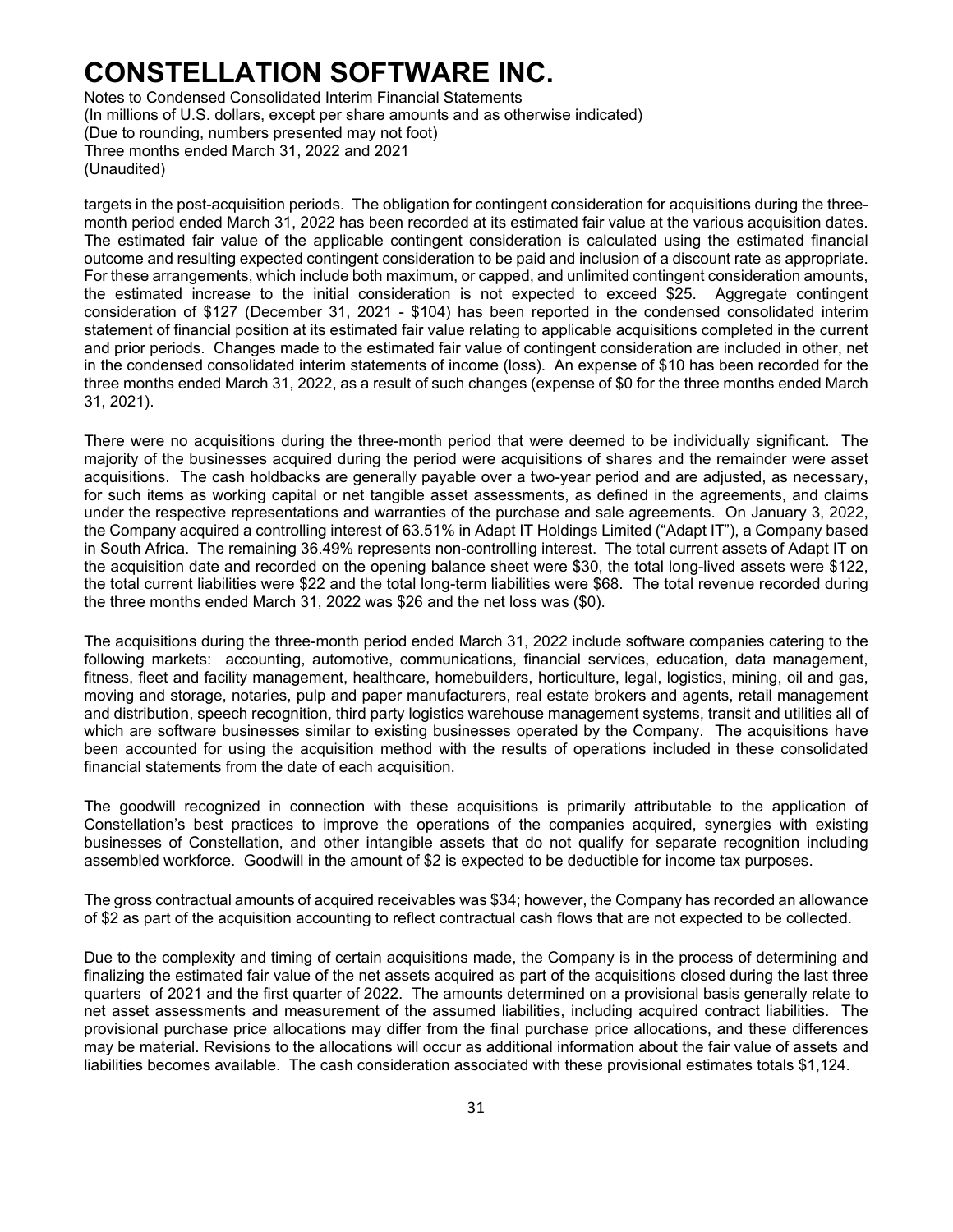Notes to Condensed Consolidated Interim Financial Statements

(In millions of U.S. dollars, except per share amounts and as otherwise indicated)

(Due to rounding, numbers presented may not foot)

Three months ended March 31, 2022 and 2021

(Unaudited)

The aggregate impact of acquisition accounting applied in connection with business acquisitions in the three-month period ended March 31, 2022 is as follows:

| Assets acquired:              |           |
|-------------------------------|-----------|
| Cash                          | \$<br>38  |
| Accounts receivable           | 32        |
| Other current assets          | 25        |
| Property and equipment        | 8         |
| Other non-current assets      | 40        |
| Deferred income taxes         | 3         |
| Technology assets             | 166       |
| Customer assets               | 152       |
|                               | 463       |
| Liabilities assumed:          |           |
| Current liabilities           | 50        |
| Deferred revenue              | 33        |
| Deferred income taxes         | 73        |
| Long-term debt                | 15        |
| Other non-current liabilities | 36        |
|                               | 207       |
|                               |           |
| Non-controlling interest      | 23        |
|                               |           |
| Goodwill                      | 40        |
|                               |           |
| Bargain purchase gain         | (1)       |
|                               |           |
| <b>Total consideration</b>    | \$<br>273 |

The 2022 business acquisitions did not have a material impact to either the consolidated revenue or the consolidated net income (loss) for the three months ended March 31, 2022. The materiality threshold is reviewed on a regular basis taking into account the quantitative (contribution to revenue and net income (loss)) and qualitative (size and comparability with other Constellation businesses) factors of current period acquisitions on both an individual and aggregate basis.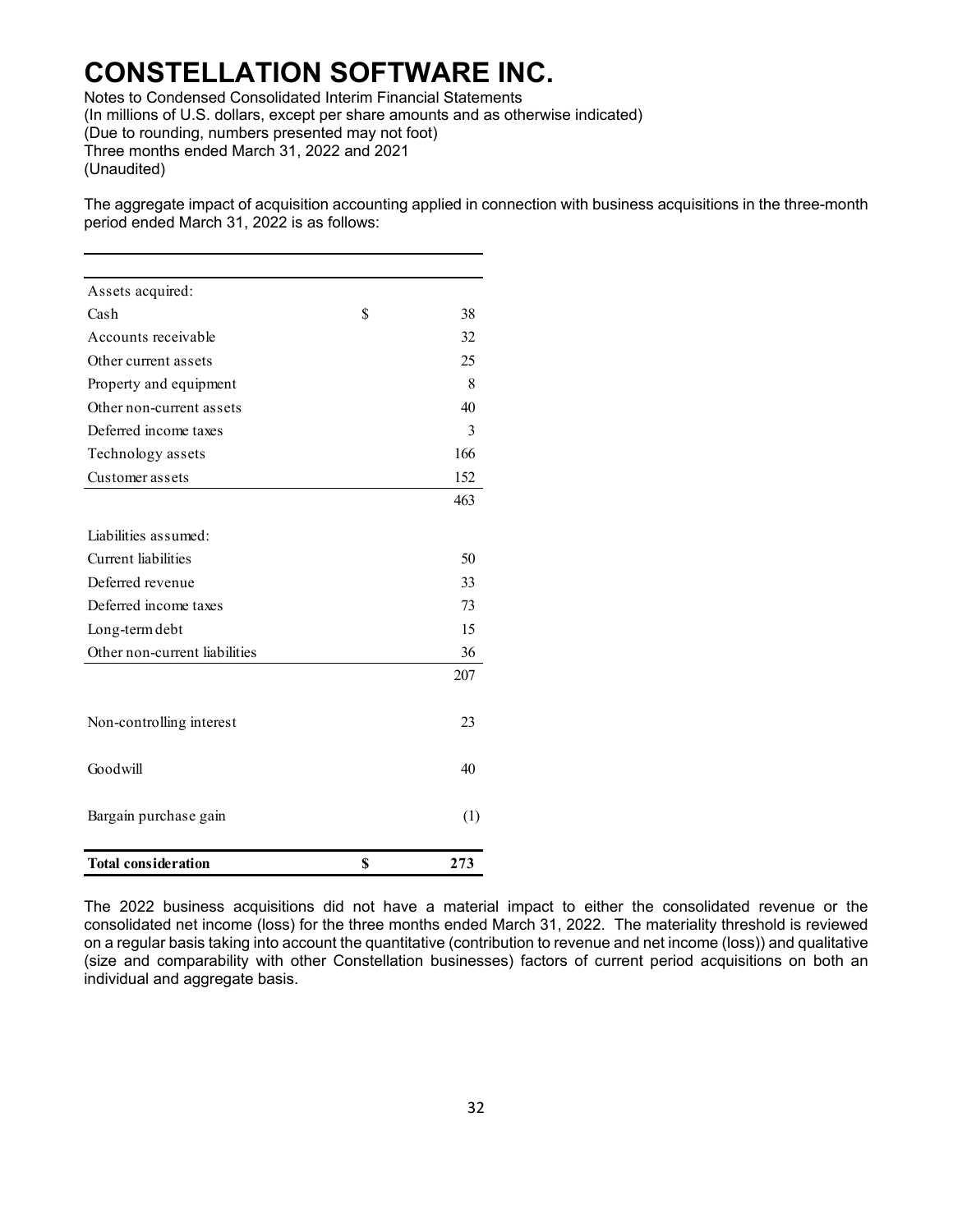Notes to Condensed Consolidated Interim Financial Statements (In millions of U.S. dollars, except per share amounts and as otherwise indicated) (Due to rounding, numbers presented may not foot) Three months ended March 31, 2022 and 2021 (Unaudited)

### **5. Other assets and other non-current liabilities**

#### **(a) Other assets**

|                                                          |    | March 31, 2022 |      | December 31, 2021 |
|----------------------------------------------------------|----|----------------|------|-------------------|
| Prepaid expenses and other current assets                | \$ | 183            | -S   | 155               |
| Investment tax credits recoverable                       |    | 34             |      | 27                |
| Sales tax receivable                                     |    | 24             |      | 25                |
| Equity securities held for trading                       |    | 130            |      | 39                |
| Other receivables                                        |    | 71             |      | 50                |
| Total other current assets                               |    | 443            | - S  | 296               |
|                                                          |    |                |      |                   |
| Investment tax credits recoverable                       | S  | 13             | - \$ | 11                |
| Costs to obtain a contract                               |    | 48             |      | 46                |
| Non-current trade and other receivables and other assets |    | 44             |      | 39                |
| Equity accounted investees                               |    | 2              |      |                   |
| Total other non-current assets                           | \$ | 107            | S    | 99                |

### **(b) Other non-current liabilities**

|                                     | March 31, 2022 | December 31, 2021 |
|-------------------------------------|----------------|-------------------|
| Contingent consideration            | 88             |                   |
| Deferred revenue                    | 63             |                   |
| Other non-current liabilities       | 49             |                   |
| Total other non-current liabilities | 200            |                   |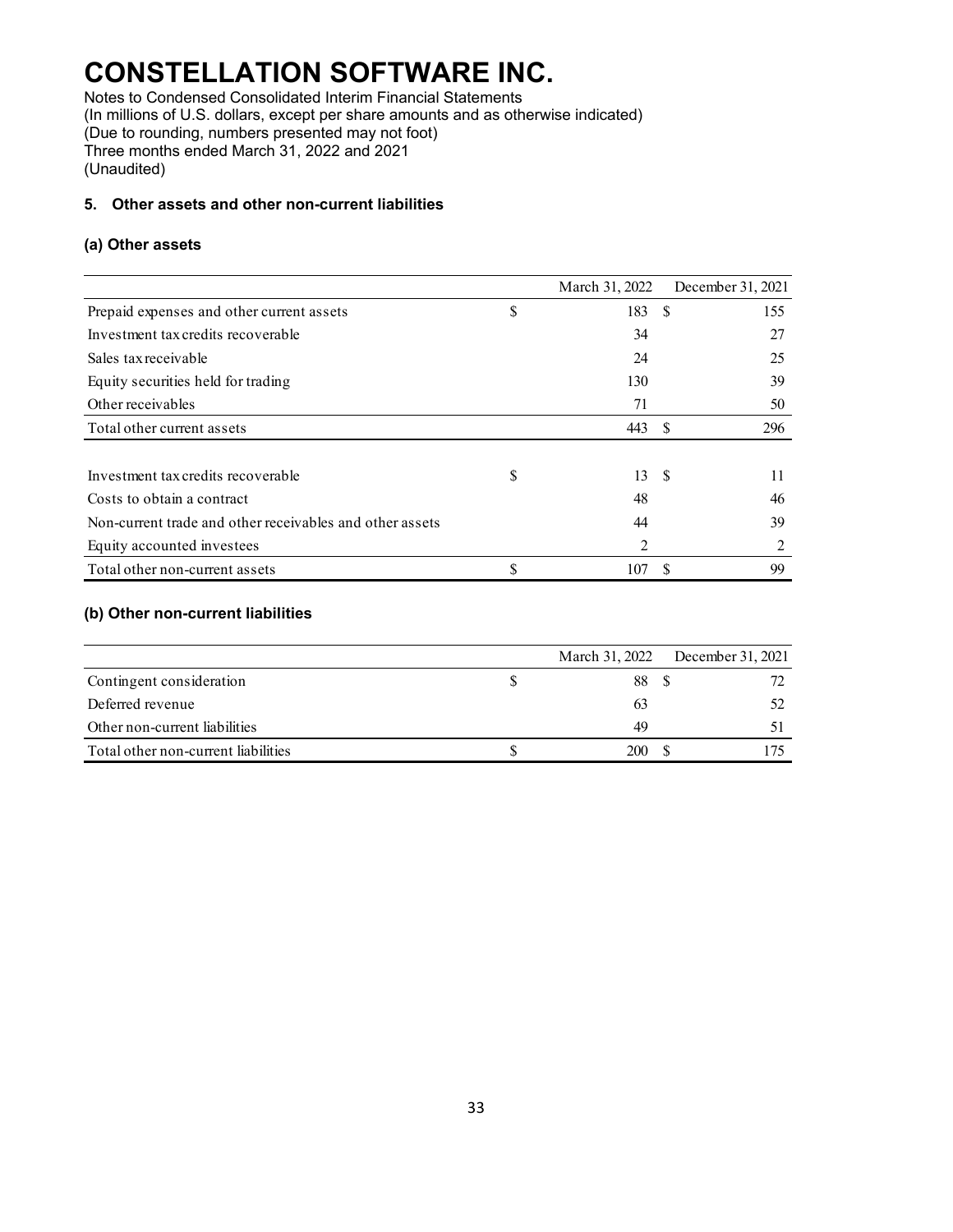Notes to Condensed Consolidated Interim Financial Statements (In millions of U.S. dollars, except per share amounts and as otherwise indicated) (Due to rounding, numbers presented may not foot) Three months ended March 31, 2022 and 2021 (Unaudited)

#### **6. Intangible Assets**

|                                                   | <b>Technology</b><br>Assets |               | <b>Customer</b><br>Assets |               | <b>Backlog</b>             |              | Non-compete<br>agreements      |               | <b>Trademarks</b> |               | Goodwill       |               | <b>Total</b> |
|---------------------------------------------------|-----------------------------|---------------|---------------------------|---------------|----------------------------|--------------|--------------------------------|---------------|-------------------|---------------|----------------|---------------|--------------|
| Cost                                              |                             |               |                           |               |                            |              |                                |               |                   |               |                |               |              |
| Balance at January 1, 2021                        | \$<br>2,568                 | $\mathbf{s}$  | 1,640                     | <sup>\$</sup> | 17S                        |              | 3                              | \$            | 8                 | \$            | 435            | <sup>S</sup>  | 4.671        |
| Acquisitions through business combinations        | 728                         |               | 780                       |               |                            |              |                                |               | 25                |               | 199            |               | 1,732        |
| Effect of movements in foreign exchange           | (70)                        |               | (64)                      |               | $\boldsymbol{0}$           |              | (0)                            |               | (2)               |               | (21)           |               | (158)        |
| Balance at December 31, 2021                      | \$<br>$3,226$ \$            |               | 2,356 \$                  |               | 17S                        |              | 3S                             |               | 30S               |               | 614 \$         |               | 6,245        |
| Balance at January 1, 2022                        | \$<br>3,226                 | \$            | 2,356                     | \$            | 17S                        |              | 3                              | \$            | 30                | \$            | 614            | <sup>\$</sup> | 6,245        |
| Acquisitions through business combinations        | 166                         |               | 151                       |               |                            |              |                                |               |                   |               | 42             |               | 359          |
| Effect of movements in foreign exchange and other | $\mathbf{1}$                |               | (2)                       |               | 1                          |              | (0)                            |               | (1)               |               | (2)            |               | (4)          |
| Balance at March 31, 2022                         | \$<br>3,393                 | \$            | $2,505$ \$                |               | 17S                        |              | 2 S                            |               | 29                | \$            | 654            | $\mathcal{S}$ | 6.601        |
| Accumulated amortization and impairment losses    |                             |               |                           |               |                            |              |                                |               |                   |               |                |               |              |
| Balance at January 1, 2021                        | \$<br>1,662                 | <sup>\$</sup> | 659                       | <sup>\$</sup> | 17                         | -\$          | 3                              | \$            | 3                 | \$            | $\overline{4}$ | <sup>\$</sup> | 2,346        |
| Amortization for the period                       | 313                         |               | 203                       |               | $\mathbf{0}$               |              | $\mathbf{0}$                   |               | 1                 |               |                |               | 518          |
| Impairment charge                                 | 3                           |               | 6                         |               |                            |              |                                |               |                   |               | $\mathbf{0}$   |               | 10           |
| Effect of movements in foreign exchange           | (38)                        |               | (19)                      |               | $\boldsymbol{0}$           |              | (0)                            |               | $\boldsymbol{0}$  |               | $\overline{a}$ |               | (57)         |
| Balance at December 31, 2021                      | \$<br>$1,941$ \$            |               | 849                       | $\mathbf S$   | 17                         | $\mathbf S$  | $\overline{2}$                 | <sup>\$</sup> | $\overline{4}$    | $\mathbf S$   | 4S             |               | 2.817        |
| Balance at January 1, 2022                        | \$<br>1.941                 | <sup>\$</sup> | 849                       | $\mathbf S$   | 17                         |              | <sup>S</sup><br>$\overline{2}$ | \$            | $\overline{4}$    | \$            | 4              | <sup>\$</sup> | 2.817        |
| Amortization for the period                       | 86                          |               | 59                        |               | $\mathbf{0}$               |              | $\mathbf{0}$                   |               | $\boldsymbol{0}$  |               |                |               | 146          |
| Impairment charge                                 | $\mathbf{0}$                |               | $\theta$                  |               |                            |              |                                |               |                   |               | $\mathbf{0}$   |               | -1           |
| Effect of movements in foreign exchange           | (4)                         |               | (2)                       |               | $\boldsymbol{0}$           |              | (0)                            |               | $\mathbf{0}$      |               |                |               | (6)          |
| Balance at March 31, 2022                         | \$<br>2,023                 | $\mathbf S$   | 906 \$                    |               | 17S                        |              | 2 S                            |               |                   | 4S            | 4S             |               | 2,957        |
|                                                   |                             |               |                           |               |                            |              |                                |               |                   |               |                |               |              |
| <b>Carrying amounts</b><br>At January 1, 2021     | \$<br>907                   | <sup>\$</sup> | 981                       | <sup>\$</sup> |                            |              | $\mathbf{0}$                   | \$            | 5                 | <sup>\$</sup> | 432            | <sup>\$</sup> | 2,325        |
|                                                   | \$                          |               |                           |               | $(0)$ \$<br>0 <sup>5</sup> |              |                                | <sup>\$</sup> |                   | <sup>\$</sup> |                |               |              |
| At December 31, 2021                              | 1,285                       | $\mathbf S$   | 1,507                     | <sup>\$</sup> |                            |              | $\mathbf{0}$                   |               | 26                |               | 610            | -S            | 3,428        |
| At January 1, 2022                                | \$<br>1,285                 | <sup>\$</sup> | 1,507                     | \$            | 0 <sup>5</sup>             |              | $\mathbf{0}$                   | \$            | 26                | \$            | 610            | -S            | 3,428        |
| At March 31, 2022                                 | \$<br>$1,370$ \$            |               | 1,599                     | <sup>\$</sup> | $\overline{0}$             | $\mathbf{s}$ | $(0)$ \$                       |               | 25                | <sup>\$</sup> | 650            | -\$           | 3,644        |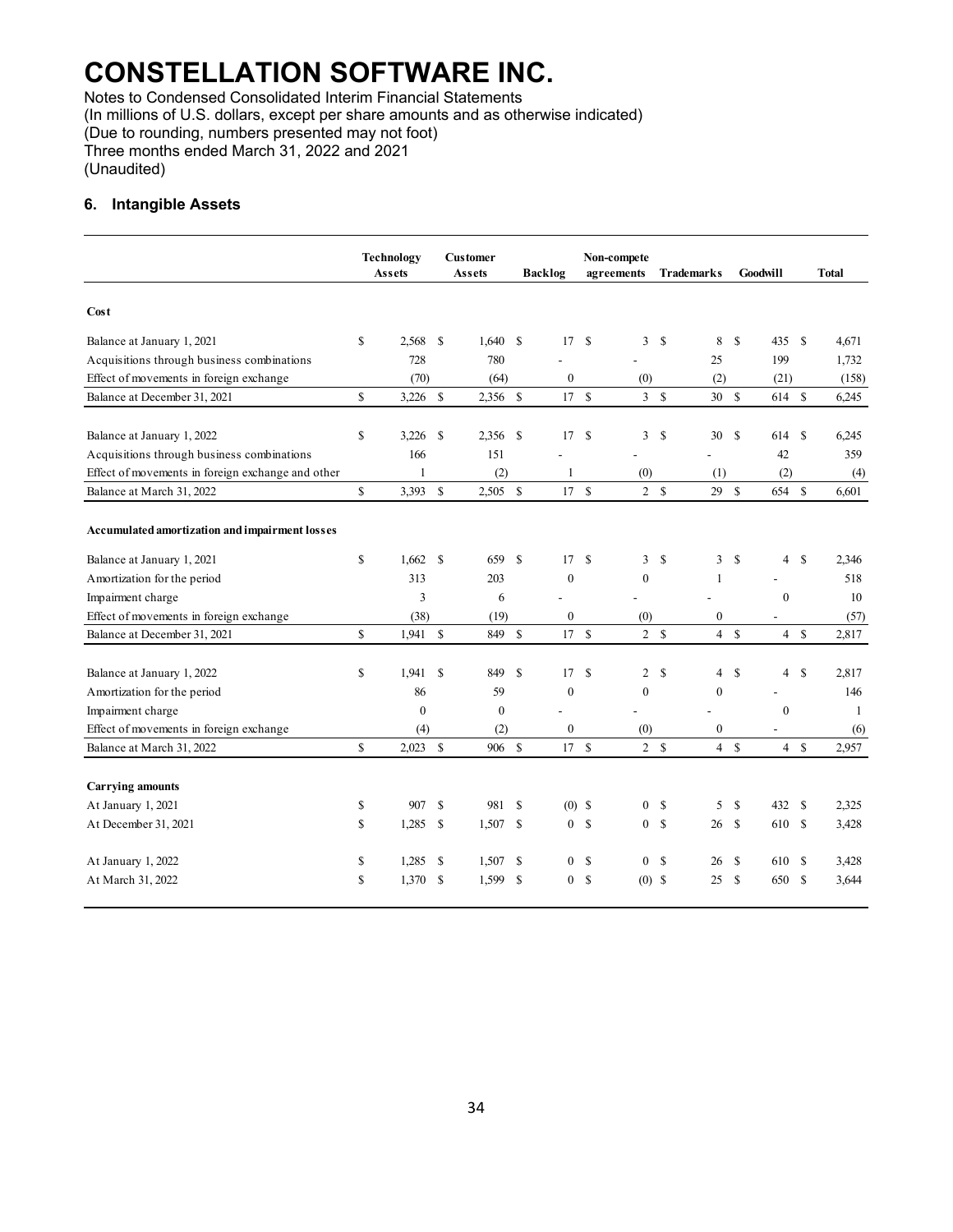Notes to Condensed Consolidated Interim Financial Statements (In millions of U.S. dollars, except per share amounts and as otherwise indicated) (Due to rounding, numbers presented may not foot) Three months ended March 31, 2022 and 2021 (Unaudited)

#### **7. Debt with recourse to CSI**

|                                                          |   | <b>CSI Facility</b>      |   | Liability of CSI under<br>the IRGA | <b>Debentures</b>        | <b>Term Loan</b>         |   | <b>Total</b> |
|----------------------------------------------------------|---|--------------------------|---|------------------------------------|--------------------------|--------------------------|---|--------------|
| Principal outstanding at March 31, 2022 (and, except for |   |                          |   |                                    |                          |                          |   |              |
| debentures, equal to fair value)                         | Ж | $\sim$                   | S | 392 \$                             | 226S                     | 85                       | S | 703          |
| Deduct: Carrying value of transaction costs included in  |   |                          |   |                                    |                          |                          |   |              |
| debt balance                                             |   |                          |   | $\overline{\phantom{a}}$           |                          | (0)                      |   | (0)          |
| Carrying value at March 31, 2022                         |   |                          |   | 392                                | 226                      | 85                       |   | 703          |
|                                                          |   |                          |   |                                    |                          |                          |   |              |
| Current portion                                          |   | $\overline{\phantom{a}}$ |   | 142                                | $\overline{\phantom{a}}$ | $\overline{\phantom{a}}$ |   | 142          |
| Non-current portion                                      |   |                          |   | 250                                | 226                      | 85                       |   | 560          |

#### *CSI Facility*

On November 5, 2021, Constellation completed an amendment and restatement of its revolving credit facility agreement (the "CSI Facility"), with a syndicate of Canadian chartered banks and U.S. banks in the amount of \$700, extending its maturity date to November 2026. The CSI Facility bears a variable interest rate with no fixed repayments required over the term to maturity. Interest rates are calculated at standard U.S. and Canadian reference rates plus interest rate spreads based on a leverage table. The CSI Facility is currently collateralized by the majority of the Company's assets including the assets of certain material subsidiaries. The CSI Facility contains standard events of default which if not remedied within a cure period would trigger the repayment of any outstanding balance. As at March 31, 2022, \$nil (December 31, 2021 – \$nil) had been drawn from this credit facility, and letters of credit totaling \$13 (December 31, 2021 - \$79) were issued, which limits the borrowing capacity on a dollar-fordollar basis. Transaction costs associated with the CSI Facility are being amortized through profit or loss using the effective interest rate method. As at March 31, 2022, the carrying amount of such costs is \$2 (December 31, 2021  $-$  \$2).

#### *Liability of CSI under the terms of the IRGA/TSS Membership Agreement*

On December 23, 2014, in accordance with the terms of the purchase and sale agreement for the initial acquisition of TSS by CSI, and on the basis of the term sheets attached thereto, Constellation and the Joday Group, among others, entered into a Members Agreement (the "Members Agreement") pursuant to which the Joday Group acquired 33.29% of the voting interests in Constellation Software Netherlands Holding Coöperatief U.A. (which was renamed to Topicus.com Coöperatief U.A., ("Topicus Coop)), a subsidiary of Constellation and the indirect owner of 100% of TSS at the time of the acquisition. Total proceeds from this transaction was EUR 39 (\$49).

On January 5, 2021, the Members Agreement was terminated in conjunction with the acquisition of Topicus.com B.V., the reorganization of Topicus Coop and the execution of the IRGA. The IRGA was established to create certain contractual obligations of the parties in respect of the governance of Topicus and Topicus Coop. The Joday Group's interest in Topicus Coop now comprises 39,331,284 Topicus Coop Ordinary Units resulting in an interest of 30.29% in Topicus Coop as of March 31, 2022. The IRGA provides for transfer restrictions in respect of the Topicus Coop Units.

Any time after January 5, 2021, any member of the Joday Group has the right, at their option, to sell any number of its Topicus Coop Units to CSI at a cash price per Topicus Coop Unit determined in accordance with the IRGA. Upon the exercise of such option by a member of the Joday Group, CSI will be obligated to purchase 33.33% of such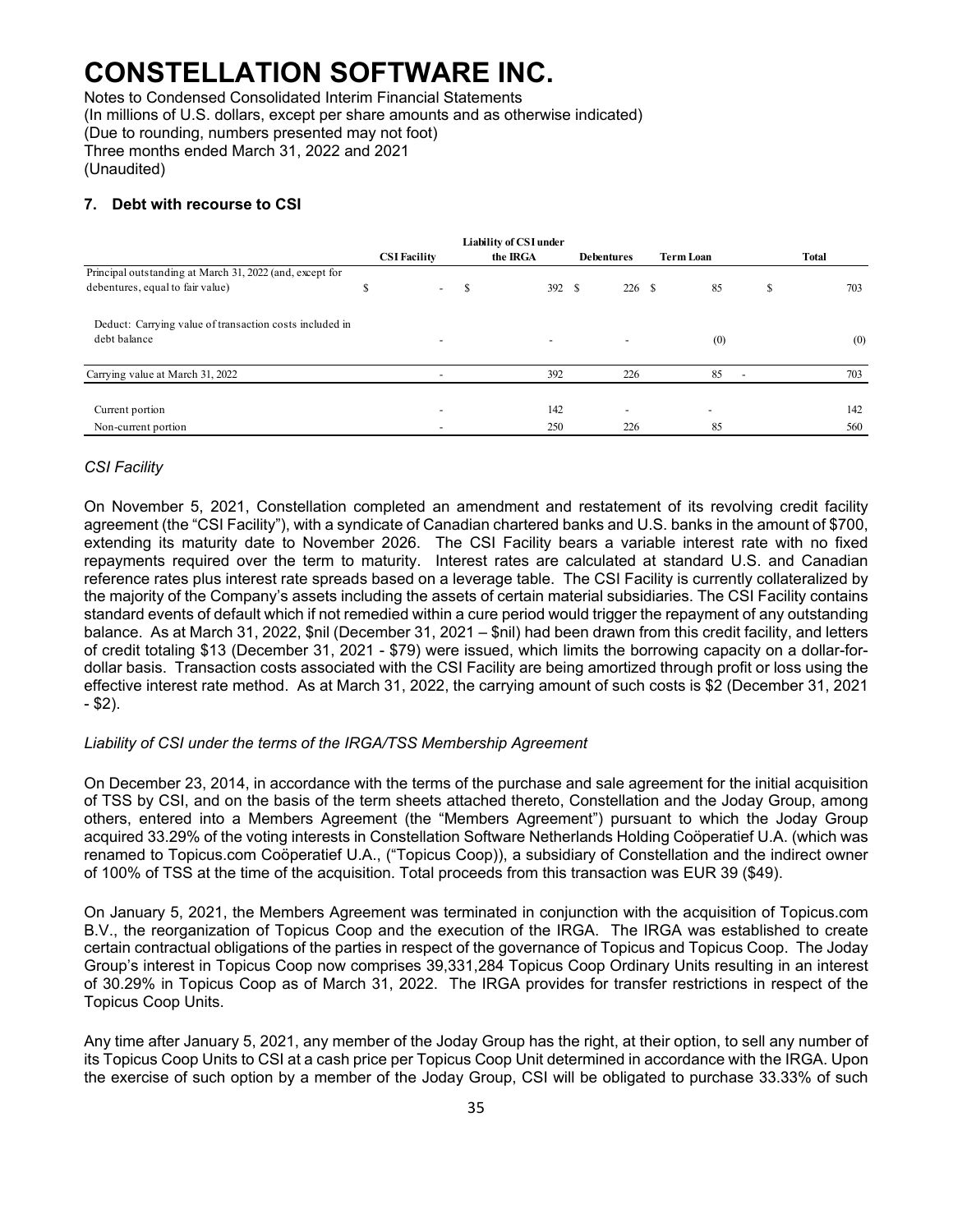Notes to Condensed Consolidated Interim Financial Statements (In millions of U.S. dollars, except per share amounts and as otherwise indicated) (Due to rounding, numbers presented may not foot) Three months ended March 31, 2022 and 2021 (Unaudited)

Topicus Coop Units within 30 days, and an additional 33.33% on each of the first and the second anniversary of such initial purchase. Notwithstanding the foregoing, CSI can offer Topicus the right to purchase such Topicus Coop Units in lieu of CSI.

In the event of a change of control of CSI, any member of the Joday Group has the right, at their option, to sell all of its Topicus Coop Units to CSI at a cash price per Topicus Coop Unit determined in accordance with the IRGA. Upon the exercise of such option by a member of the Joday Group, CSI will be obligated to purchase all such Topicus Coop Units. Notwithstanding the foregoing, CSI can offer Topicus the right to purchase such Topicus Coop Units in lieu of CSI.

If CSI reduces its economic interest in Topicus by a sale or transfer of its economic interest (and not due to any additional issuance of any shares or equity by Topicus) by more than one-third (calculated on a fully converted basis in accordance with the IRGA), any member of the Joday Group has the right, at their option, to sell to CSI one-third of its Topicus Coop Units at a cash price per Topicus Coop Unit determined in accordance with the IRGA. Upon the exercise of such put option by a member of the Joday Group, CSI will be obligated to purchase all such put Topicus Coop Units. Notwithstanding the foregoing, CSI can offer Topicus the right to purchase such Topicus Coop Units in lieu of CSI. Any member of the Joday Group has a similar right to sell one-half or all of its remaining Topicus Coop Units, respectively, at its option, if CSI further reduces its remaining fully-diluted economic interest in Topicus by a sale or transfer of its economic interest by one-half and again if CSI sells its entire remaining economic interest in Topicus.

All of the Topicus Coop Ordinary Units held by the Joday Group and Ijssel B.V. (collectively, the "Topicus Coop Exchangeable Units") are exchangeable, directly or indirectly, for Topicus Subordinate Voting Shares. All of the above rights of members of the Joday Group apply to any Topicus Subordinate Voting Shares issued on an exchange of Topicus Coop Exchangeable Units.

At any time after December 31, 2023, CSI has the right, at its option, to buy all of the Topicus Coop Units and shares of Topicus held by certain members of the Joday Group (excluding Joday) at a cash price per Topicus Coop Unit (or share of Topicus, as applicable) determined in accordance with the IRGA. After December 31, 2043, CSI has the same right to buy all of the Topicus Coop Units and shares of Topicus held by the remaining members of the Joday Group, including Joday.

In addition, if certain individuals affiliated with Joday are terminated from their employment with Topicus Coop or an affiliate thereof for urgent cause (as defined in the Dutch Civil Code), CSI has the right, at its option, to buy all of Topicus Coop Units held by such individuals at a cash price per Topicus Coop Unit determined in accordance with the IRGA.

The Company has continued to classify the above obligations of CSI under the terms of the IRGA as a liability. The main valuation driver in such calculation is the maintenance and other recurring revenue of Topicus. Maintenance and recurring revenue of Topicus for the trailing twelve months on a pro-forma basis determined at the end of the current reporting period was used as the basis for valuing the interests at each redemption date. Any increase or decrease in the value of such liability is recorded as an expense or income in the consolidated statements of income (loss) for the period.

During the periods ended March 31, 2022 and December 31, 2021, no options were exercised. During the period, a distribution in the amount of \$23 (March 31, 2021 - \$22) was paid to the Joday Group.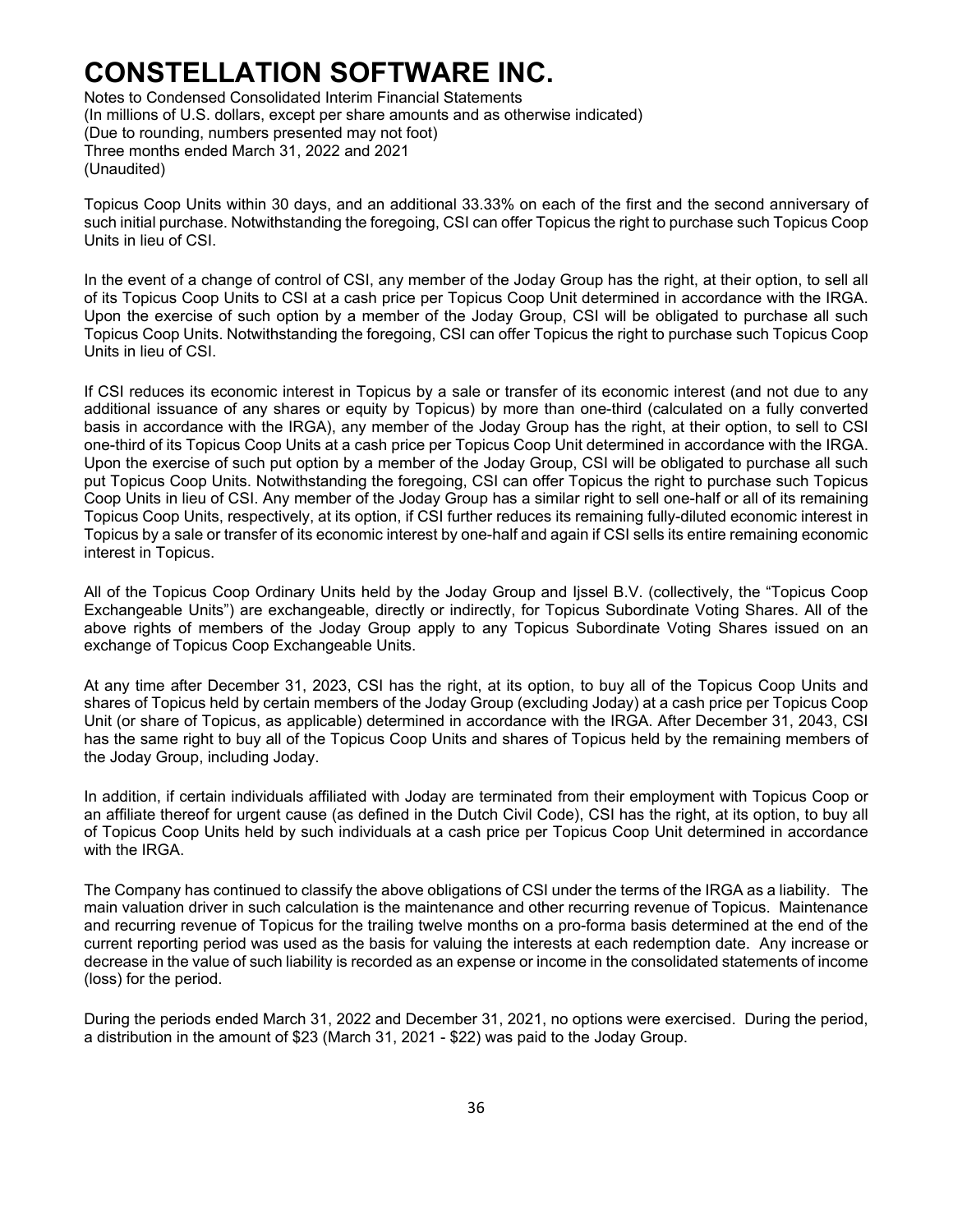Notes to Condensed Consolidated Interim Financial Statements (In millions of U.S. dollars, except per share amounts and as otherwise indicated) (Due to rounding, numbers presented may not foot) Three months ended March 31, 2022 and 2021 (Unaudited)

#### *Debentures*

On October 1, 2014 and November 19, 2014, the Company issued debentures with a total principal value of C\$96 for total proceeds of C\$91. On September 30, 2015, the Company issued another tranche of debentures (collectively with the 2014 issuances called the "Debentures") with a total principal value of C\$186 for total proceeds of C\$214.

The Debentures have a maturity date of March 31, 2040 (the "Maturity Date").

The interest rate from and including:

- March 31, 2019 but excluding March 31, 2020 was 8.8%
- March 31, 2020 but excluding March 31, 2021 was 8.4%
- March 31, 2021 but excluding March 31, 2022 was 7.2%
- March 31, 2022 but excluding March 31, 2023 is 9.9%

Subsequent from and including March 31, 2023 to but excluding the Maturity Date, the interest rate applicable to the Debentures will be reset on an annual basis on March 31 of each year, at a rate equal to the annual average percentage change in the All-items Consumer Price Index during the 12-month period ending on December 31 in the prior year (which amount may be positive or negative) plus 6.5%. Notwithstanding the foregoing, the interest rate applicable to the debentures will not be less than 0%. The Company may, subject to certain approvals, elect the Payment in Kind election ("PIK Election"), in lieu of paying interest in cash, to satisfy all or any portion of its interest obligation payable on an interest payment date by issuing to each Debenture holder PIK Debentures equal to the amount of the interest obligation to be satisfied. The PIK Debentures will have the same terms and conditions as the Debentures and will form part of the principal amount of the Debentures. If, on any interest payment date, the Company fails to pay the amount of interest owing on the Debentures in full in cash, the Company will not (A) declare or pay dividends of any kind on the Common Shares, nor (B) participate in any share buyback or redemption involving the Common Shares, until the date on which the Company pays such interest (or the unpaid portion thereof) in cash to holders of the Debentures; however, where the Company has issued PIK Debentures in respect of all or a portion of the amount of interest owing on the Debentures on an interest payment date, the Company may resume declaring or paying dividends of any kind on the Common Shares and participating in any share buyback or redemption involving the Common Shares beginning on the next earlier of (i) the interest payment date of which the Company pays the amount of interest owing on the Debentures in full in cash and (ii) the date on which the Company repays all amounts owing under the PIK Debenture. All payments in respect of the Debentures will be subordinated in right of payment to the prior payment in full of all senior indebtedness of the Company.

The Debentures will be redeemable in certain circumstances at the option of the Company or the holder. During the period beginning on March 16 and ending on March 31 of each year, the Company will have the right, at its option, to give notice to holders of Debentures of its intention to redeem the Debentures, in whole or in part, on March 31 in the year that is five years following the year in which notice is given, at a price equal to the principal amount thereof plus accrued and unpaid interest up to but excluding the date fixed for redemption. During the period beginning on March 1 and ending on March 15 of each year, holders of Debentures will also have the right, at their option, to give notice to the Company of their intention to require the Company to repurchase (or to "put") the Debentures, in whole or in part, on March 31 in the year that is five years following the year in which notice is given, at a price equal to the principal amount thereof plus accrued and unpaid interest up to but excluding the date fixed for repurchase.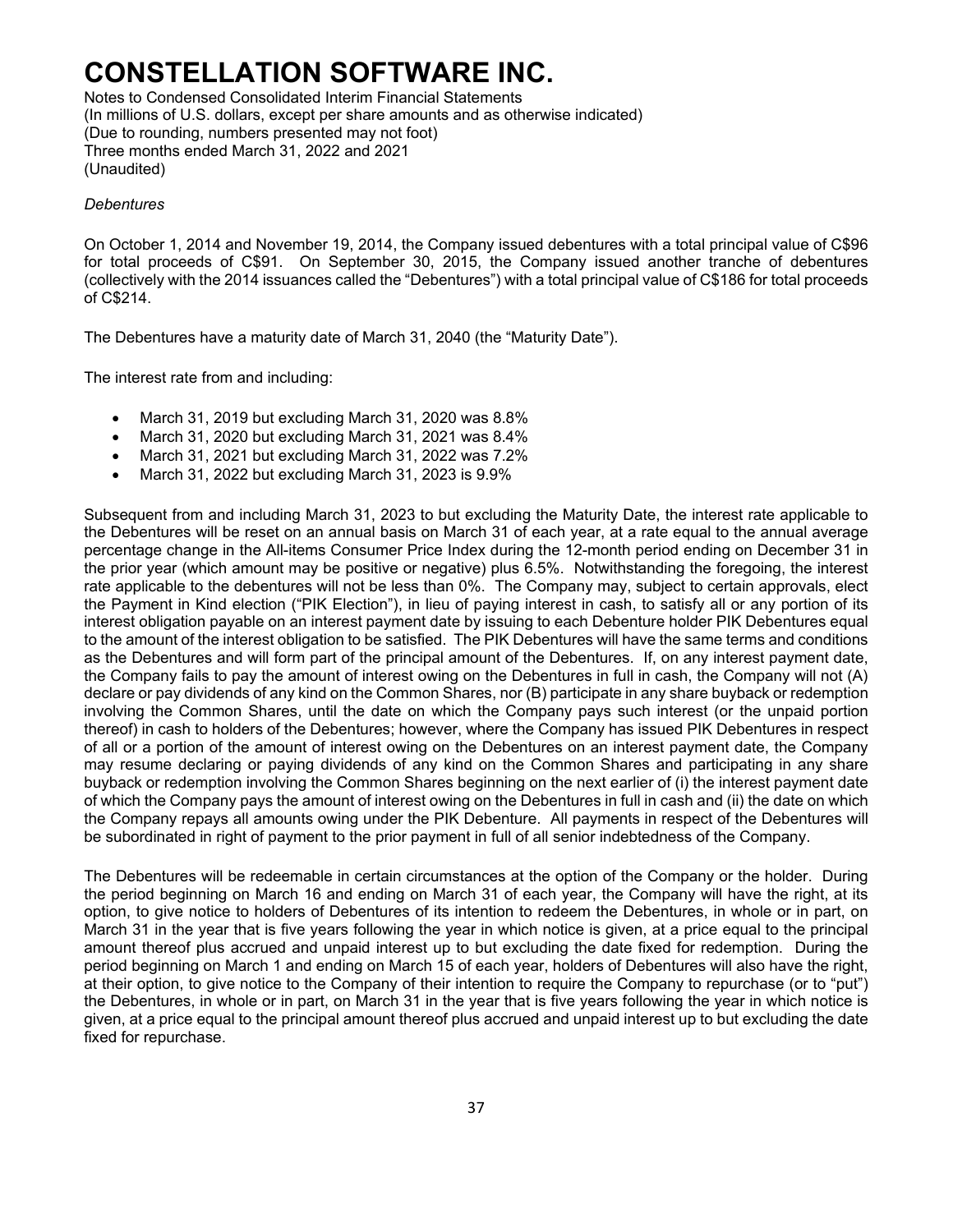Notes to Condensed Consolidated Interim Financial Statements (In millions of U.S. dollars, except per share amounts and as otherwise indicated) (Due to rounding, numbers presented may not foot) Three months ended March 31, 2022 and 2021 (Unaudited)

During the periods ended March 31, 2022 and December 31, 2021, no notices for redemption of the Debentures were received or given by the Company.

The fair value of the debentures as at March 31, 2022 was \$323 (December 31, 2021 - \$308).

#### *Term Loan*

One of CSI's subsidiaries has entered into a GBP 65 term debt facility with a financial institution for which CSI has guaranteed the debt. The facility bears a fixed rate of interest. The term loan contains events of default that, if not remedied, allow the loan note holder to require repayment of the loan principal and interest. The loan is due in 2028.

### **8. Debt without recourse to CSI**

Certain of CSI's subsidiaries have entered into term debt facilities and revolving credit facilities with various financial institutions. CSI does not guarantee the debt of these subsidiaries, nor are there any cross-guarantees between subsidiaries. The credit facilities are collateralized by substantially all of the assets of the borrowing entity and its subsidiaries. The credit facilities typically bear interest at a rate calculated using an interest rate index plus a margin. The financing arrangements for each subsidiary typically contain certain restrictive covenants, which may include limitations or prohibitions on additional indebtedness, payment of cash dividends, redemption of capital, capital spending, making of acquisitions and sales of assets. In addition, certain financial covenants must be met by those subsidiaries that have outstanding debt.

Debt without recourse to CSI comprises the following:

|                                                                      | <b>Revolving Credit Facilities</b> |      | <b>Term Debt Facilities</b> | <b>Total</b> |
|----------------------------------------------------------------------|------------------------------------|------|-----------------------------|--------------|
| Principal outstanding at March 31, 2022 (and equal to fair value)    | 111                                | - \$ | 466                         | 577          |
| Deduct: Carrying value of transaction costs included in debt balance | (0)                                |      | (9)                         | (9)          |
| Carrying value at March 31, 2022                                     | 111                                |      | 457                         | 568          |
| Current portion                                                      | 111                                |      | 13                          | 124          |
| Non-current portion                                                  |                                    |      | 443                         | 443          |

The annual minimum repayment requirements for the term facilities without recourse to CSI are as follows: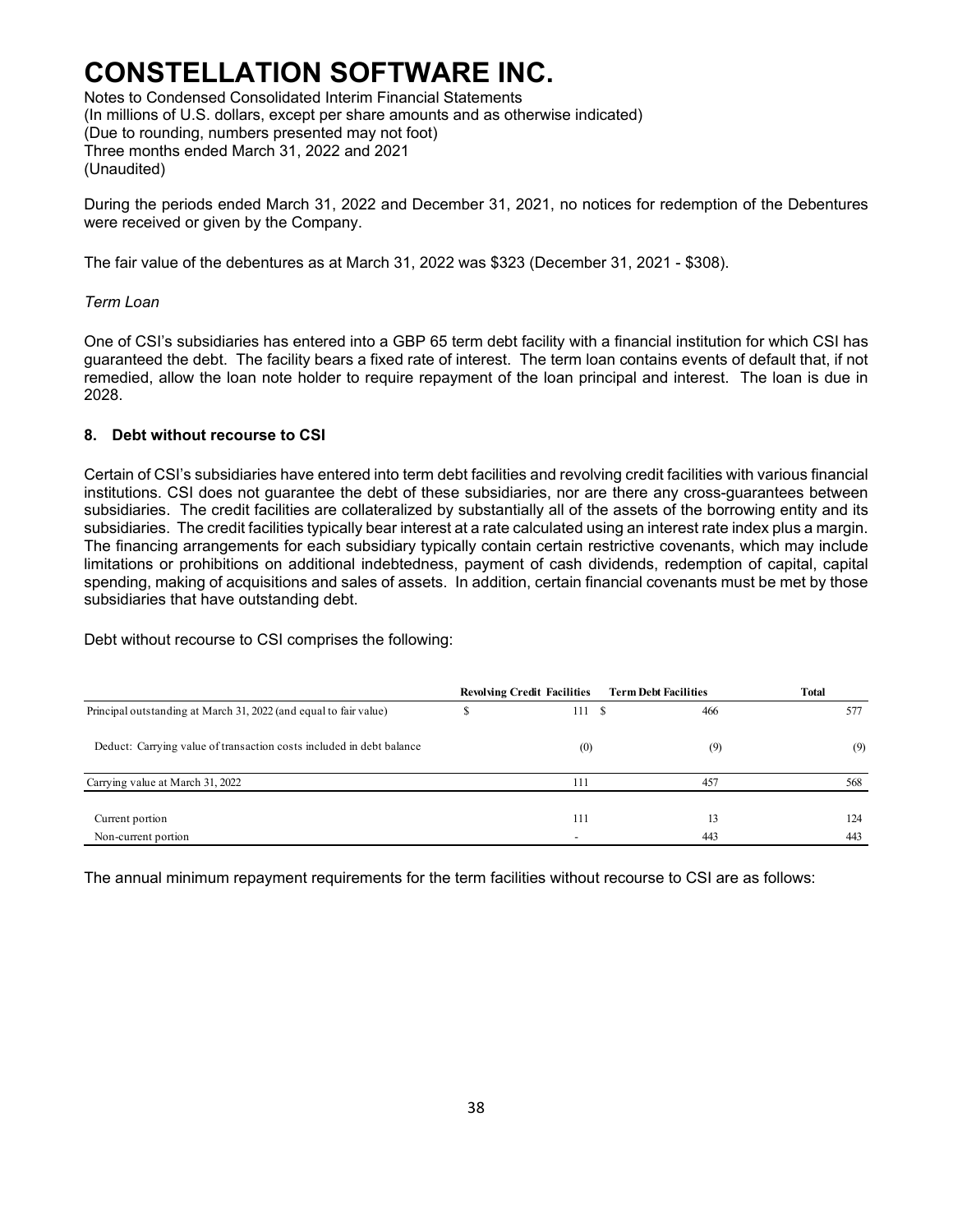Notes to Condensed Consolidated Interim Financial Statements (In millions of U.S. dollars, except per share amounts and as otherwise indicated) (Due to rounding, numbers presented may not foot) Three months ended March 31, 2022 and 2021 (Unaudited)

| Year | <b>Term Debt Facilities</b> |
|------|-----------------------------|
| 2022 | 9                           |
| 2023 | 29                          |
| 2024 | 25                          |
| 2025 | 183                         |
| 2026 | 100                         |
| 2027 | 52                          |
| 2028 | 67                          |
| 2029 |                             |
| 2030 |                             |
|      |                             |
|      | 466                         |

#### **9. Redeemable Preferred Securities**

In conjunction with the acquisition of Topicus.com B.V. in 2021, Topicus Coop issued 5,842,882 Topicus Coop Preference Units to Ijssel B.V. The Topicus Coop Preference Units were non-voting and prior to the Notification of Conversion were redeemable at the option of the holder for a redemption price of approximately EUR 19.06 per unit. The redemption price would have either been settled in cash or through the issuance of a variable number of Topicus Coop Ordinary Units. The number of Topicus Coop Ordinary Units would have been determined based on the terms of the Topicus Coop Preference Units. The Topicus Coop Preference Units were convertible into Topicus Coop Ordinary Units (note 18) at a conversion ratio of 1:1. The Topicus Coop Preference Unit holders were entitled to a fixed annual cumulative dividend of 5% per annum on the initial Topicus Coop Preference Unit value of approximately EUR 19.06 per unit.

On February 1, 2022, the Topicus Coop Preference Units were converted to Topicus Coop Ordinary Units.

### **10. Provisions**

| At January 1, 2022                                     | S |     |
|--------------------------------------------------------|---|-----|
| Reversal                                               |   | (0) |
| Provisions recorded during the period                  |   | 4   |
| Provisions used during the period                      |   | (3) |
| Effect of movements in foreign exchange and other      |   | (0) |
| At March 31, 2022                                      | S | 22. |
| Provisions classified as current liabilities           |   | 12  |
| Provisions classified as other non-current liabilities |   | 10  |

The provisions balance is comprised of various individual provisions for onerous contracts and other estimated liabilities of the Company of uncertain timing or amount.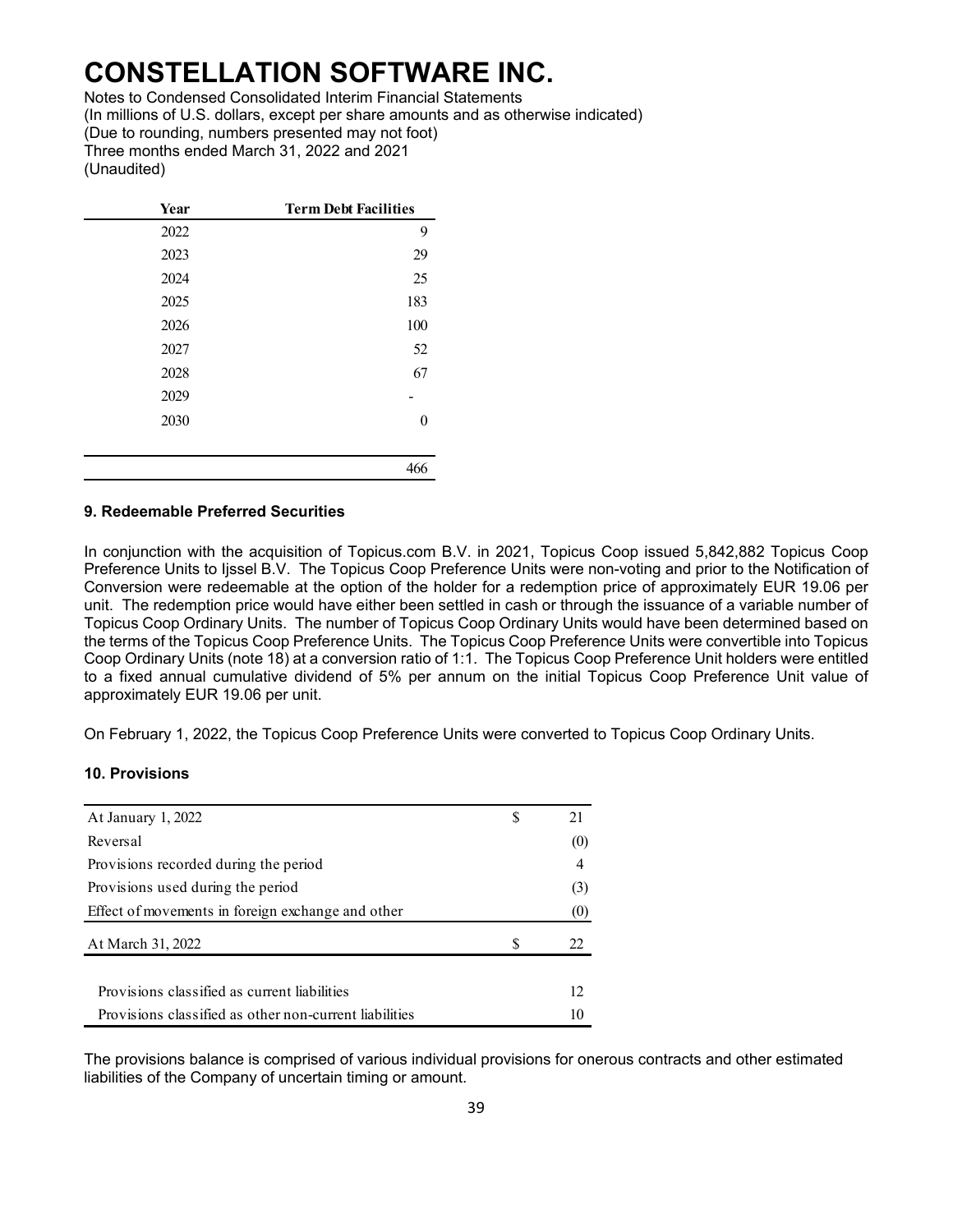Notes to Condensed Consolidated Interim Financial Statements (In millions of U.S. dollars, except per share amounts and as otherwise indicated) (Due to rounding, numbers presented may not foot) Three months ended March 31, 2022 and 2021 (Unaudited)

#### **11. Income taxes**

Income tax expense is recognized based on management's best estimate of the actual income tax rate for the interim period applied to the pre-tax income of the interim period for each entity in the consolidated group. As a result of foreign exchange fluctuations, acquisitions and ongoing changes due to intercompany transactions amongst entities operating in different jurisdictions, the Company has determined that a reasonable estimate of a weighted average annual tax rate cannot be determined on a consolidated basis. The Company's consolidated effective tax rate in respect of continuing operations for the three months ended March 31, 2022 was 27% (-39% for the three months ended March 31, 2021). The 2021 effective tax rate was impacted by the redeemable preferred securities expense, which is not deductible for tax purposes.

Constellation is subject to tax audits in the countries in which the Company does business globally. These tax audits could result in additional tax expense in future periods relating to historical filings. Reviews by tax authorities generally focus on, but are not limited to, the validity of the Company's intercompany transactions, including financing and transfer pricing policies which generally involve subjective areas of taxation and a significant degree of judgment. If any of these tax authorities are successful with their challenges, the Company's income tax expense may be adversely affected and Constellation could also be subject to interest and penalty charges.

### **12. Capital and other components of equity**

|                   | <b>Common Shares</b> |  |        |  |  |  |  |  |
|-------------------|----------------------|--|--------|--|--|--|--|--|
|                   | Number               |  | Amount |  |  |  |  |  |
|                   |                      |  |        |  |  |  |  |  |
| March 31, 2022    | 21,191,530 \$        |  | 99     |  |  |  |  |  |
| December 31, 2021 | 21,191,530 \$        |  | 99     |  |  |  |  |  |

### *Dividends and other distributions to shareholders*

During the three months ended March 31, 2022, the Company declared a \$1.00 per share dividend to all common shareholders of record at close of business on March 16, 2022. The dividend declared in the quarter ended March 31, 2022 representing \$21 was paid and settled on April 12, 2022.

The dividend declared in the quarter ended December 31, 2021 representing \$21 was paid and settled on January 11, 2022.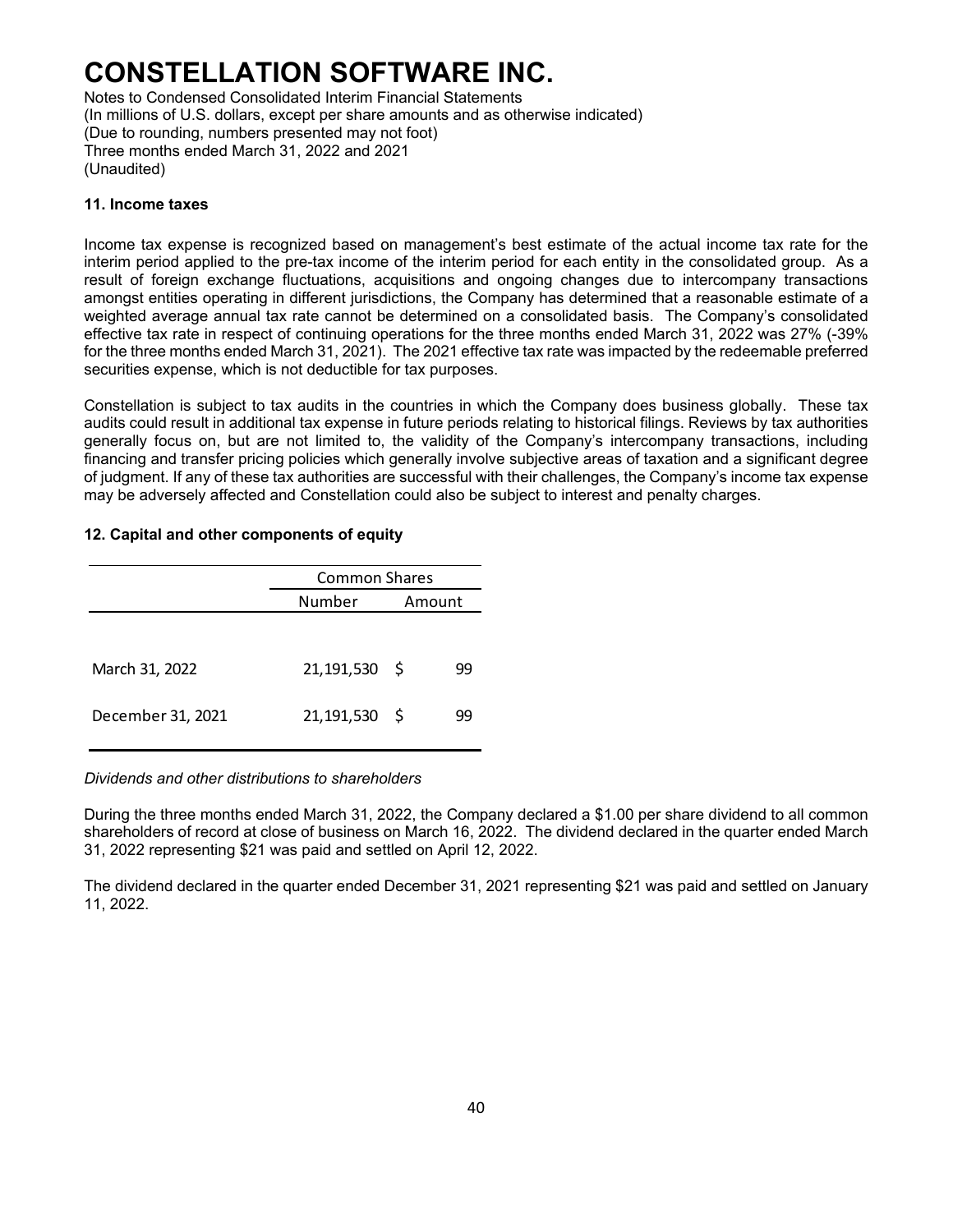Notes to Condensed Consolidated Interim Financial Statements (In millions of U.S. dollars, except per share amounts and as otherwise indicated) (Due to rounding, numbers presented may not foot) Three months ended March 31, 2022 and 2021 (Unaudited)

#### **13. Finance and other expense (income) and finance costs**

|                                                                                  |    | Three months ended March 31, |          |
|----------------------------------------------------------------------------------|----|------------------------------|----------|
|                                                                                  |    | 2022                         | 2021     |
| Interest income on cash                                                          | \$ | $(0)$ \$                     | (1)      |
| (Increase) decrease in the fair value of equity securities held for trading      |    |                              | (1)      |
| Share in net (income) loss of equity investee                                    |    | $\Omega$                     | $\theta$ |
| Finance and other income                                                         |    | (3)                          | (1)      |
| Finance and other expense (income)                                               | \$ | $(2)$ \$                     | (2)      |
| Interest expense on debt and debentures                                          | \$ | 12<br>-S                     | 10       |
| Interest expense on lease obligations                                            |    | 2                            | 2        |
| Amortization of debt related transaction costs                                   |    |                              |          |
| Amortization of debenture discount (premium) and associated rights offering, net |    |                              | (1)      |
| Other finance costs                                                              |    | 4                            | 3        |
| Finance costs                                                                    | S  | 19<br><b>S</b>               | 15       |

### **14. Earnings per share**

#### *Basic and diluted earnings per share*

|                                                              |              | Three months ended March 31, |
|--------------------------------------------------------------|--------------|------------------------------|
|                                                              | 2022         | 2021                         |
| Numerator:                                                   |              |                              |
| Net income (loss) attributable to common shareholders of CSI | \$<br>98 \$  | (9)                          |
| Denominator:                                                 |              |                              |
| Basic and diluted shares outstanding                         | 21, 191, 530 | 21, 191, 530                 |
| Earnings per share                                           |              |                              |
| Basic and diluted                                            | \$<br>4.63   | (0.41)                       |

### **15. Financial instruments**

#### *Fair values versus carrying amounts*

The carrying values of cash, accounts receivable, accounts payable, accrued liabilities, dividends payable, income taxes payable, the majority of acquisition holdbacks, and the CSI Facility, approximate their fair values due to the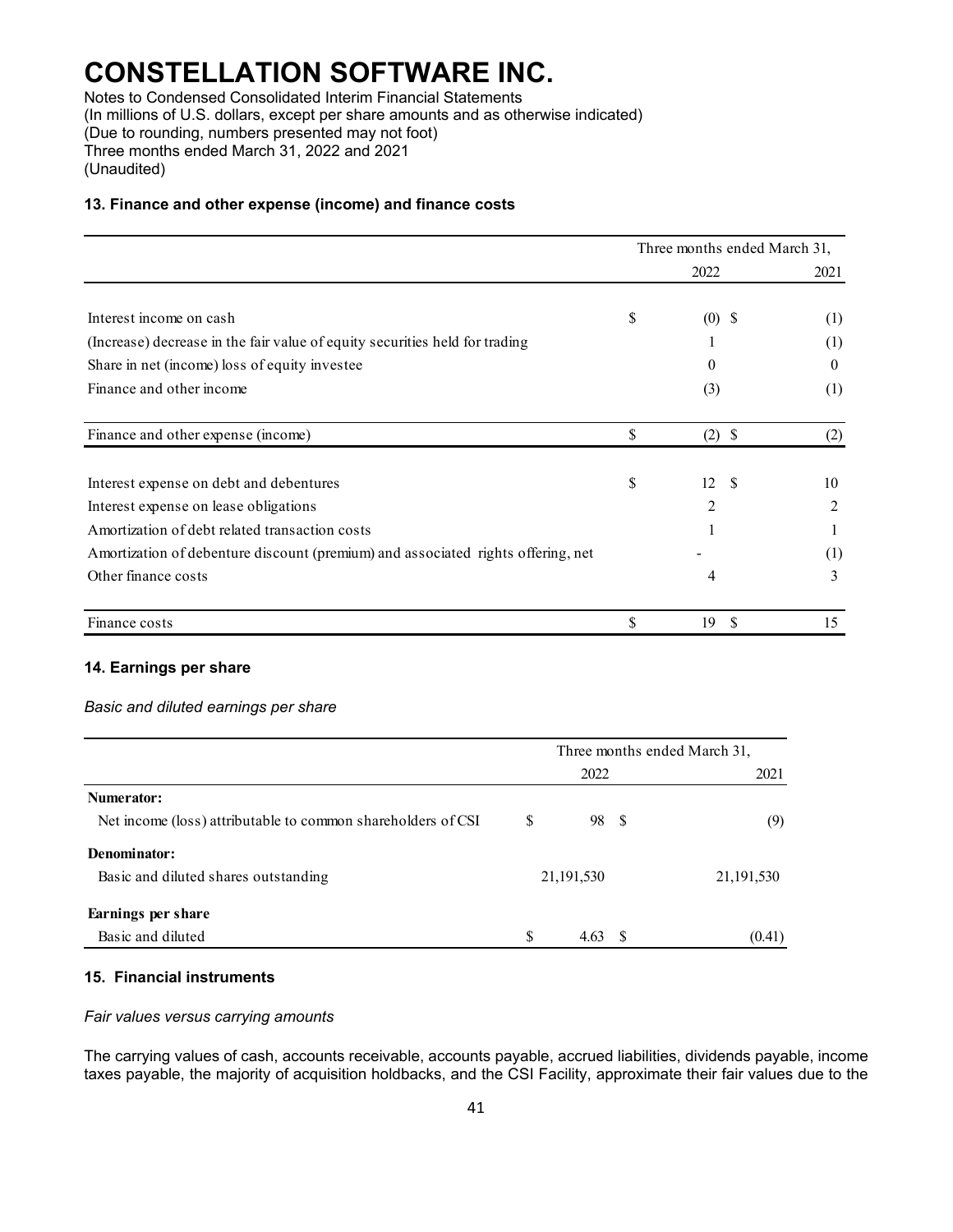Notes to Condensed Consolidated Interim Financial Statements (In millions of U.S. dollars, except per share amounts and as otherwise indicated) (Due to rounding, numbers presented may not foot) Three months ended March 31, 2022 and 2021 (Unaudited)

short-term nature of these instruments. The carrying value of the debt without recourse to CSI and the Term Loan approximate their fair values as the debt is subject to market interest rates. The carrying value of the IRGA liability approximates fair value.

#### *Fair value hierarchy*

The table below analyzes financial instruments carried at fair value, by valuation method.

- level 1 inputs are quoted prices (unadjusted) in active markets for identical assets or liabilities;
- level 2 inputs are inputs other than quoted prices included in level 1 that are observable for the asset or liability either directly (i.e. prices) or indirectly (i.e. derived from prices); and
- level 3 inputs are inputs for the asset or liability that are not based on observable market data (i.e. unobservable inputs).

In the table below, the Company has segregated all financial assets and liabilities that are measured at fair value into the most appropriate level within the fair value hierarchy based on the inputs used to determine the fair value at the measurement date.

Financial assets and financial liabilities measured at fair value as at March 31, 2022 and December 31, 2021 in the condensed consolidated interim financial statements are summarized below. The Company has no additional financial liabilities measured at fair value after initial recognition other than those recognized in connection with business combinations and the redeemable preferred securities.

|                                               |               | <b>March 31, 2022</b>    |               |                          |              |                              |              |              |               |                          |               | December 31, 2021        |      |         |     |                 |  |  |  |
|-----------------------------------------------|---------------|--------------------------|---------------|--------------------------|--------------|------------------------------|--------------|--------------|---------------|--------------------------|---------------|--------------------------|------|---------|-----|-----------------|--|--|--|
|                                               |               | Level 1                  |               | Level 2                  |              | Level 3                      |              | <b>Total</b> |               | Level 1                  |               | Level 2                  |      | Level 3 |     | <b>Total</b>    |  |  |  |
| Assets:<br>Equity securities held for trading | <sup>\$</sup> | 130                      | - S           | $\sim$                   | -S           | $\sim$                       | <sup>S</sup> | 130          | S.            | 39                       | <sup>S</sup>  | $\sim$                   | -S   | $\sim$  | -S  | 39              |  |  |  |
|                                               |               | 130                      |               | $\overline{\phantom{0}}$ |              | $\qquad \qquad \blacksquare$ |              | 130          |               | 39                       |               | $\overline{\phantom{a}}$ |      |         |     | 39              |  |  |  |
| Liabilities:                                  |               |                          |               |                          |              |                              |              |              |               |                          |               |                          |      |         |     |                 |  |  |  |
| Redeemable preferred securities               | S.            | $\overline{\phantom{0}}$ | <sup>\$</sup> | $\sim$                   | $\mathbf{s}$ | $\sim$                       | $\mathbf{s}$ | $\sim$       | <sup>\$</sup> | $\sim$                   | <sup>\$</sup> | ٠                        | - \$ |         | 7 S | $7\phantom{.0}$ |  |  |  |
| Contingent consideration                      |               |                          |               | ۰                        |              | 127                          |              | 127          |               | ۰                        |               |                          |      | 104     |     | 104             |  |  |  |
|                                               |               | $\overline{\phantom{a}}$ |               | -                        |              | 127                          |              | 127          |               | $\overline{\phantom{0}}$ |               | $\overline{\phantom{0}}$ |      | 110     |     | 110             |  |  |  |

There were no transfers of fair value measurement between level 1, 2 and 3 of the fair value hierarchy in the periods ended March 31, 2022 and December 31, 2021.

The following tables shows a reconciliation from the beginning balances to the ending balances for fair value measurements in level 3 of the fair value hierarchy.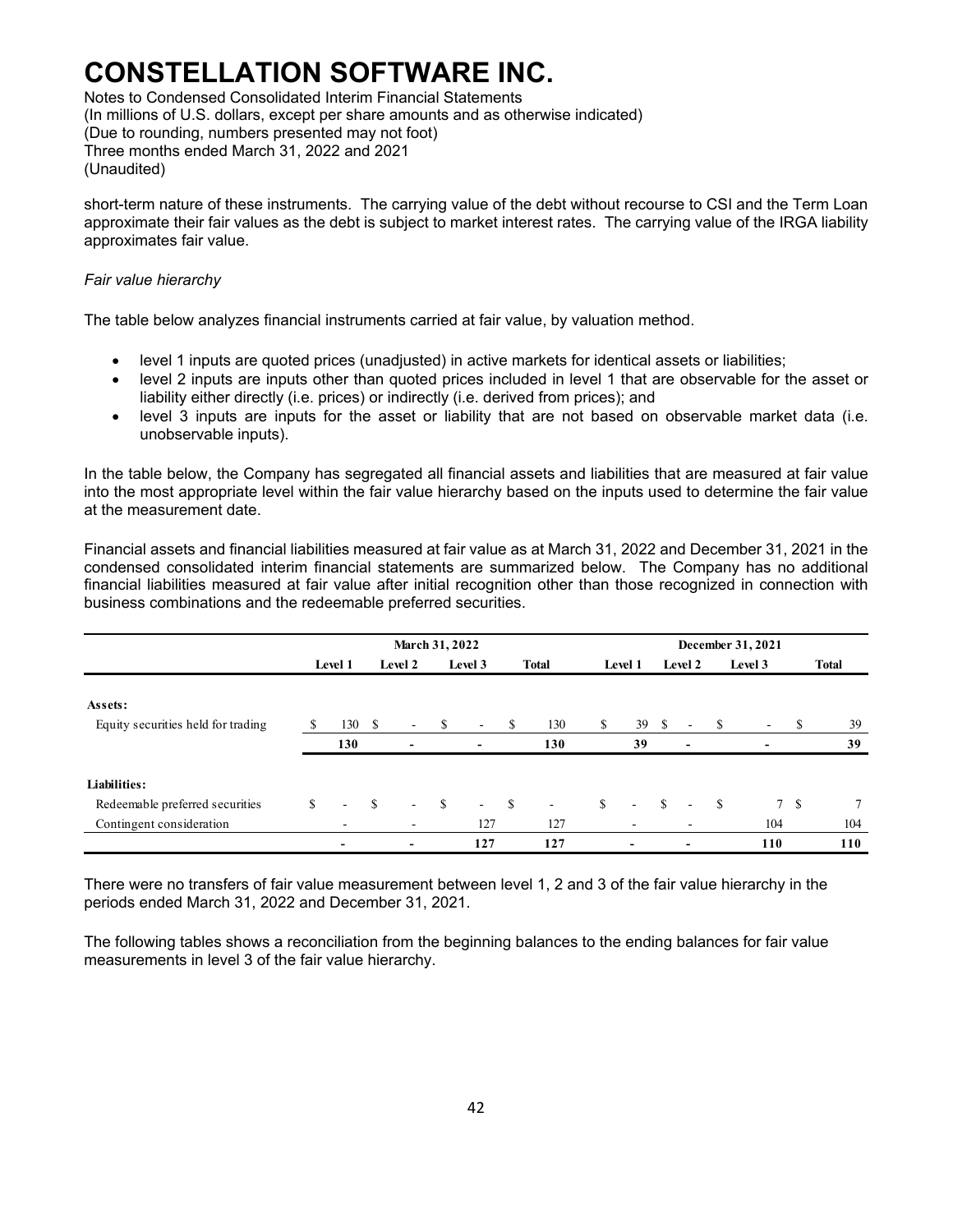Notes to Condensed Consolidated Interim Financial Statements (In millions of U.S. dollars, except per share amounts and as otherwise indicated) (Due to rounding, numbers presented may not foot) Three months ended March 31, 2022 and 2021 (Unaudited)

#### *Contingent Consideration*

| Balance at January 1, 2022                                           | 104                                                                                                                                                             |
|----------------------------------------------------------------------|-----------------------------------------------------------------------------------------------------------------------------------------------------------------|
| Increase from business acquisitions                                  | 16                                                                                                                                                              |
| Cash recoveries (payments)                                           | (5)                                                                                                                                                             |
| Charges through profit or loss                                       | 11                                                                                                                                                              |
| Foreign exchange and other movements                                 | $\mathcal{D}_{\mathcal{A}}^{\mathcal{A}}(\mathcal{A})=\mathcal{D}_{\mathcal{A}}^{\mathcal{A}}(\mathcal{A})\mathcal{D}_{\mathcal{A}}^{\mathcal{A}}(\mathcal{A})$ |
| Balance at March 31, 2022                                            | 127                                                                                                                                                             |
| Contingent consideration classified as current liabilities           | 39                                                                                                                                                              |
| Contingent consideration classified as other non-current liabilities | 88                                                                                                                                                              |

Estimates of the fair value of contingent consideration are performed by the Company on a quarterly basis. Key unobservable inputs include revenue/profitability growth rates and the discount rates applied (8% to 11%). The estimated fair value increases as the annual revenue/profitability growth rate increases and as the discount rate decreases and vice versa.

#### *Redeemable Preferred Securities*

| Balance at January 1, 2022                       |     |
|--------------------------------------------------|-----|
| Foreign exchange and other movements<br>Payments | (U) |
| Balance at March 31, 2022                        |     |

### **16. Contingencies**

In the normal course of operations, the Company is subject to litigation and claims from time to time. The Company may also be subject to lawsuits, investigations and other claims, including environmental, labour, income and sales tax, product, customer disputes and other matters. Management believes that adequate provisions have been recorded in the accounts where required. Although it is not always possible to estimate the extent of potential costs, if any, management believes that the ultimate resolution of such contingencies will not have a material adverse impact on the results of operations, financial position or liquidity of the Company.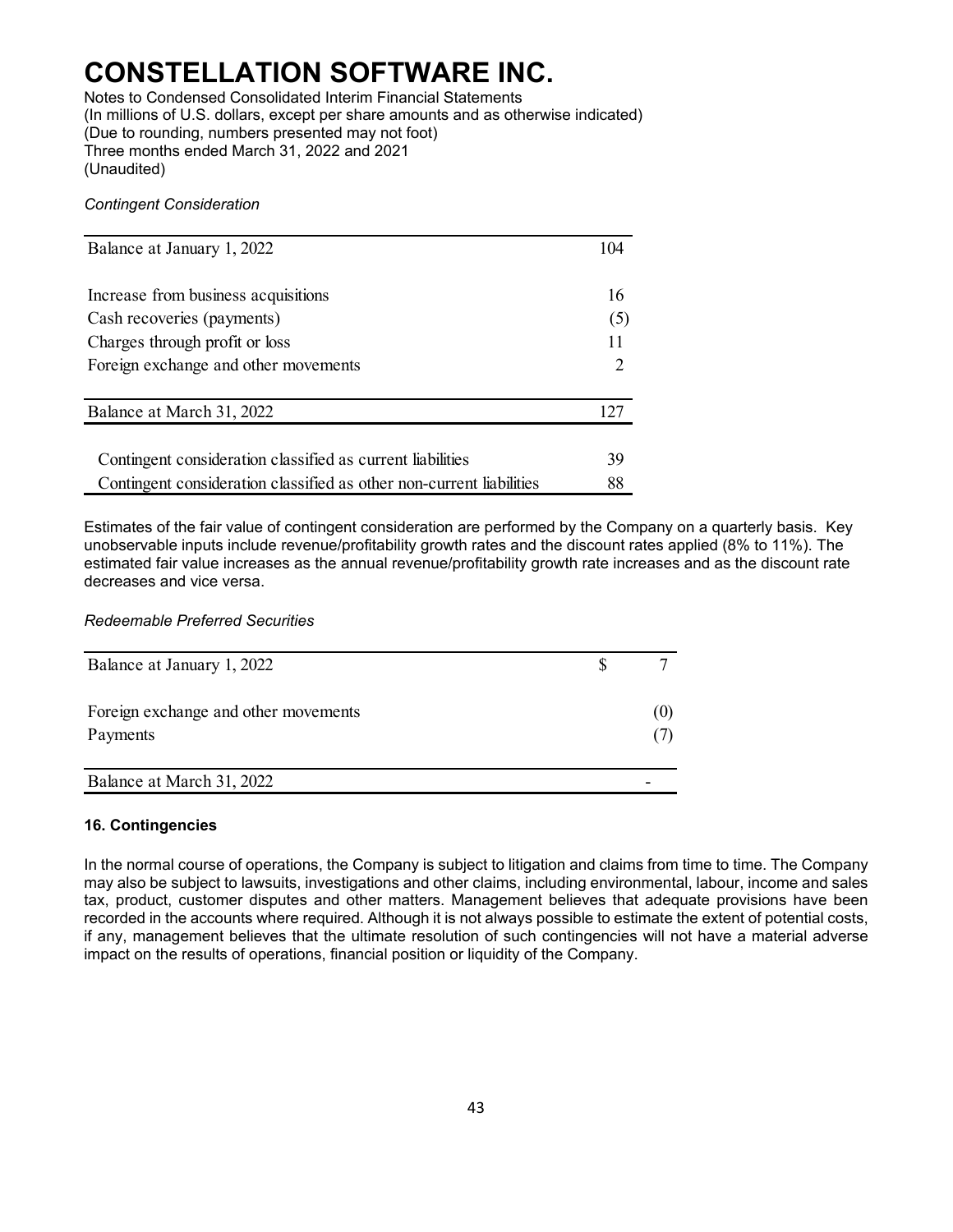Notes to Condensed Consolidated Interim Financial Statements (In millions of U.S. dollars, except per share amounts and as otherwise indicated) (Due to rounding, numbers presented may not foot) Three months ended March 31, 2022 and 2021 (Unaudited)

### **17. Changes in non-cash operating assets and liabilities**

|                                                                          | Three months ended |           |    |      |
|--------------------------------------------------------------------------|--------------------|-----------|----|------|
|                                                                          | March 31,          |           |    |      |
|                                                                          |                    | 2022      |    | 2021 |
|                                                                          |                    |           |    |      |
| Decrease (increase) in current accounts receivable                       | \$                 | $(38)$ \$ |    | (14) |
| Decrease (increase) in current unbilled revenue                          |                    | (20)      |    | (14) |
| Decrease (increase) in other current assets                              |                    | (25)      |    | (22) |
| Decrease (increase) in inventories                                       |                    | (3)       |    | (0)  |
| Decrease (increase) in other non-current assets                          |                    | (5)       |    | (4)  |
| Increase (decrease) in other non-current liabilities                     |                    | 10        |    | (9)  |
| Increase (decrease) in current accounts payable and accrued liabilities, |                    |           |    |      |
| excluding holdbacks from acquisitions                                    |                    | (102)     |    | (63) |
| Increase (decrease) in current deferred revenue                          |                    | 350       |    | 321  |
| Increase (decrease) in current provisions                                |                    |           |    | 3    |
| Change in non-cash operating working capital                             | \$                 | 169       | \$ | 198  |

#### **18. Non-controlling interests**

The Company's significant non-controlling interests at March 31, 2022 were associated with Topicus, a company whose operations are based in the Netherlands. Constellation's equity interest in Topicus is 60.65% (39.35% being non-controlling interest) as at March 31, 2022. On January 3, 2022, the Company also acquired a controlling interest of 63.51% in Adapt IT Holdings Limited ("Adapt IT"), a Company based in South Africa. The remaining 36.49% represents non-controlling interest. The acquisition of Adapt IT is outlined in note 4.

The following tables summarize the information relating to the Company's non-controlling interests in Topicus before and after intercompany eliminations: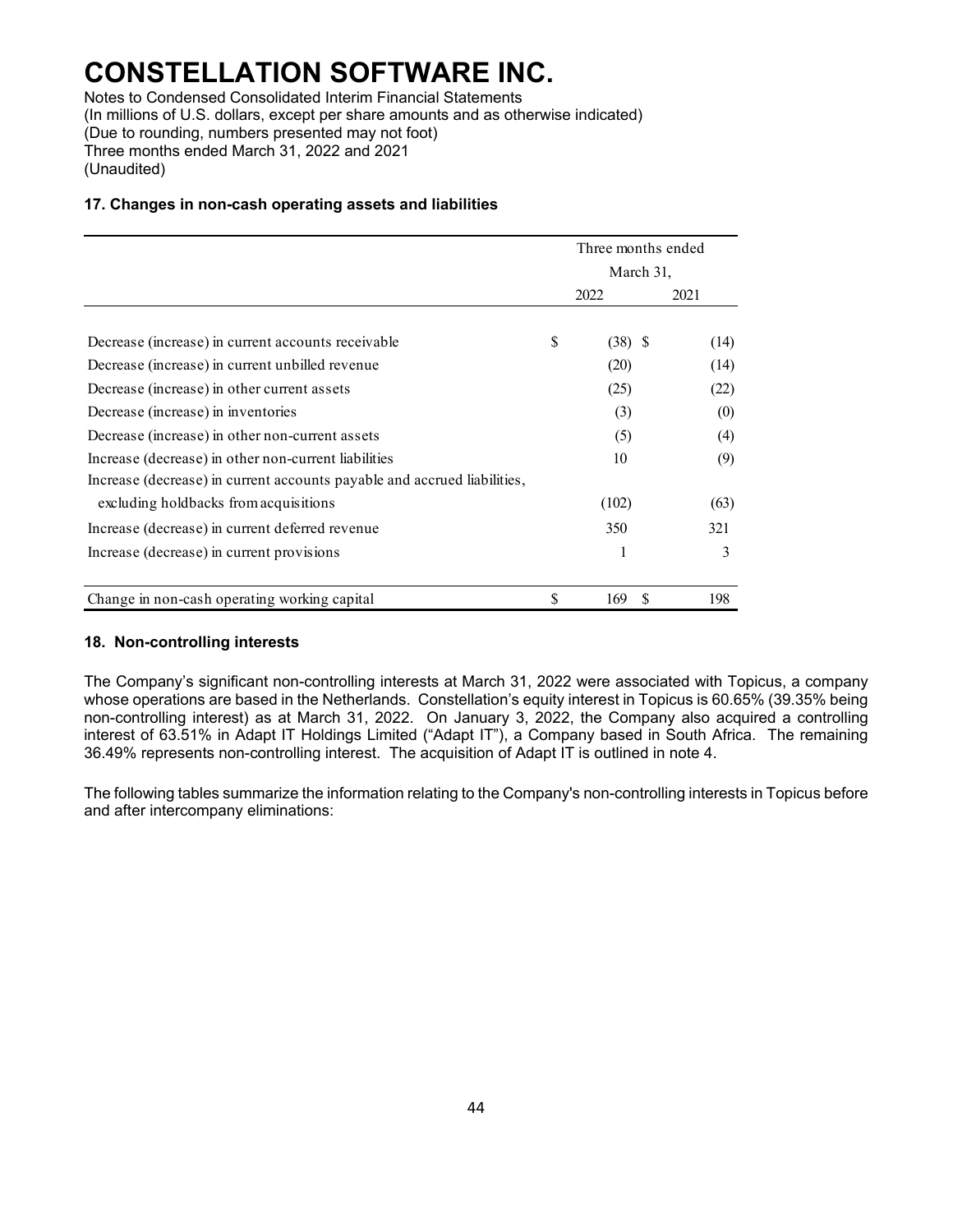Notes to Condensed Consolidated Interim Financial Statements

(In millions of U.S. dollars, except per share amounts and as otherwise indicated)

(Due to rounding, numbers presented may not foot)

Three months ended March 31, 2022 and 2021

(Unaudited)

|                                                                                        |                      | Intra-Group         |       |     |
|----------------------------------------------------------------------------------------|----------------------|---------------------|-------|-----|
|                                                                                        | As at March 31, 2022 | <b>Eliminations</b> | Total |     |
| Non-controlling interest                                                               | 39.4%                |                     |       |     |
|                                                                                        |                      |                     |       |     |
| <b>Current assets</b>                                                                  | 420                  |                     |       |     |
| Non-current assets                                                                     | 919                  |                     |       |     |
| <b>Total assets</b>                                                                    | 1,339                |                     |       |     |
|                                                                                        |                      |                     |       |     |
| <b>Current liabilities</b>                                                             | 579                  |                     |       |     |
| Non-current liabilities                                                                | 341                  |                     |       |     |
| <b>Total liabilities</b>                                                               | 920                  |                     |       |     |
| Less: Non-controlling interest of Topicus subsidaries, including interests held by CSI | 23                   |                     |       |     |
|                                                                                        |                      |                     |       |     |
| Net assets                                                                             | 396                  | 25                  |       | 421 |
| Net assets allocated to the non-controlling interests of Topicus                       |                      |                     |       | 166 |
| Add: Non-controlling interest of Topicus Coop subsidaries not owned by CSI             |                      |                     |       | 2   |
| Total non-controlling interest                                                         |                      |                     |       | 167 |
|                                                                                        |                      |                     |       |     |
|                                                                                        | Three months ended   | Intra-Group         |       |     |
|                                                                                        | March 31, 2022       | <b>Eliminations</b> | Total |     |
| Revenue                                                                                | 229                  |                     |       |     |
|                                                                                        |                      |                     |       |     |
| <b>Expenses</b>                                                                        | 198                  |                     |       |     |
|                                                                                        |                      |                     |       |     |
| Income (loss) before income taxes                                                      | 30                   |                     |       |     |
| Income tax expense                                                                     | $\overline{7}$       |                     |       |     |
|                                                                                        |                      |                     |       |     |
| Net income (loss) prior to non-controlling interest allocation                         | 23                   |                     |       |     |
| Less: Non-controlling interest of Topicus subsidaries, including interests held by CSI | (1)                  |                     |       |     |
| Less: Income allocated to Preference Units of Topicus Coop                             | 1                    |                     |       |     |
|                                                                                        |                      |                     |       |     |
|                                                                                        |                      |                     |       |     |
| Net income (loss) after allocation of non-controlling interest of Topicus subsidaries  | 23                   | (1)                 |       | 22  |
| Net income (loss) attributable to non-controlling interests of Topicus                 |                      |                     |       | 12  |
| Add: Non-controlling interest of Topicus Coop subsidaries not owned by CSI             |                      |                     |       |     |
| Add: Income allocated to Preference Units of Topicus Coop                              |                      |                     |       | 1   |
| Total non-controlling interest                                                         |                      |                     |       | 13  |

Financial information on the statement of cash flows for Topicus is as follows:

|                                                   | Three months ended<br>March 31, 2022 |
|---------------------------------------------------|--------------------------------------|
| Cash flows from (used in) operating activities    | 199                                  |
| Cash flows from (used in) in financing activities | (26)                                 |
| Cash flows from (used in) investing activities    | (16)                                 |